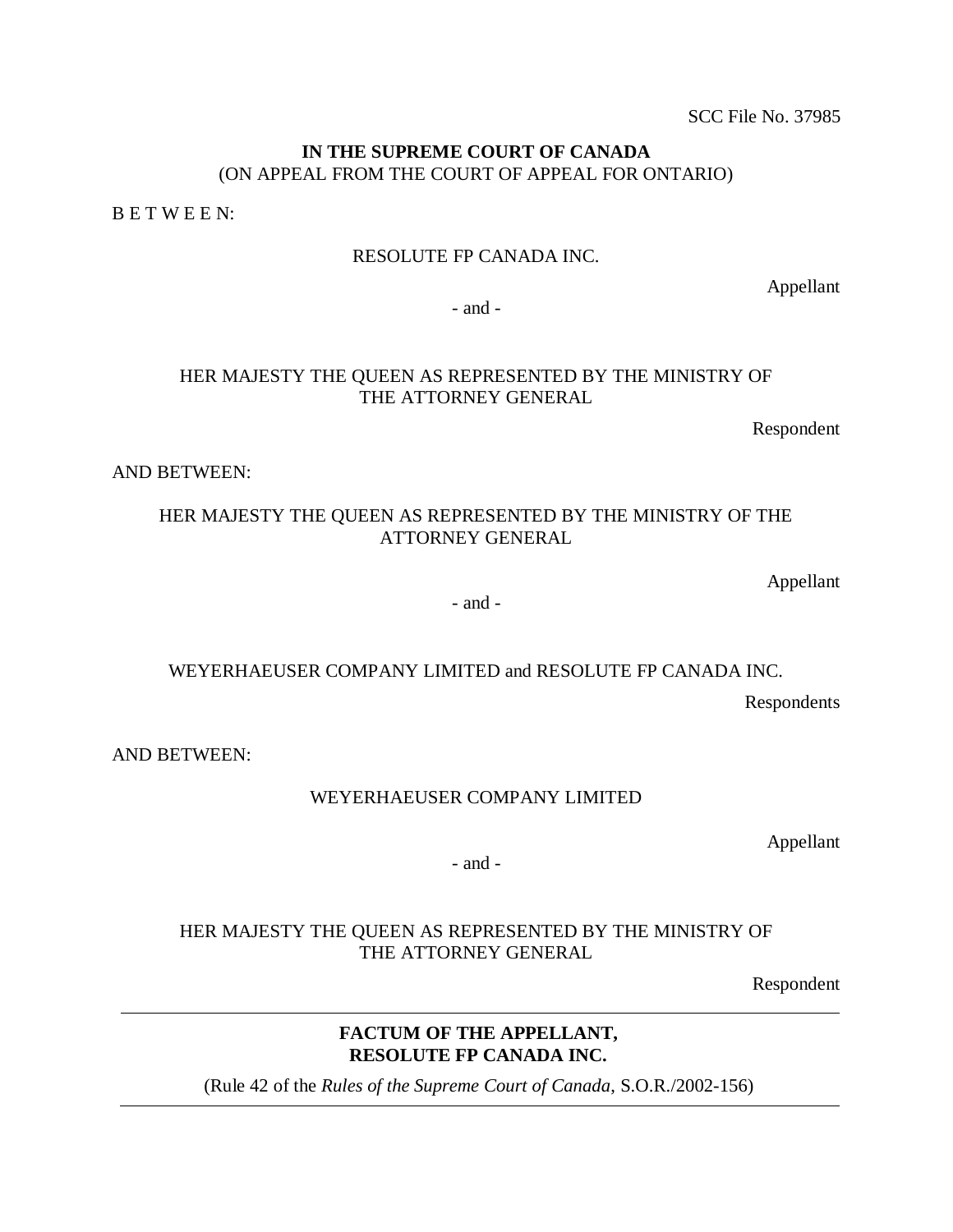#### **Torys LLP**

79 Wellington St. W., 30th Floor Box 270, TD South Tower Toronto, ON M5K 1N2 Fax: 416.865.7380

Andrew Bernstein Tel: 416.865.7678 Email: abernstein@torys.com

Jeremy Opolsky Tel: 416.865.8117 Email: jopolsky@torys.com **Power Law**  1103 – 130 Albert St. Ottawa, ON K1P 5G4 Tel/Fax: 613.702.5573

Maxine Vincelette Email: mvinceletter@powerlaw.ca

**Agent for the Appellant (Respondent), Resolute FP Canada Inc.**

Jonathan Silver Tel: 416.865.8198 Email: jsilver@torys.com

**Counsel for the Appellant (Respondent), Resolute FP Canada Inc.** 

#### **Attorney General for Ontario**

Crown Law Office - Civil 720 Bay Street, 8th Floor Toronto, ON M7A 2S9 Fax: 416.326.4181

Leonard F. Marcello Tel: 416.326.4939 Email: Leonard.Marsello@ontario.ca

Tamara D. Barclay Tel: 416.326.4103 Email: Tamara.Barclay@ontario.ca

Nansy Ghobrial Tel: 416.326.7246 Email: Nansy.Ghobrial@ontario.ca

**Counsel for the Respondent (Appellant), Her Majesty the Queen as Represented by the Ministry of the Attorney General**

#### **Supreme Advocacy LLP**

100-340 Gilmour Street Ottawa, ON K2P 0R3 Fax: 613.695.8580

Marie-France Major Tel: 613.695.8855 Email: mfmajor@supremeadvocacy.ca

**Agent for the Respondent (Appellant), Her Majesty the Queen as Represented by the Ministry of the Attorney General**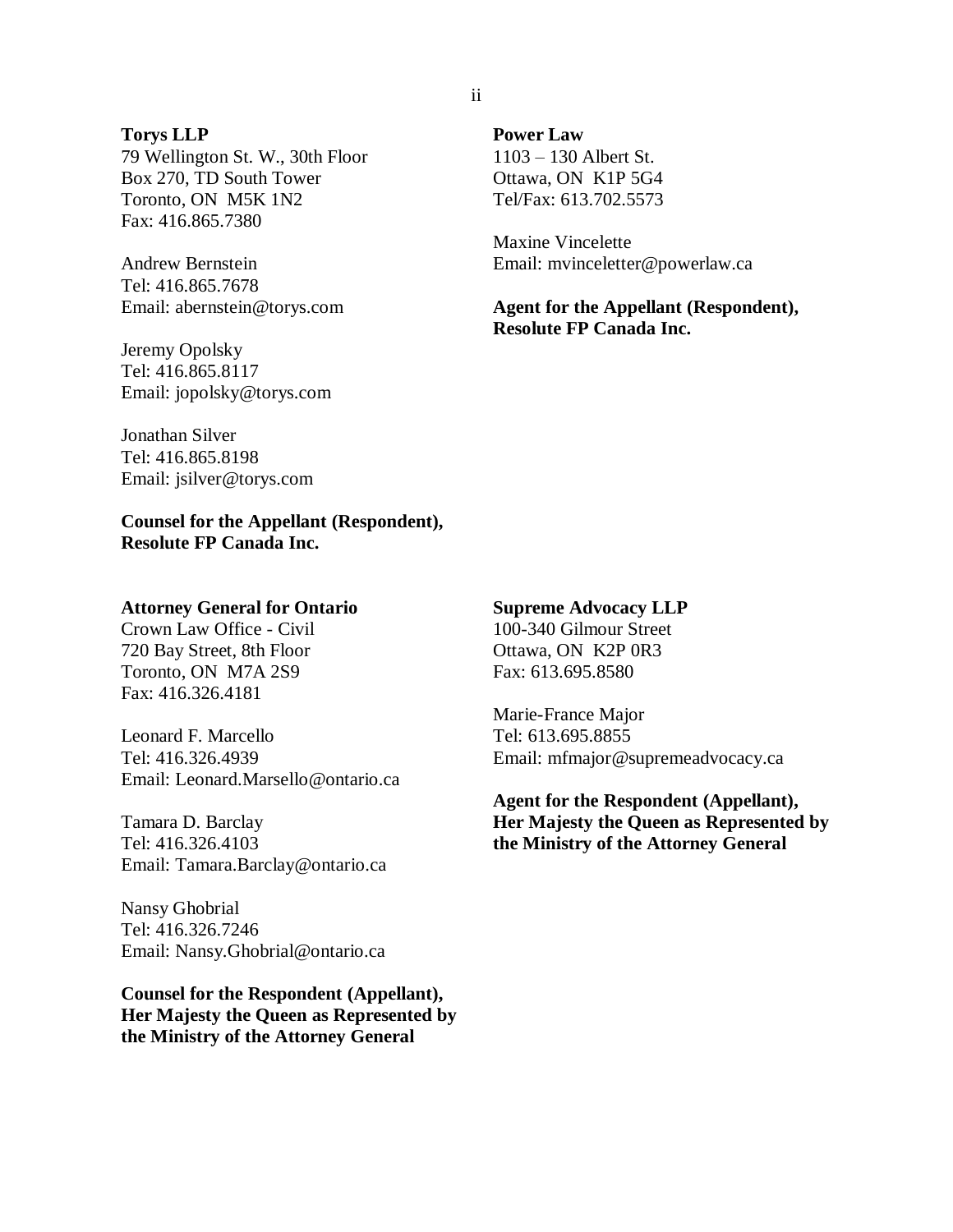### **Borden Ladner Gervais LLP**

Barristers and Solicitors 22 Adelaide Street West, Suite 3400 Toronto, ON M5H 4E3 Fax: 416.367.6749

Christopher D. Bredt Tel: 416.367.6165 Email: cbredt@blg.com

Markus Kremer Tel: 416.367.6658 Email: mkremer@blg.com

Alannah Fotheringham Tel: 416.367.6394 Email: afotheringham@blg.com

**Counsel for the Appellant (Respondent), Weyerhaeuser Company Limited**

# **Borden Ladner Gervais LLP**

Barristers and Solicitors World Exchange Plaza Ottawa, ON K1P 1J9 Fax: 613.230.8842

Nadia Effendi Tel: 613.787.3520 Email: neffendi@blg.com

**Agent for the Appellant (Respondent), Weyerhaeuser Company Limited**

### iii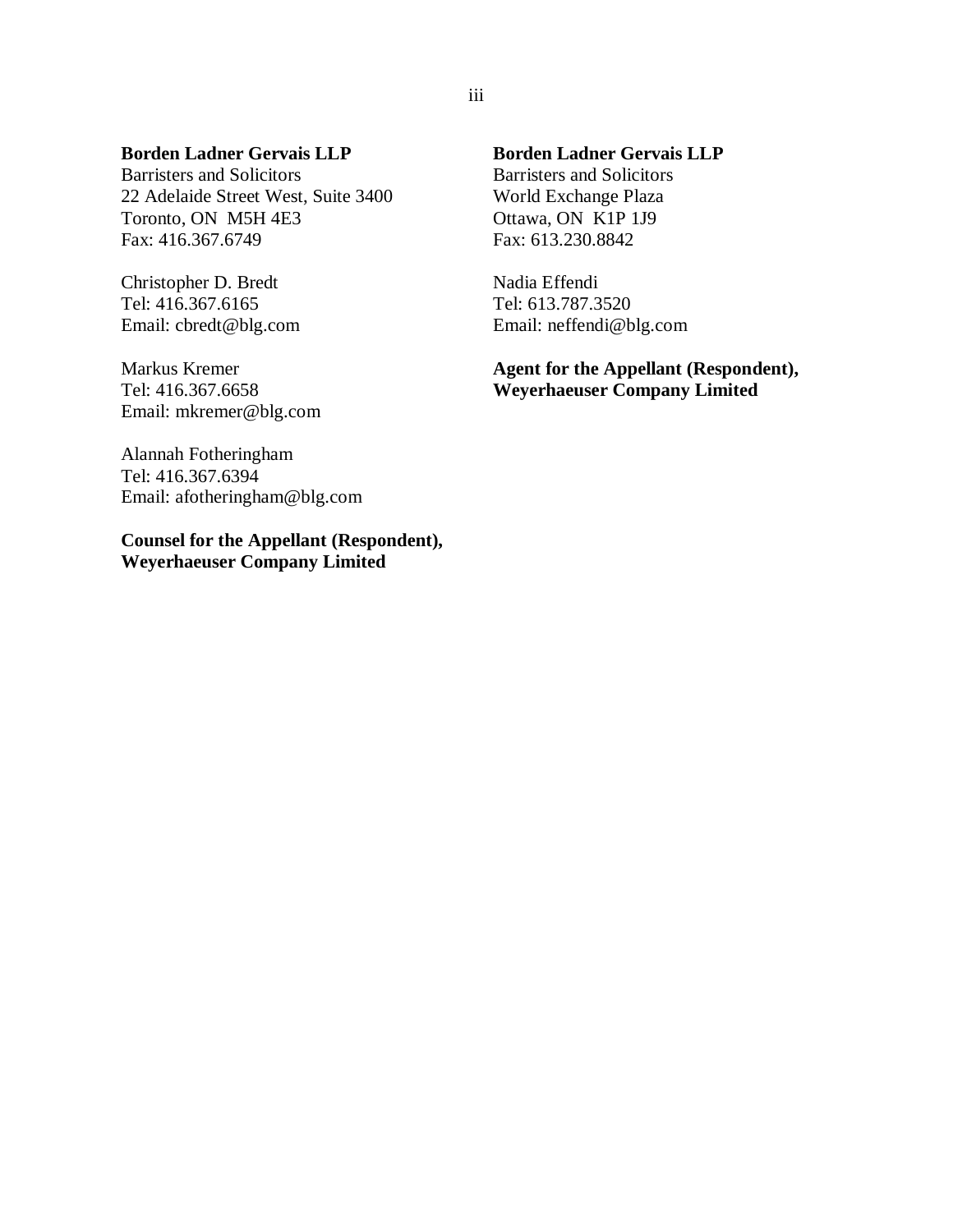# **TABLE OF CONTENTS**

# **Page**

| Great Lakes invests in the Dryden Mill in exchange for an indemnity from                                                                            |  |
|-----------------------------------------------------------------------------------------------------------------------------------------------------|--|
| Great Lakes settles the 1985 the First Nations litigation and gets the Ontario                                                                      |  |
| The Ontario Indemnity is broad and enures to successors and assigns in perpetuity6                                                                  |  |
|                                                                                                                                                     |  |
|                                                                                                                                                     |  |
| The Ontario Superior Court grants summary judgment to Resolute 12<br>Court of Appeal holds Resolute cannot benefit under the Ontario Indemnity even |  |
|                                                                                                                                                     |  |
|                                                                                                                                                     |  |
|                                                                                                                                                     |  |
|                                                                                                                                                     |  |
|                                                                                                                                                     |  |
| Environmental indemnities require a broader conception of benefit19<br>Ontario Indemnity intended to protect Resolute and all successors of Great   |  |
|                                                                                                                                                     |  |
|                                                                                                                                                     |  |
|                                                                                                                                                     |  |
| The context of the 1998 APA shows that there was no assignment26                                                                                    |  |
|                                                                                                                                                     |  |
|                                                                                                                                                     |  |
|                                                                                                                                                     |  |
| Under an equitable assignment, Resolute retains legal rights in the Ontario                                                                         |  |
|                                                                                                                                                     |  |
|                                                                                                                                                     |  |
|                                                                                                                                                     |  |
|                                                                                                                                                     |  |
|                                                                                                                                                     |  |
|                                                                                                                                                     |  |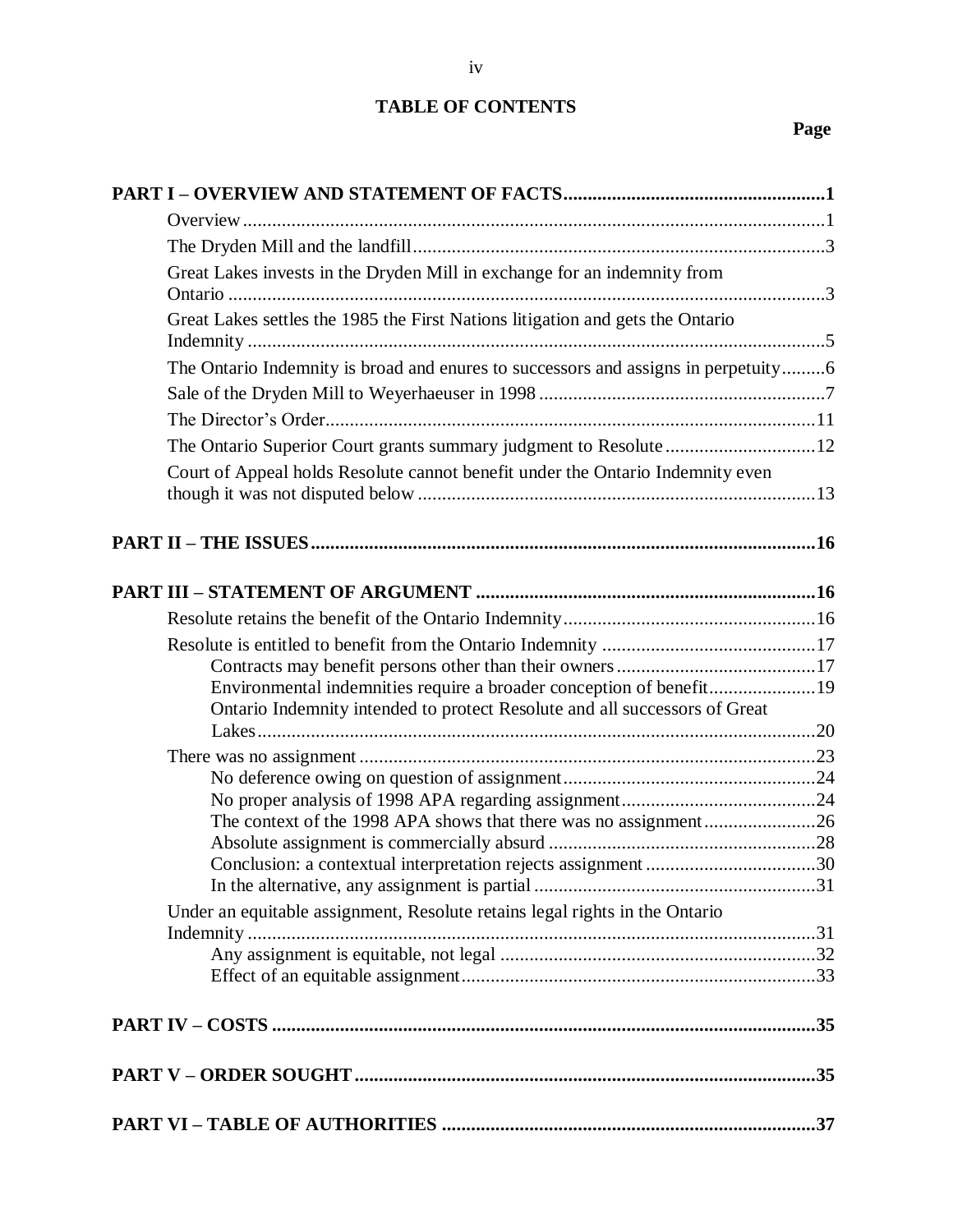#### **PART I – OVERVIEW AND STATEMENT OF FACTS**

#### <span id="page-4-1"></span><span id="page-4-0"></span>**Overview**

1. In 1979, and again in 1985, the province of Ontario gave environmental indemnities to Great Lakes Forest Products Limited. It gave those indemnities to persuade Great Lakes to buy and invest \$200 million in a pulp and paper mill, to settle environmental litigation with First Nations bands and to save the economy of Dryden, a single industry town. The 1985 indemnity, or "Ontario Indemnity", superseded the 1979 version and provided broad environmental indemnification to Great Lakes for an onsite landfill containing mercury byproducts, which had been buried by the previous owners. The Ontario Indemnity was intended to protect Great Lakes in perpetuity and contained a clause extending protection to Great Lakes' successors and assigns.

2. But in 2011, when environmental liabilities arose from the buried mercury, Ontario sought to renege from its bargain and refused to indemnify Great Lakes' successor, Resolute. This appeal will determine whether Resolute continues to benefit from the Ontario Indemnity.

3. The motion judge held that Resolute was entitled to benefit from the indemnity. No one had argued the contrary. In fact, the motion judge specifically held that "there is no dispute that Resolute, as the corporate successor of Great Lakes, has the benefit of the Ontario Indemnity."

4. After losing at first instance, Ontario made a new argument on appeal: Resolute could not benefit from the indemnity. In 1998, a third party, Weyerhaeuser, bought the mill. The parties intended to exclude the landfill from this transaction. However, they could not get a municipal severance in time for the deal to close. As a result, Weyerhaeuser had to take paper title of the landfill for two years. Weyerhaeuser never had control or beneficial ownership of the landfill and returned it as soon as the property was severed. Nonetheless, the Court of Appeal held that, as a result of this temporary transfer, all of Great Lakes' successors surrendered the right to claim on the indemnity, forever.

5. In analyzing this issue, the Court of Appeal failed to consider the context of both the Ontario Indemnity and the 1998 sale. The parties to each agreement did not intend to eliminate Resolute's only protection from the substantial environmental liabilities it faced in both 1985 and 1998. Instead, the Ontario Indemnity was intended to follow the environmental liability. The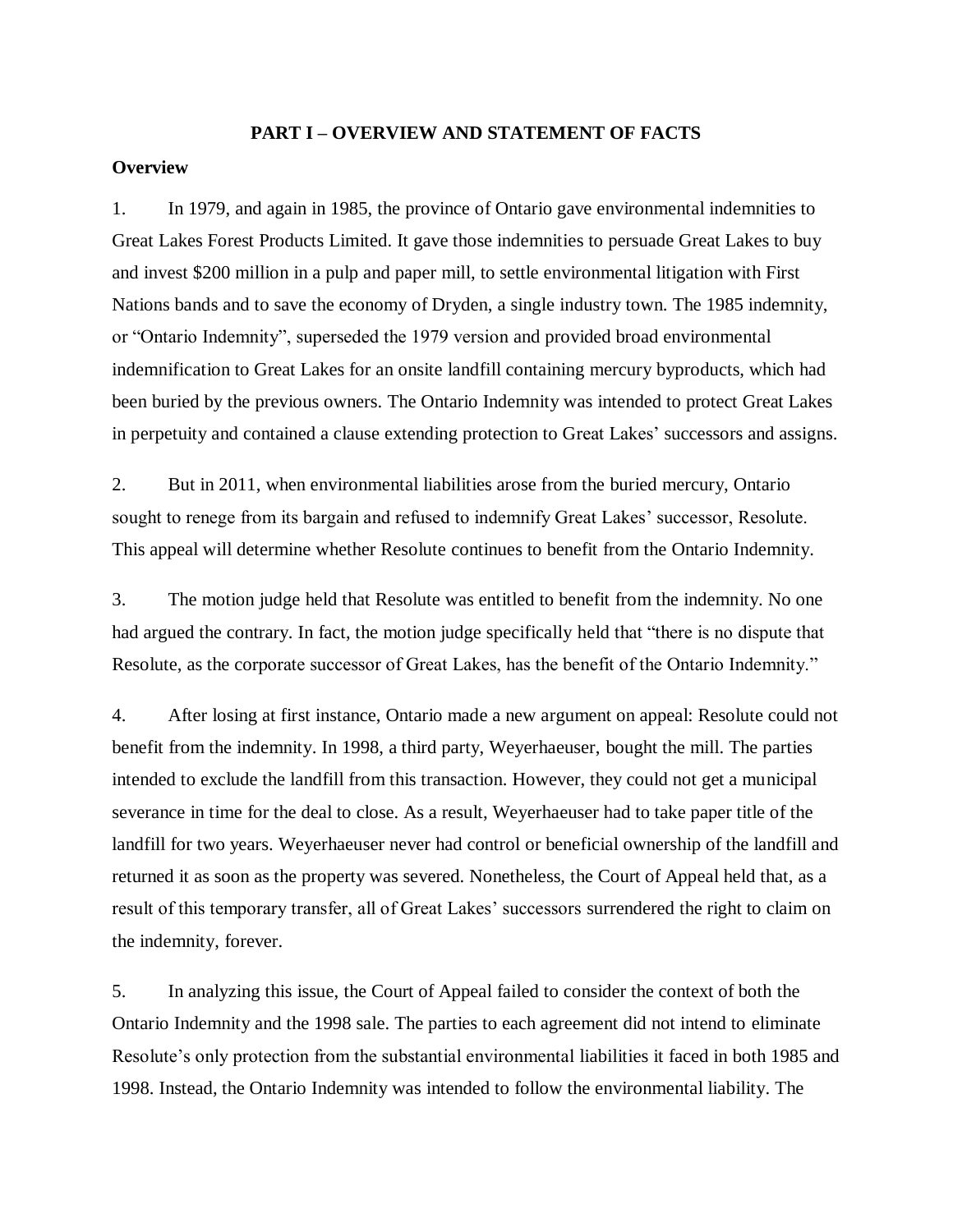Court of Appeal's brief, acontextual and high-level analysis contained three errors of law. Each of these errors warrants this Court reversing the Court of Appeal's determination that Resolute had no rights to claim under the indemnity.

6. First, the Ontario Indemnity expressly covers Great Lakes' successors and assigns. The Court of Appeal failed to appreciate that the indemnity applies to successors in perpetuity, regardless of whether it was assigned to another party. The text and context of the indemnity show that the parties intended for Great Lakes to be able to sell the landfill, pass on the benefit of the indemnity *and* maintain the protection for itself and its successors. Any other interpretation would either interfere with Great Lakes' ability to sell the property or expose Great Lakes to the liability that Ontario had agreed to shoulder.

7. Second, the Court of Appeal erred in finding that there was an absolute assignment of the Ontario Indemnity to Weyerhaeuser when Weyerhaeuser temporarily assumed bare title to the landfill in 1998. The Court's analysis failed to consider the surrounding circumstances of the sale and the commercial absurdity of this alleged assignment. Indeed, even Ontario conceded that it "does not objectively make commercial sense" and "is not commercially logical" for Resolute's predecessor to have given away the benefit of the indemnity.

8. Finally, the Court of Appeal failed to appreciate that any assignment was not valid in law and could only be valid in equity. Resolute therefore remained the legal owner of the Ontario Indemnity. Weyerhaeuser obtained, at most, an equitable interest. This means that both of these parties can enforce the indemnity: Resolute against Ontario and Weyerhaeuser against Resolute. It also means that Ontario cannot escape its legal obligation to indemnify Resolute by invoking Weyerhaeuser's equitable interest.

9. As this Court has acknowledged, statutory environmental liability is wide and deep. It affects everyone who has touched a property and lasts forever. The effect of the Court of Appeal's decision is to prevent parties from contractually allocating the risk created by this statutory liability.

10. But here, that is precisely what the parties did. The promise in the Ontario Indemnity was simple. Ontario took on the burden of the buried mercury in the landfill that Ontario had

- 2 -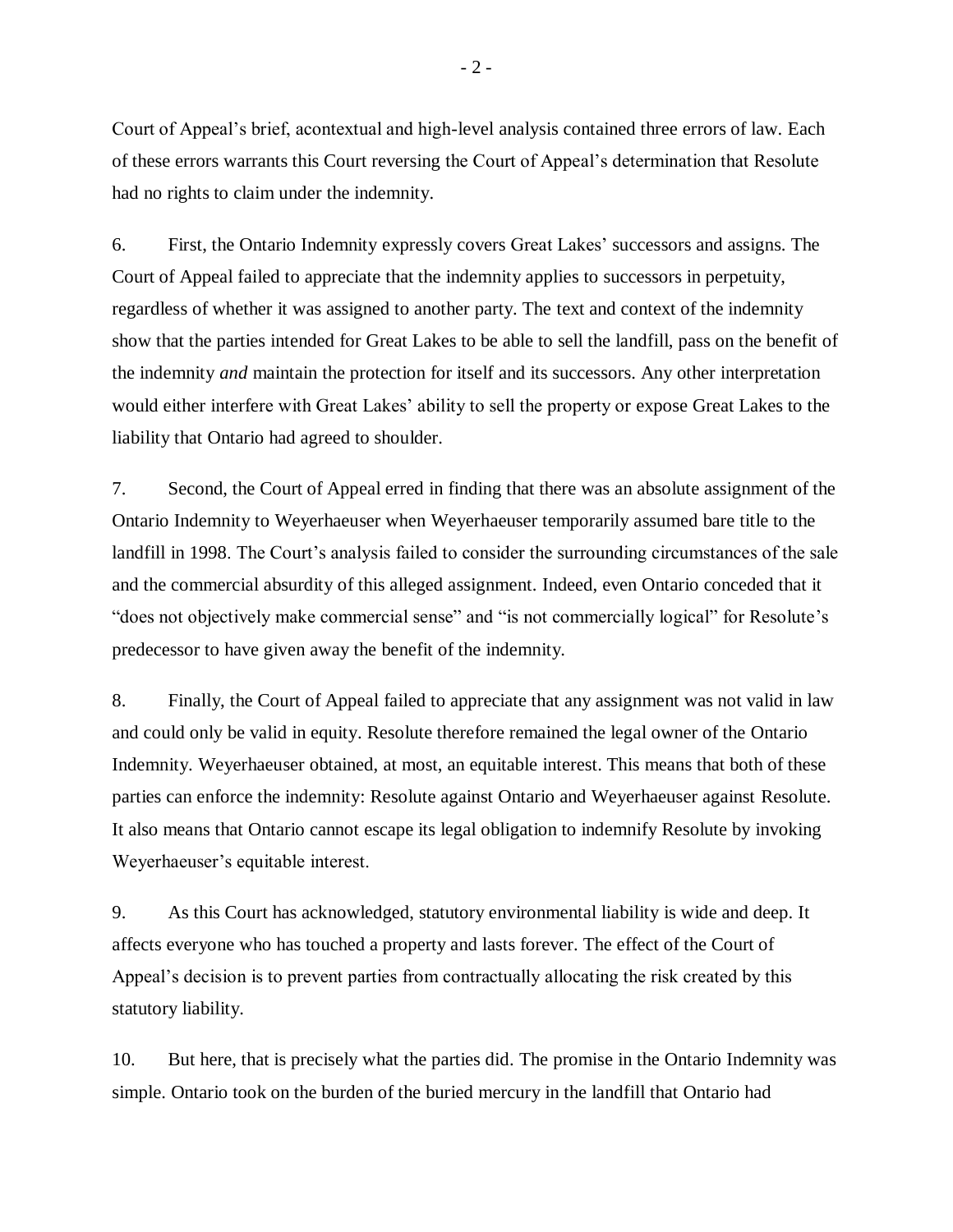previously induced Great Lakes to purchase. Great Lakes received protection for its successors in perpetuity, irrespective of whether it continued to own the property. The Court of Appeal's decision unwound that deal. It allowed Ontario to use formalistic arguments regarding assignment and the 1998 sale – to which Ontario was not party – to escape the environmental liability it had agreed to bear as the cost of keeping Dryden an economically viable community.

# <span id="page-6-0"></span>**The Dryden Mill and the landfill**

11. In the 1960s and 1970s, Dryden was a one-company town. That company was the Dryden Paper Company, later Reed Ltd., which operated a pulp and paper mill (the "Dryden Mill"). Any threat to the mill was a threat to the town's economic viability.<sup>1</sup>

12. The Dryden Mill's bleaching process produced a mercury-contaminated waste byproduct.<sup>2</sup> The waste was discharged into the neighboring English and Woebigoon river systems. 3

13. In 1971, Reed constructed a waste disposal site for the mercury-contaminated waste (referred to as the "landfill" or the "WDS").<sup>4</sup> Beginning in 1977, the Ministry of the Environment ("MOE") imposed compliance requirements on Reed and some of its subsidiaries with respect to the landfill. Reed's obligations were largely limited to water monitoring.<sup>5</sup>

# <span id="page-6-1"></span>**Great Lakes invests in the Dryden Mill in exchange for an indemnity from Ontario**

14. In 1979, Reed was considering shutting down its operations in Dryden. Great Lakes Forest Products Limited ("Great Lakes") entered into negotiations to buy the Dryden Mill.

<sup>&</sup>lt;sup>1</sup> Reasons of the Superior Court of Justice, Commercial List, dated July 16, 2016 ("Motion Judge" Reasons"), para. 9, Joint Appeal Record ("JAR"), Vol. I, Tab 1, p. 2; Reasons of the Ontario Court of Appeal, dated December 20, 2017 ("Court of Appeal Reasons"), para. 17, JAR, Vol. I, Tab 5, p. 31.

<sup>2</sup> Motion Judge Reasons, para. 7, JAR, Vol. I, Tab 1, p. 2.

<sup>3</sup> Court of Appeal Reasons, para. 10, JAR, Vol. I, Tab 5, p. 30.

 $4$  Court of Appeal Reasons, para. 11, JAR, Vol. I, Tab 5, pp. 30-31.

<sup>5</sup> Court of Appeal Reasons, paras. 14, 16, JAR, Vol. I, Tab 5, p. 31; Affidavit of Trina Rawn sworn October 14, 2014, para. 36 ("Rawn Affidavit"), JAR, Vol. IV, Tab 27, pp. 10-11; Ministry of the Environment Certificates of Approval, Exhibits "S", "T", "U", "V", Rawn Affidavit, JAR, Vol. V, Tabs 27S, 27T, 27U, 27V, pp. 144, 146, 148, 150.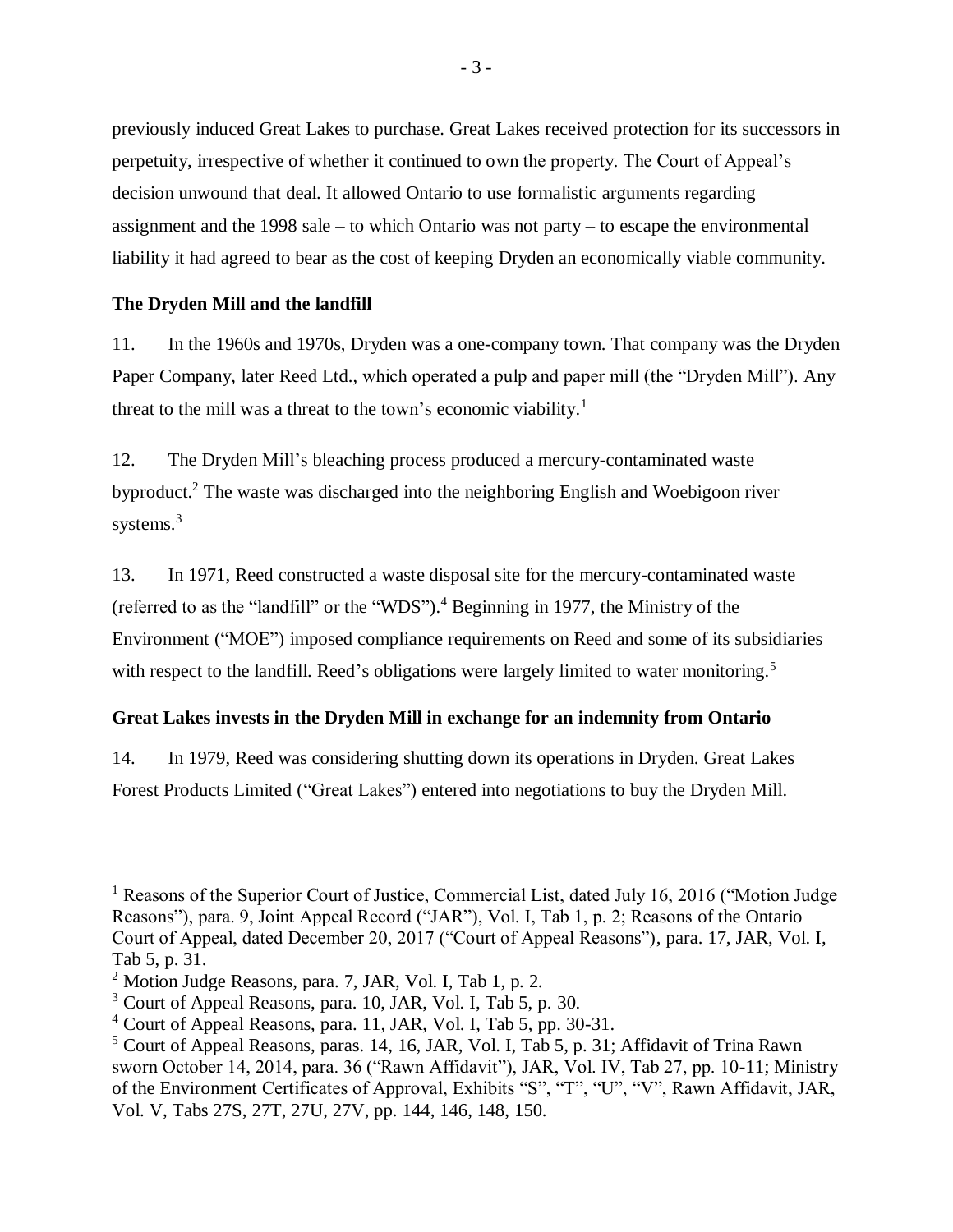However, Great Lakes was reluctant to purchase the property without protection from potential environmental liabilities related to the landfill. It therefore hesitated to complete the purchase.<sup>6</sup>

15. The Government of Ontario recognized that environmental liabilities were "a major impediment to the sale."<sup>7</sup> It was concerned that if the sale did not occur, the Dryden Mill would close. This would have had serious and adverse economic effects on Dryden and the region.<sup>8</sup>

16. To facilitate the sale, Ontario provided assurances that it would indemnify Great Lakes for any amounts over \$15 million arising from environmental contamination caused by Reed ("1979 Indemnity"). The 1979 Indemnity was conditional on Great Lakes committing to spend \$200 million for the modernization and expansion of the Dryden Mill.<sup>9</sup>

17. In providing the 1979 Indemnity, Ontario made a conscious decision to take on the environmental risk associated with the landfill. The Treasurer of Ontario had determined that the continued operation and modernization of the Dryden Mill was "of considerable importance to the people of this Province" and would result in "substantial and beneficial employment and economic effects" that were critical to Dryden.<sup>10</sup> Thus, the Treasurer told the Legislature that: "this government decided it had to share in the risk to ensure a future for that community" to "maintain the employment of almost 1,700 people in a community that has no other employer of note." $11$ 

18. Based on Ontario providing the 1979 Indemnity, Great Lakes purchased the Dryden Mill from Reed. The sale closed on December 7, 1979 under an asset purchase agreement between Reed and Great Lakes (the "Dryden Agreement"). As part of the Dryden Agreement, Great

<sup>6</sup> Motion Judge Reasons, para. 8, JAR, Vol. I, Tab 1, p. 2.

<sup>7</sup> Ontario, Legislative Assembly, Official Report of Debates (Hansard), 31st Parl., 3rd Sess., (6 November 1979), Statement of the Honourable Frank S. Miller, Exhibit "A", Affidavit of Ryan Roberts, sworn December 1, 2014, JAR, Vol. VI, Tab 29A, pp. 15-16.

<sup>8</sup> Motion Judge Reasons, para. 9, JAR, Vol. I, Tab 1, p. 2.

<sup>9</sup> Motion Judge Reasons, para. 9, JAR, Vol. I, Tab 1, p. 2.

<sup>&</sup>lt;sup>10</sup> 1979 Indemnity, Exhibit "I", Rawn Affidavit, JAR, Vol. IV, Tab 27I, pp. 135-136.

<sup>&</sup>lt;sup>11</sup> Ontario, Legislative Assembly, Official Report of Debates (Hansard) 31st Parl., 3rd Sess., (8 November 1979), Statement of the Honourable Frank S. Miller, Exhibit "A", Affidavit of Trina Rawn, sworn December 9, 2014, JAR, Vol. VI, Tab 30A, p. 83.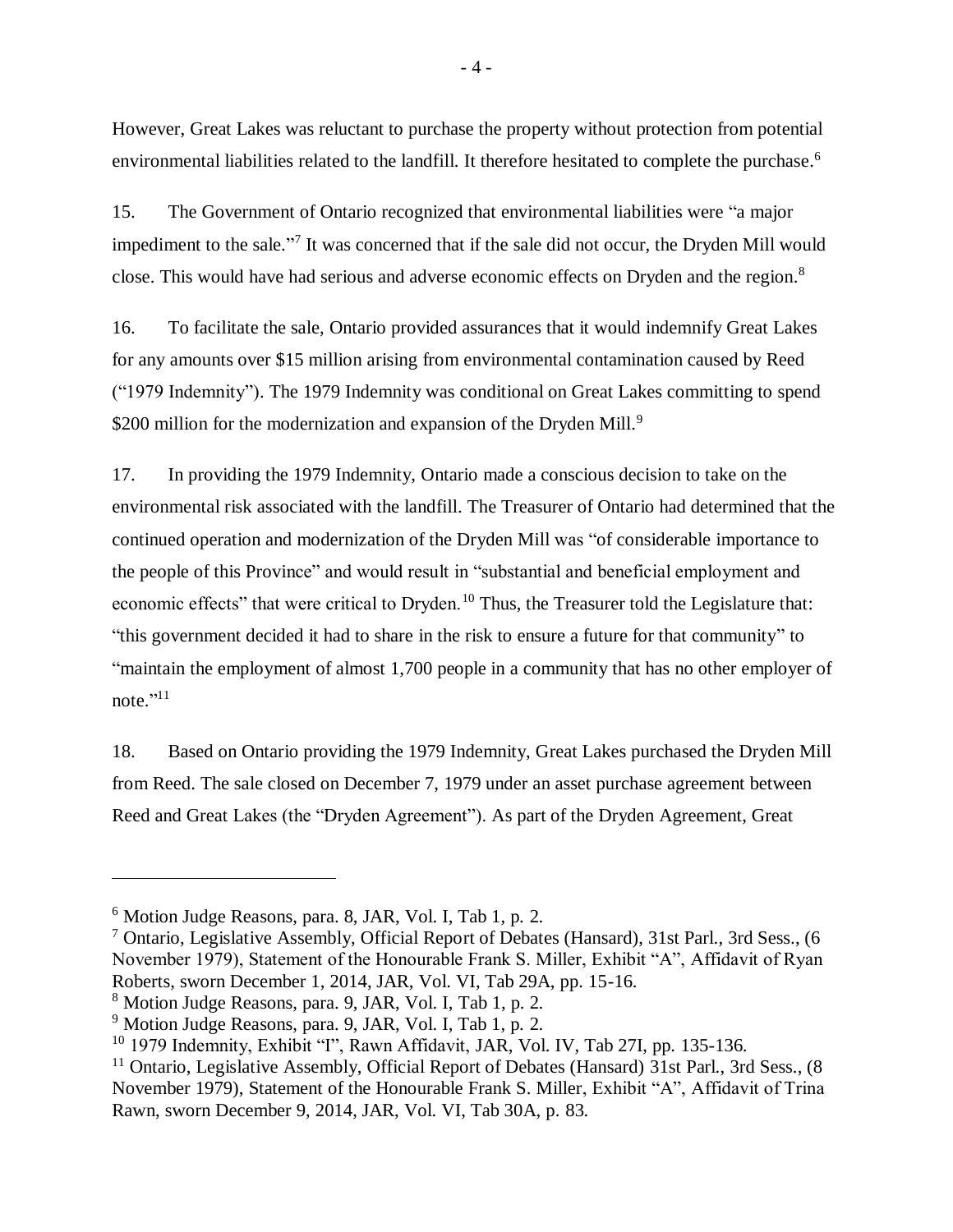Lakes agreed to indemnify Reed for any environmental liabilities arising from the Dryden Mill, including the "presence of any pollutant, including mercury."<sup>12</sup>

### <span id="page-8-0"></span>**Great Lakes settles the 1985 the First Nations litigation and gets the Ontario Indemnity**

19. In 1977, two First Nations bands commenced an action against Reed alleging that it had contaminated the river with mercury, causing significant health problems for local residents.<sup>13</sup>

20. In 1982, Ontario was encouraging Great Lakes and Reed to settle this litigation with the First Nations. On January 28, 1982, the Minister for Resources Development, R.H. Ramsay, wrote to Great Lakes about the "impasse in negotiations" and urged it to resume the negotiations with the First Nations.<sup>14</sup>

21. A settlement was achieved in 1985 between the First Nations, Ontario, the federal government, Reed and Great Lakes. The settlement was documented in a 1985 Memorandum of Agreement (the "MOA").<sup>15</sup>

22. Under the MOA, the parties agreed "to settle all claims and causes of action, past, present and future" arising out of the relevant issues.<sup>16</sup> Reed and Great Lakes made significant payments to the First Nations, and the First Nations agreed to the dismissal of their litigation with full releases.<sup>17</sup> The First Nations agreed that the settlement would "preclude any further claims" in respect of the contamination.<sup>18</sup>

<sup>&</sup>lt;sup>12</sup> Memorandum of Agreement made as of the 7th day of December, 1979 between Great Lakes Forest Products Limited, Reed Ltd. and Reed International (excerpts), ss. 5.3, 11.4, JAR, Vol. III, Tab 27.

<sup>&</sup>lt;sup>13</sup> Motion Judge Reasons, para. 1, JAR, Vol. I, Tab 1, p. 1.

<sup>&</sup>lt;sup>14</sup> Letter from R. H. Ramsay to C. J. Carter dated January 28, 1982, JAR, Vol. III, Tab 21, pp. 175-176.

<sup>&</sup>lt;sup>15</sup> Motion Judge Reasons, para. 11, JAR, Vol. I, Tab 1, p. 2.

<sup>16</sup> Motion Judge Reasons, para. 13, JAR, Vol. I, Tab 1, p. 3.

 $17$  Court of Appeal Reasons, para. 27, JAR, Vol. I, Tab 5, p. 36.

<sup>&</sup>lt;sup>18</sup> Memorandum of Agreement, executed November 22, 1985 ("MOA"), Exhibit "J", ss. 2.2, 2.5, Rawn Affidavit, JAR, Vol. IV, Tab 27J, pp. 144-145.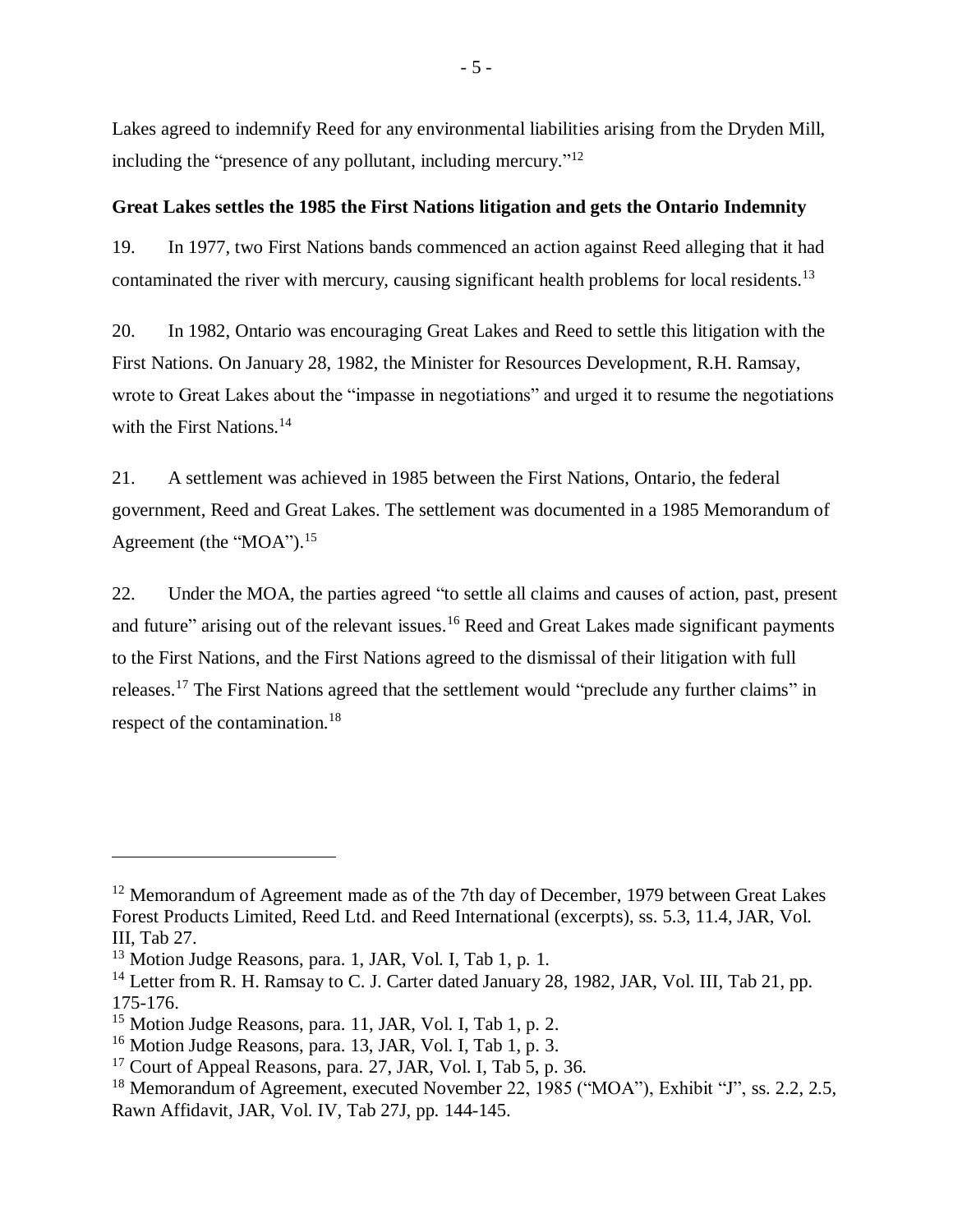23. As part of the settlement, Ontario issued the Ontario Indemnity. Specifically, Great Lakes and Reed agreed to release Ontario from the 1979 Indemnity and Ontario agreed to grant both parties a new indemnity. It is this Ontario Indemnity that is the subject of this litigation.

# <span id="page-9-0"></span>**The Ontario Indemnity is broad and enures to successors and assigns in perpetuity**

24. The substance of the protection in the Ontario Indemnity is found in section 1:

Ontario hereby covenants and agrees to indemnify Great Lakes, Reed, International and any company which was at the Closing Date [December 17, 1979] a subsidiary or affiliate company (whether directly or indirectly) of International, harmless from and against any obligation, liability, damage, loss, costs or expenses incurred by any of them after the date hereof as a result of any claim, action or proceeding, whether statutory or otherwise, existing at December 17, 1979 or which may arise or be asserted thereafter (including those arising or asserted after the date of this agreement), whether by individuals, firms, companies, governments (including the Federal Government of Canada and any province or municipality thereof or any agency, body or authority created by any statutory or other authority) or any group or groups of the foregoing, because of or relating to any damage, loss, event or circumstances, caused or alleged to be caused by or with respect to, either in whole or in part, the discharge or escape or *presence of any pollutant* by Reed or its predecessors, including mercury or any other substance, from or *in the plant or plants or lands or premises* forming part of the Dryden assets sold by Reed Ltd. to Great Lakes under the Dryden Agreement (hereinafter referred to as "Pollution Claims").<sup>19</sup> [Emphasis of Court] of Appeal]

25. The Ontario Indemnity provided protection in perpetuity. It was expressly "valid without limitation as to time."<sup>20</sup>

26. Section 6 of the Ontario Indemnity contains an enurement clause, which states:

The indemnity shall be binding upon and enure to the benefit of the respective successors and assigns of Ontario, Reed, International and Great Lakes, provided however that Ontario shall not be entitled to assign this indemnity without the prior written consent of the other parties hereto. $21$ 

<sup>19</sup> Court of Appeal Reasons, para. 31, JAR, Vol. I, Tab 5, pp. 37-39.

 $20$  Motion Judge Reasons, para. 18, JAR, Vol. I, Tab 1, p. 5.

 $^{21}$  Motion Judge Reasons, para. 19, JAR, Vol. I, Tab 1, p. 5.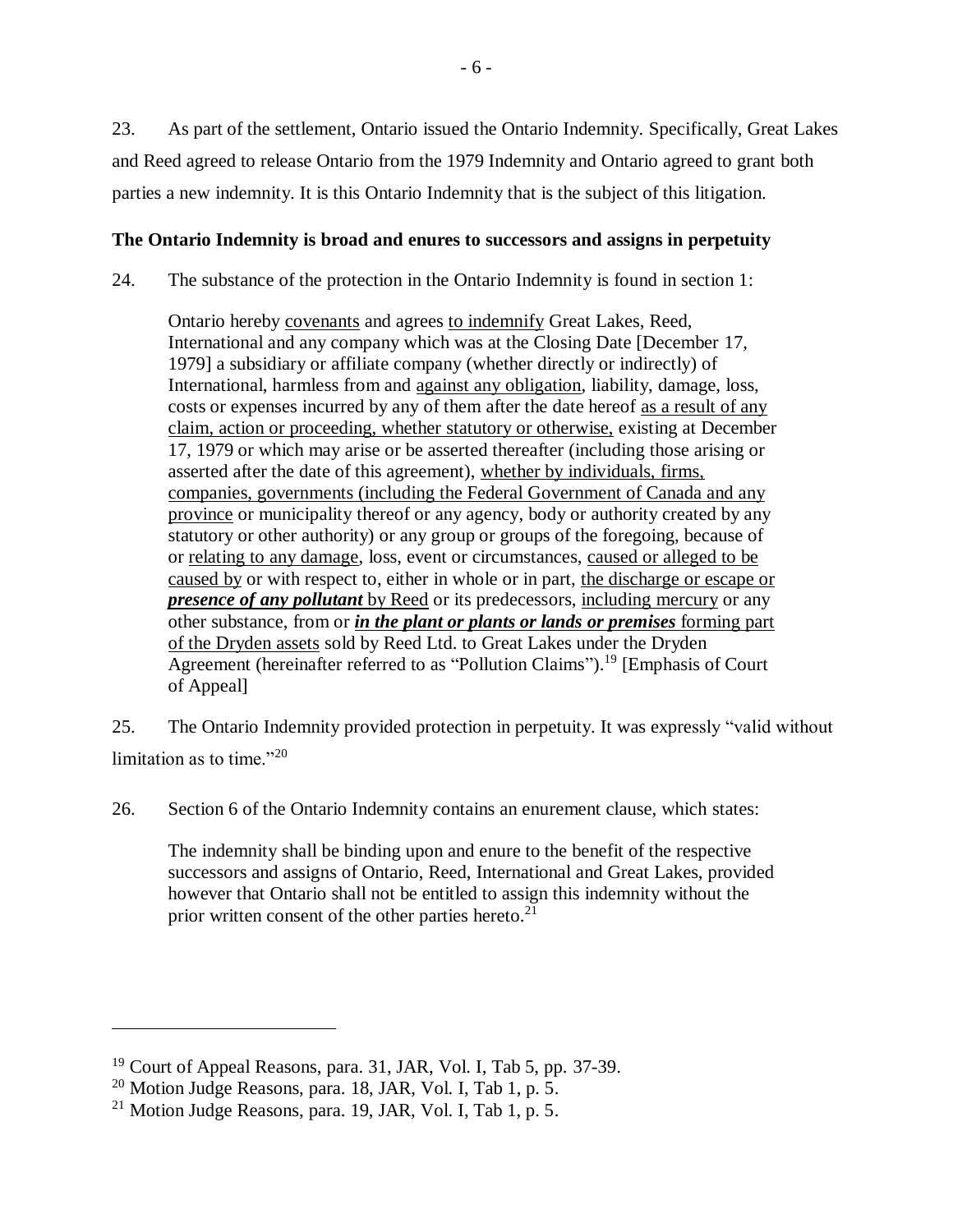27. Contemporaneously, Great Lakes provided an indemnity to Reed (the "Great Lakes Indemnity") requiring Great Lakes to indemnify Reed for environmental liabilities.<sup>22</sup> The indemnities were expressly drafted as back-to-back agreements: to the extent that Reed claimed on its indemnity against Great Lakes, Great Lakes was entitled to claim under its indemnity against Ontario.<sup>23</sup> Section 1 of the Ontario Indemnity expressly linked the two indemnities:

It is hereby expressly acknowledged and agreed that in respect of Ontario's covenant and agreement hereunder to indemnify Great Lakes that the term "Pollution Claims" shall include any obligation, liability, damage, loss, costs or expenses incurred by Great Lakes as a result of any claim, action or proceeding resulting from or in connection with the indemnity agreement of even date herewith between Great Lakes, Reed and International.<sup>24</sup>

28. These indemnities were essential because Great Lakes and Reed faced significant common law and statutory liability in 1985 for environmental contamination related to the landfill. First, both parties were exposed to third parties asserting torts and other claims for harm arising from the contamination. Second, the Ontario *Environmental Protection Act* ("*EPA*") at the time empowered the Minister to make various environmental orders, including remediation orders against a party who had caused or permitted the discharge of contaminants into the environment.<sup>25</sup> Reed had deposited the mercury in the landfill, and Reed's liability would flow to Great Lakes under the Great Lakes Indemnity. Great Lakes was also itself liable for any prohibited discharges it caused or permitted to occur after its purchase of the Dryden Mill, which could include the migration of mercury or other pollutants from the landfill.<sup>26</sup>

# <span id="page-10-0"></span>**Sale of the Dryden Mill to Weyerhaeuser in 1998**

29. In 1998, Bowater Pulp and Paper Canada Inc. ("Bowater"), the successor of Great Lakes (and predecessor of Resolute), sold the Dryden Mill to Weyerhaeuser. This transaction was

<sup>22</sup> Great Lakes Indemnity, MOA, Schedule "D", Exhibit "J", Rawn Affidavit, JAR, Vol. IV, Tab 27J, pp. 180-185.

<sup>&</sup>lt;sup>23</sup> Ontario Indemnity, MOA, Schedule "F", s. 1, Exhibit "J", Rawn Affidavit, JAR, Vol. IV, Tab 27J, pp. 189-190.

 $24$  Motion Judge Reasons, para. 17, JAR, Vol. I, Tab 1, pp. 3-4.

<sup>25</sup> *The Environmental Protection Act*, S.O. 1971, c. 86, s. 17, Resolute FP's Book of Authorities ("BOA"), Tab 10.

<sup>&</sup>lt;sup>26</sup> *The Environmental Protection Amendment Act, 1979, S.O. 1979, c. 91, s. 2* [68g(1), 68i(2)], BOA, Tab 11.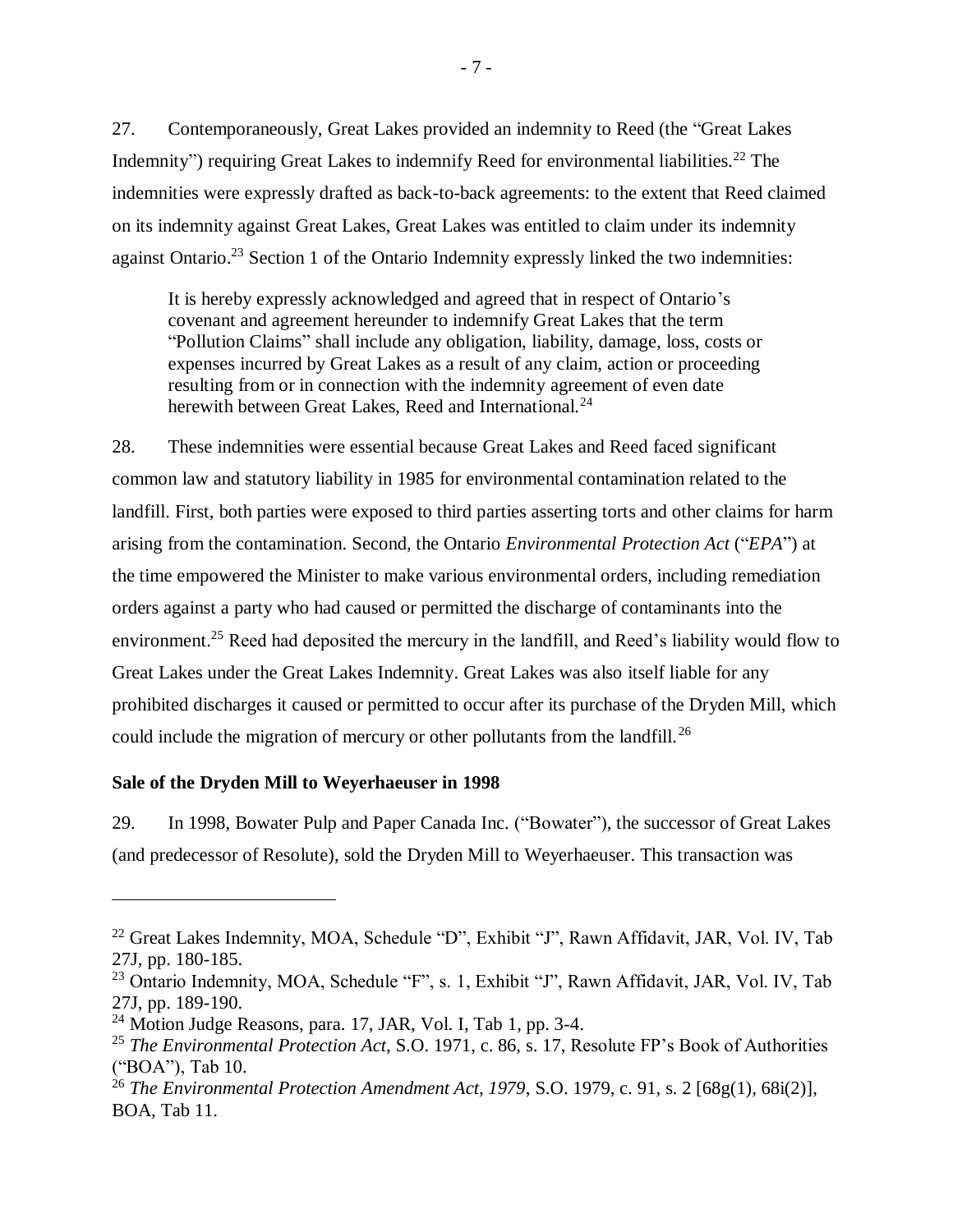effected by an asset purchase agreement dated August 4, 1998 ("1998 APA")<sup>27</sup> and amended on September 30, 1998 (the "Amending Agreement").<sup>28</sup> The parties to the transaction were represented by sophisticated counsel: Fraser & Beatty and McCarthy Tétrault.<sup>29</sup>

30. There is nothing in the 1998 APA suggesting that Bowater intended to assign the benefit of the Ontario Indemnity to Weyerhaeuser. The 1998 APA does not refer to the indemnity. Rather, the issue about the indemnity only arises because the definition of the "Purchased Assets" in the 1998 APA includes "Agreements, Contracts and Commitments" and "Warranty Rights." It states:

3.1 Property and Assets to be Purchased and Sold

Subject to the terms and conditions hereof, the Vendor agrees to sell, assign and transfer to the Purchaser and the Purchaser agrees to purchase as, at and from the Effective Time the following property and assets of the Business:

(vii) Agreement, Contracts and Commitments - the full benefit of all unfilled orders received by the Vendor or relating to the Business and all right, title and interest of the Vendor in, to and under all agreements, contracts and commitments and other rights of or relating to the Business, whether written or oral, including without limitation, full benefit and advantage of all forward commitments by the vendor for supplies or materials entered into in the ordinary course of the Business which are exclusively for use in the Business whether or not there are any written agreements, contracts or commitments with respect thereto.

(xiv) Warranty Rights - the full benefit of all representations, warranties, guarantees, indemnities, undertakings, certificates, covenants, agreements and the like and all security therefore received by the Vendor on the purchase or other acquisition of any part of the Purchased Assets or otherwise. $30$ 

31. "Business" is defined as the "businesses currently carried on by" Bowater, including the manufacturing of various paper products and the growing and harvesting of timber. Importantly,

<sup>&</sup>lt;sup>27</sup> Asset Purchase Agreement between Weyerhaeuser and Bowater – Part I of III (Main Agreement) ("1998 APA"), Exhibit "N", Rawn Affidavit, JAR, Vol. V, Tab 27N, pp. 24-115. <sup>28</sup> Amending Agreement dated September 30, 1998 ("Amending Agreement"), Exhibit "O",

Rawn Affidavit, JAR, Vol. V, Tab 27O, pp. 117-120.

<sup>29</sup> 1998 APA, Exhibit "N", Rawn Affidavit, JAR, Vol. V, Tab 27N, p. 24.

<sup>30</sup> Motion Judge Reasons, para. 20, JAR, Vol. I, Tab 1, p. 5.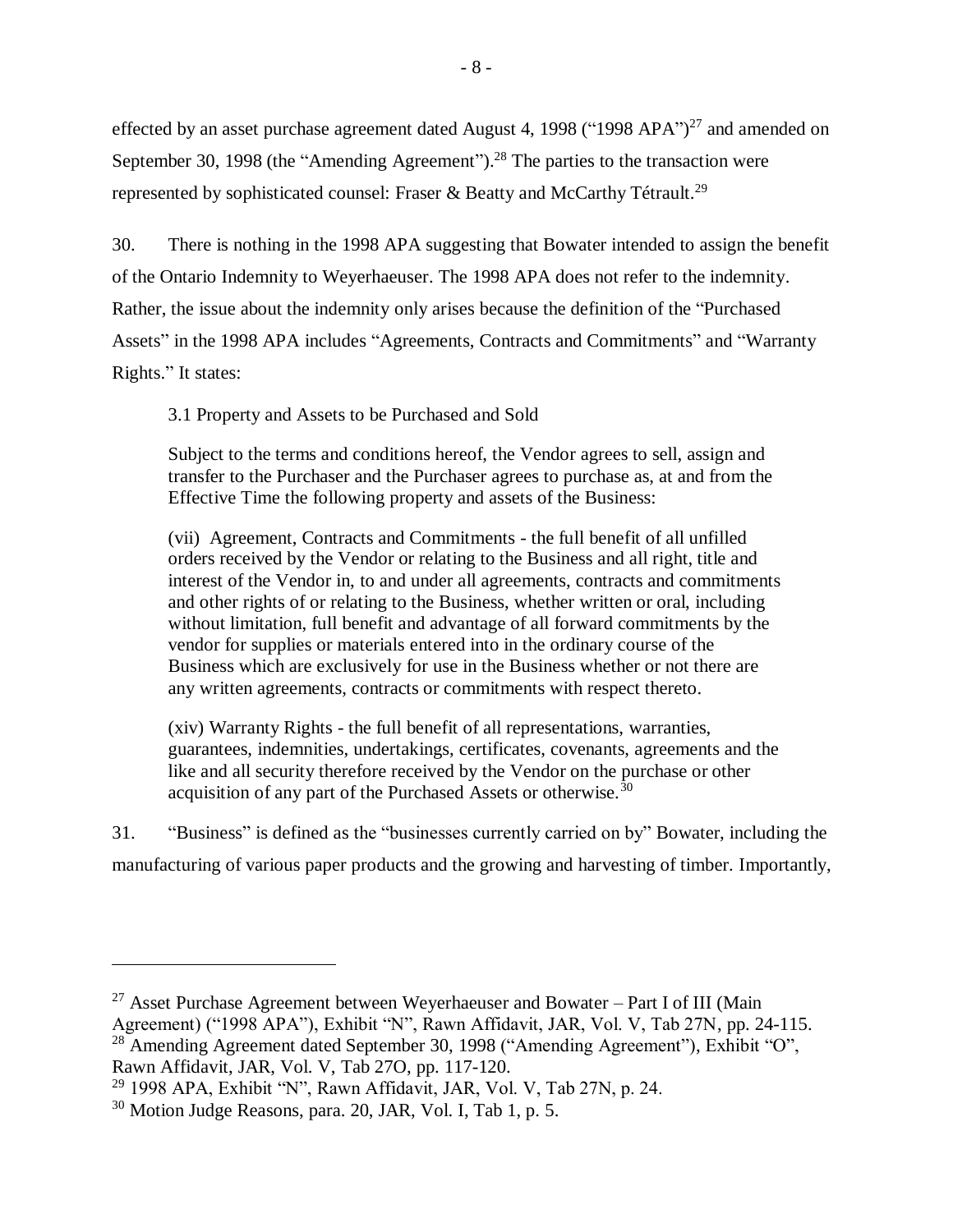it did not include the landfill, which had ceased to operate and was not used by the business in 1998. 31

32. "Effective Time" was defined as the closing date of the transaction, which was September 30, 1998.<sup>32</sup>

33. At the time of the 1998 APA, Bowater faced increased and indefinite environmental liability regarding the landfill. Following the approach of comparable 1980 American legislation,<sup>33</sup> the Ontario government had introduced retrospective liability to the *EPA* in 1990. These amendments gave the government jurisdiction to make orders against anyone who "owns or owned" or who "has or had" management or control of an undertaking or property.<sup>34</sup> As a result of these amendments, Bowater became liable for environmental contamination from the landfill in perpetuity, whether it transferred the landfill or not. Indeed, this lawsuit arose because the government made orders against Resolute and Weyerhaeuser under the modern equivalent of those provisions, even though neither party owned or controlled the landfill at the time of the Director's Order. 35

34. Because of the environmental liability, Weyerhaeuser did not want the landfill. Thus, the landfill was expressly excluded from the definition of the Purchased Assets.<sup>36</sup> However, because of an unanticipated delay in obtaining the required planning consents, a severance of the property was not obtained until approximately two years after the closing date. As a result, Weyerhaueser held legal title to the landfill for this two-year period. After that, it reverted back to Bowater.<sup>37</sup>

<sup>31</sup> 1998 APA, "Business", Exhibit "N", Rawn Affidavit, JAR, Vol. V, Tab 27N, p. 31.

<sup>&</sup>lt;sup>32</sup> 1998 APA, "Effective Time", Exhibit "N", Rawn Affidavit, JAR, Vol. V, Tab 27N, p. 33; Court of Appeal Reasons, para. 39, JAR, Vol. I, Tab 5, p. 41.

<sup>33</sup> *See e.g.*, *U.S. v. Northeastern Pharmaceutical & Chemical Co., Inc*., 810 F.2d 726, pp. 732- 734 (8th Cir. 1986), BOA, Tab 3; Delmar R. Ehrich & Michael A. Ponto, "Insurance Coverage for Corporate Successors under CERCLA" [\(1994\) 7 Envtl. Cl. J. 125](https://heinonline.org/HOL/P?h=hein.journals/envcl7&i=127) (HeinOnline).

<sup>34</sup> *Environmental Protection Statute Law Amendment Act*, *1990*, S.O. 1990, c. 18, s. 21, BOA, Tab 9.

<sup>35</sup> *Environmental Protection Act*, [R.S.O. 1990, c. E.19,](https://www.ontario.ca/laws/statute/90e19) s. 18(1).

<sup>36</sup> Motion Judge Reasons, para. 21, JAR, Vol. I, Tab 1, pp. 5-6; *see also,* 1998 APA, s. 3.2(v), Exhibit "N", Rawn Affidavit, JAR, Vol. V, Tab 27N, pp. 47-48.

 $37$  Motion Judge Reasons, paras. 22-23, JAR, Vol. I, Tab 1, p. 6; 1998 APA, s. 13.1.9, Exhibit "N", Rawn Affidavit, JAR, Vol. V, Tab 27N, pp. 86-87.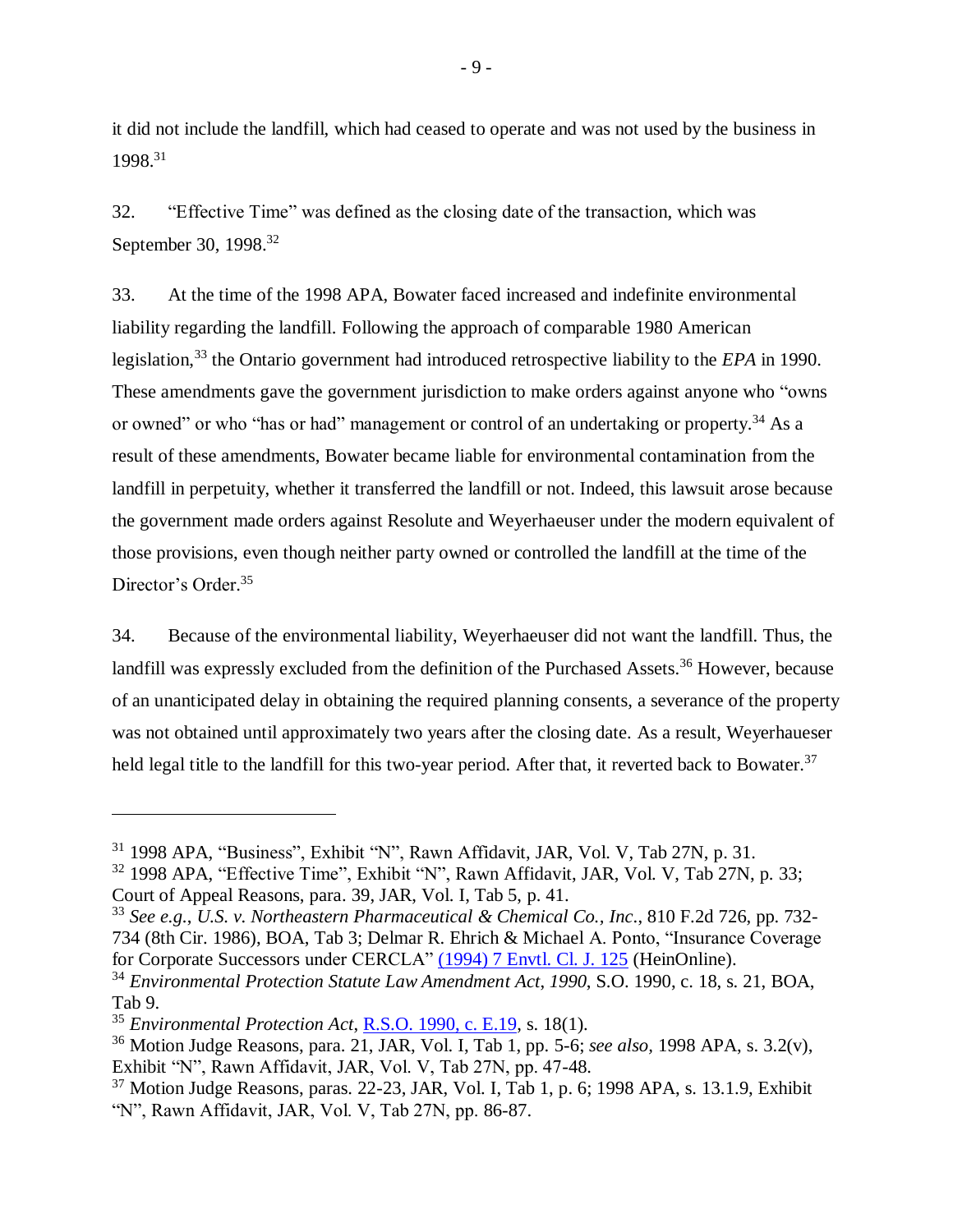35. To address the need to transfer title to the landfill, Weyerhaeuser and Bowater entered into two further agreements before the 1998 transaction closed. First, the Amending Agreement made the landfill a Purchased Asset. Second, Weyerhaeuser leased the landfill back to Bowater (the "Lease"). The Lease was intended to be "solely an interim agreement" until the severance could be completed and the landfill returned to Bowater.<sup>38</sup> Weyerhaeuser did not have any beneficial interest in the landfill nor did it possess or exercise any control over it.<sup>39</sup> In fact, the Lease expressly provided that Weyerhaeuser would not have any "charge, management or control" over the landfill. 40

36. Weyerhaeuser was aware of the Ontario Indemnity while it negotiated the Amending Agreement and the Lease. In fact, its representative in this proceeding remembered it as a "unique, very odd document."<sup>41</sup> Nonetheless, neither the Amending Agreement nor the Lease listed the indemnity among the Purchased Assets or, indeed, made any reference to it at all.

37. Instead, the 1998 APA and Lease created an elaborate structure whereby Bowater would indemnify Weyerhaeuser for environmental liability. In the 1998 APA, the parties agreed to share certain environmental costs in relation to the Dryden Mill.<sup>42</sup> However, this provision did not apply to the landfill.<sup>43</sup> Instead, Bowater fully indemnified Weyerhaeuser for the landfill in the Lease. This broad indemnity included any environmental claims or damages related to "the presence or release of mercury and any other contaminant, substance or waste on or in" the landfill. Bowater's obligations continued in perpetuity, surviving the termination or expiry of the 20-year term of the Lease. 44

<sup>38</sup> Lease in favour of Bowater dated September 30, 1998, s. 1.09 ("Lease"), Exhibit "P", Rawn Affidavit, JAR, Vol. V, Tab 27P, p. 123

 $39$  Motion Judge Reasons, para.  $22$ , JAR, Vol. I, Tab 1, p. 6.

<sup>40</sup> Lease, s. 1.09, Exhibit "P", Rawn Affidavit, JAR, Vol. V, Tab 27P, p. 123.

<sup>&</sup>lt;sup>41</sup> Excerpts from the transcript of the cross-examination of Charles K. Douthwaite held March 26, 2015, q. 108, JAR, Vol. VI, Tab 32, p. 131.

<sup>42</sup> 1998 APA, ss. 10.5, Exhibit "N", Rawn Affidavit, JAR, Vol. V, Tab 27N, pp. 68-70, 86-87.

<sup>43</sup> Amending Agreement, s. 3.6, Exhibit "O", Rawn Affidavit, JAR, Vol. V, Tab 27O, p. 119.

<sup>44</sup> Lease, Art. IX, Exhibit "P", Rawn Affidavit, JAR, Vol. V, Tab 27P, pp. 126-127.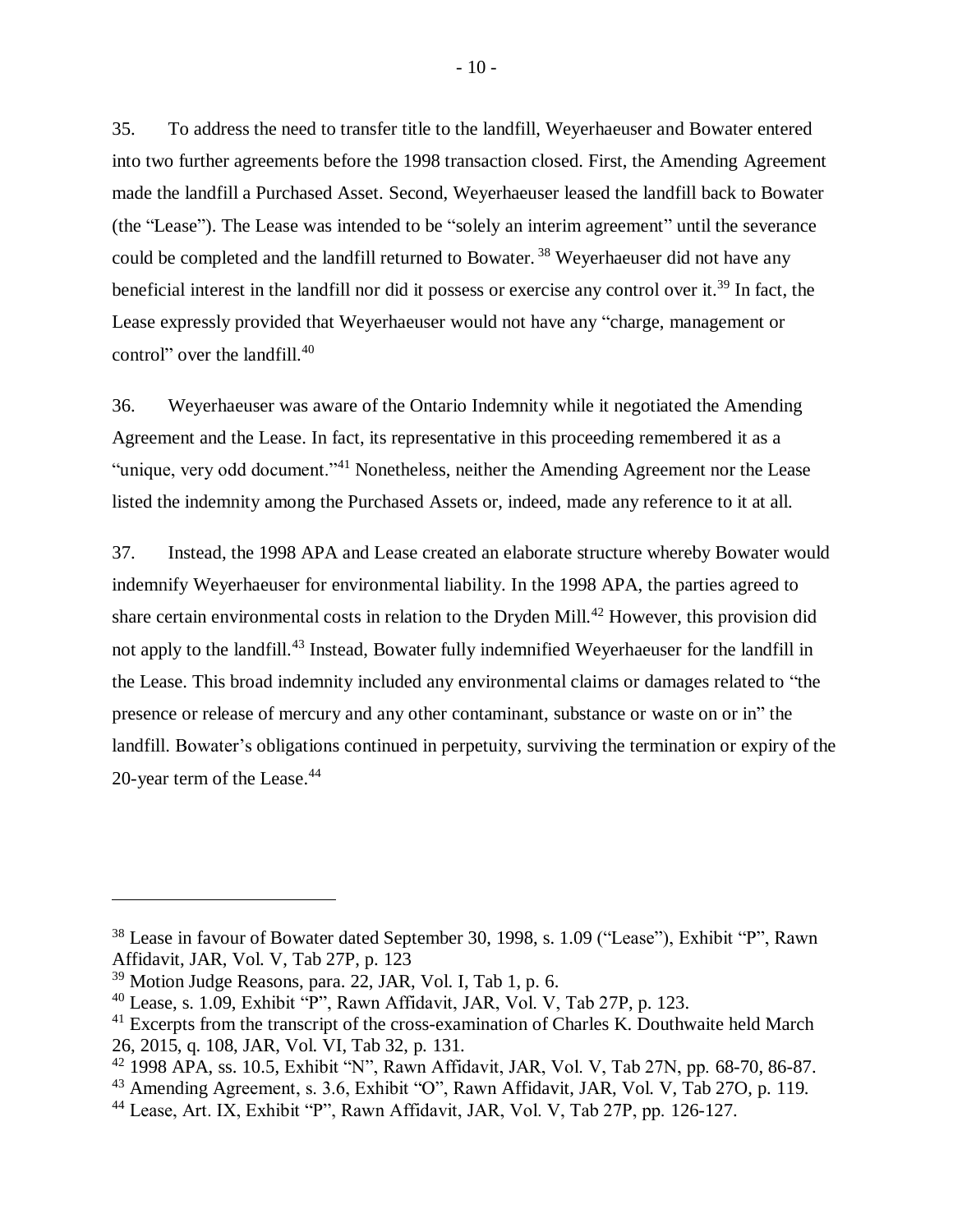38. Once the severance was granted in August 2000, Weyerhaeuser transferred the landfill back to Bowater.<sup>45</sup> The site remained in the possession and control of Bowater and its successors until the CCAA Proceedings (as explained below). 46

### <span id="page-14-0"></span>**The Director's Order**

39. In 2009, Bowater sought and obtained protection under the *Companies' Creditors* Arrangement Act (the "CCAA Proceedings"). After that, the landfill was abandoned.<sup>47</sup>

40. On August 25, 2011, the MOE issued a Director's Order requiring Weyerhaeuser and Resolute, as Great Lakes' corporate successor, to conduct mandatory environmental monitoring and reporting and to make a substantial payment to Ontario as financial assurance in respect of the landfill.<sup>48</sup>

41. The CCAA Proceedings were still ongoing when the Director issued the order. Weyerhaeuser filed a proof of claim in the CCAA Proceedings seeking indemnification under the Lease. In its proof of claim, Weyerhaeuser stated that the 1998 transaction was intended to transfer the landfill in a manner that limited Weyerhaeuser's exposure to liability:

During this time Weyerhaeuser technically had paper title to the [landfill]. To avoid transfer of any liability associated with the [landfill] while the severance was being completed, Bowater and Weyerhaeuser entered into a lease agreement for the [landfill] so that use, control and all environmental liability associated with the [landfill] (including future liability) remained with Bowater.  $49$ 

42. Weyerhaeuser has consistently taken the position that it held title to the landfill "solely on paper" and "never had any beneficial interest in the Site, never possessed the Site, never exercised any physical control over the Site and never used it in any way." Instead, "Bowater remained in control and possession of the Site."<sup>50</sup>

<sup>45</sup> Motion Judge Reasons, para. 23, JAR, Vol. I, Tab 1, p. 6.

<sup>46</sup> Rawn Affidavit, paras. 37-40, JAR, Vol. IV, Tab 27, p. 12.

 $47$  Motion Judge Reasons, para. 25, JAR, Vol. I, Tab 1, p. 6.

<sup>48</sup> Motion Judge Reasons, para. 26, JAR, Vol. I, Tab 1, p. 6.

<sup>49</sup> Proof of Claim of Weyerhaeuser Company Limited dated November 15, 2012, JAR, Vol. III, Tab 26, p. 197.

<sup>50</sup> Affidavit of Charles K. Douthwaite, sworn November 24, 2014, paras. 25, 26, JAR, Vol. VI, Tab 28, p. 9.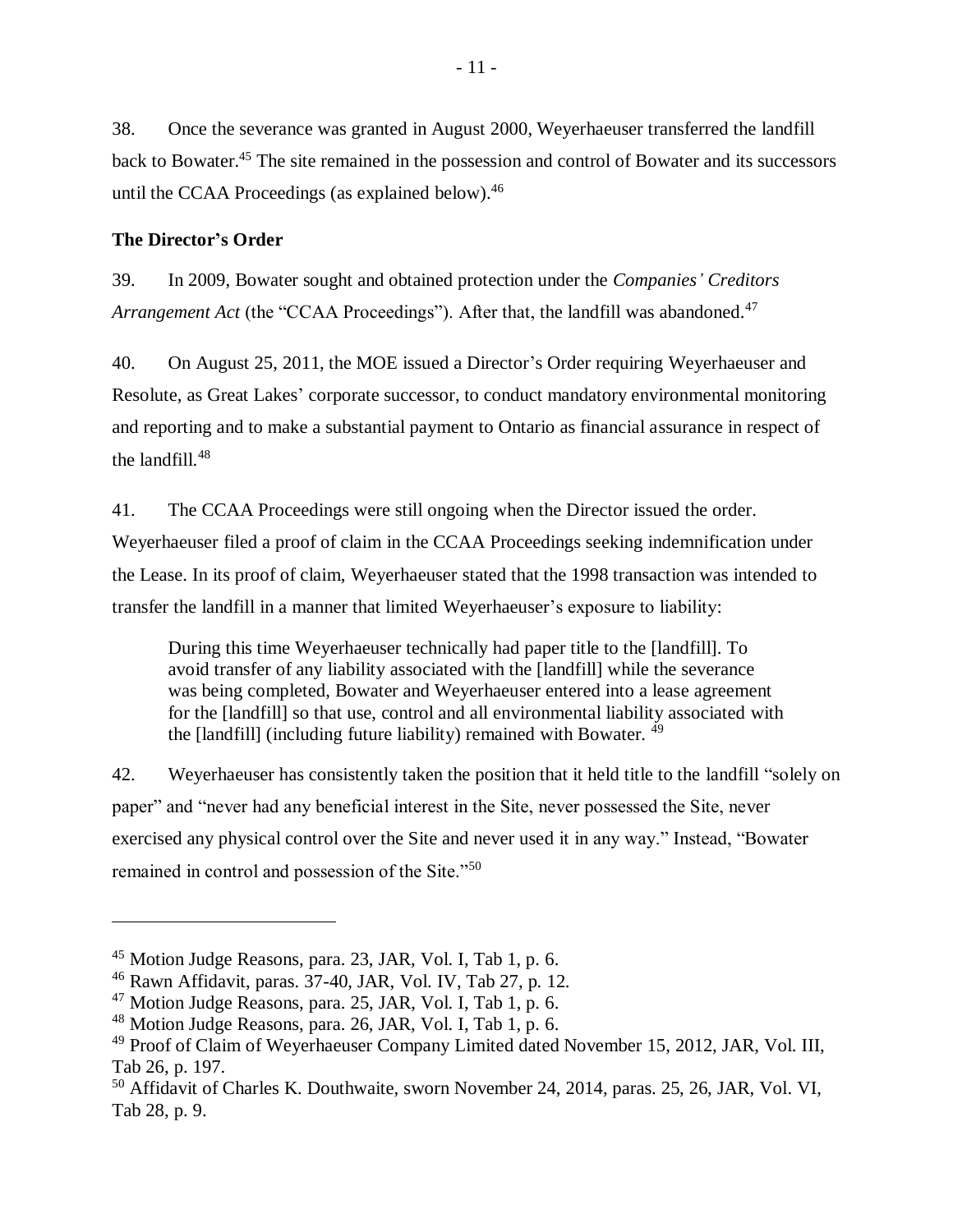43. In response to the Director's Order, Weyerhaeuser initiated this action in 2014. Both Weyerhaeuser and Ontario brought motions for summary judgment to determine whether the Ontario Indemnity applies to the Director's Order. Both parties consented to Resolute intervening as a party in the proceeding. Resolute also brought a motion for summary judgment.

# <span id="page-15-0"></span>**The Ontario Superior Court grants summary judgment to Resolute**

44. The motion judge granted summary judgment in favour of Resolute and Weyerhaeuser against Ontario.

45. On the summary judgment motion, no one disputed that Resolute could benefit from the indemnity. Instead, Ontario's position was that the Ontario Indemnity does not apply to the Director's Order and, in the alternative, Weyerhaeuser never properly received an assignment of the indemnity. Ontario argued that an assignment would have made no commercial sense, stating in its factum on the motion:

The notion of Bowater assigning the Indemnity to Weyerhaeuser is illogical for another reason. Having provided Weyerhaeuser with the broad Lease Indemnity, it would make no commercial sense for Bowater to also give up any rights it had to seek recourse from Ontario even if the Indemnity only covers third party claims. $51$ 

46. Resolute and Weyerhaeuser agreed that it would not have been commercially reasonable for Bowater to have *exclusively* assigned the Ontario Indemnity. Rather, Weyerhaeuser argued that it and Bowater could both benefit from the Ontario Indemnity.<sup>52</sup>

47. Although Ontario was aware that it could have disputed Resolute's right to benefit from the indemnity on the summary judgment motion,  $53$  it opted not to do so. As the motion judge

<sup>&</sup>lt;sup>51</sup> Factum of Her Majesty the Queen as represented by the Ministry of the Attorney General (Superior Court of Justice), para. 84, JAR, Vol. VII, Tab 36, p. 24.

<sup>&</sup>lt;sup>52</sup> Factum of the Proposed Intervener, Resolute FP Canada Inc. (Superior Court of Justice), para. 88, JAR, Vol. VII, Tab 38, pp. 118-119; Factum of the Plaintiff, Weyerhaeuser Company Limited (Superior Court of Justice), para. 99, JAR, Vol. VII, Tab 37, p. 89.

<sup>&</sup>lt;sup>53</sup> Excerpts from the transcript of the cross-examination of Trina Rawn held December 17, 2014, q. 115, JAR, Vol. VI, Tab VI, p. 104.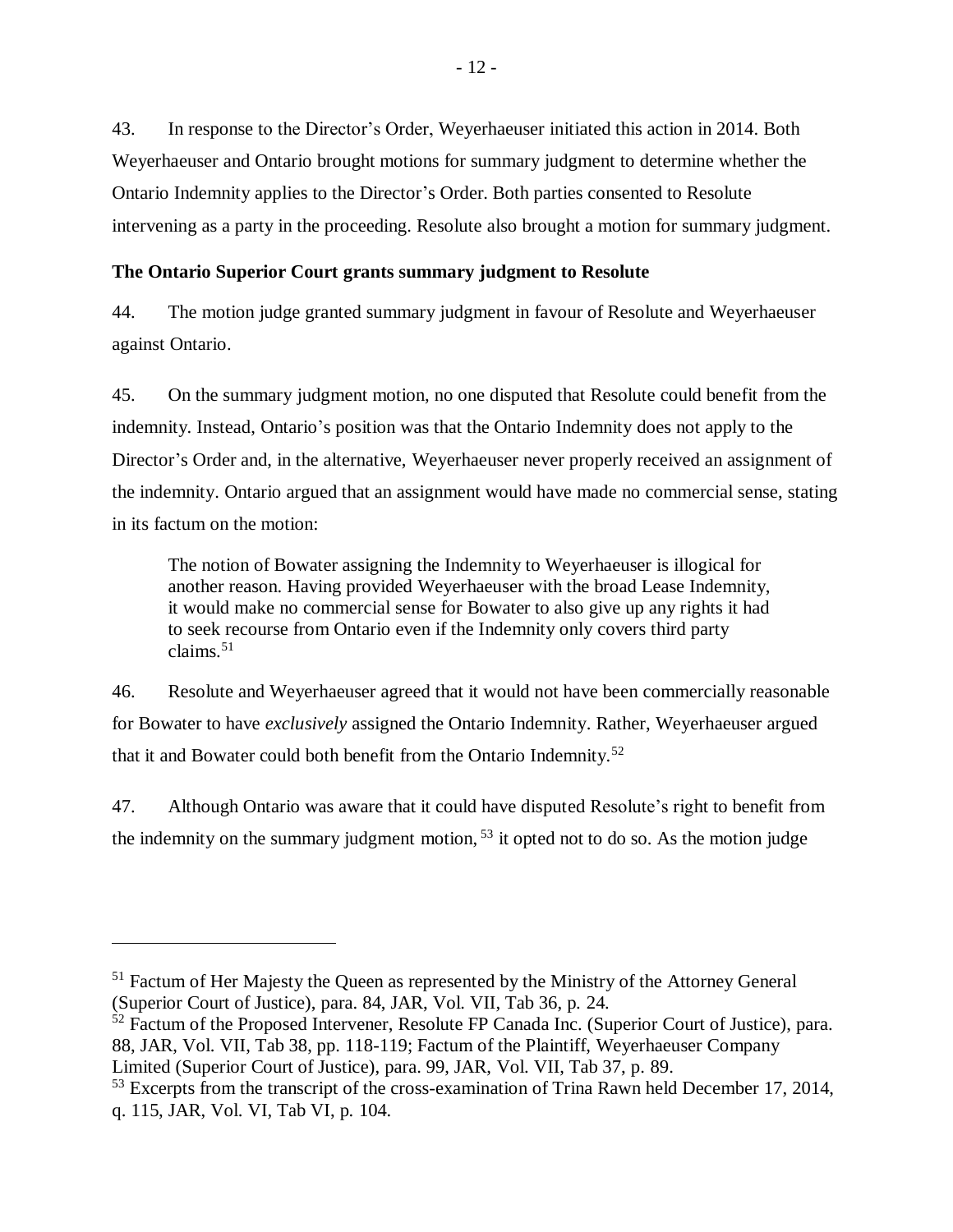held, "*[t]here is no dispute* that Resolute, as the corporate successor of Great Lakes, has the benefit of the Ontario Indemnity."<sup>54</sup>

48. The motion judge granted summary judgment in favour of Resolute and Weyerhaeuser. He held that the Ontario Indemnity covered the costs of complying with the Director's Order, concluding that its wording is "clear and unambiguous."<sup>55</sup>

49. The motion judge put considerable weight on the factual matrix surrounding the Ontario Indemnity. He recognized that in the 1979 Indemnity, Ontario offered Great Lakes and its successors future protection from environmental liability to encourage it to acquire the Dryden Mill. He acknowledged that the Ontario Indemnity replaced the 1979 Indemnity as part of a multi-million dollar settlement in 1985. He therefore concluded that "it would be commercially absurd" to construe the Ontario Indemnity as not applying to an order that Great Lakes' successors address the environmental contamination in the landfill.<sup>56</sup>

50. The motion judge also concluded that Weyerhaeuser could benefit from the Ontario Indemnity, both as a successor-in-title and as an assignee. He held that under the 1998 APA, "Bowater expressly assigned to Weyerhaeuser the 'full benefit of all representations, warranties, guarantees, indemnities' relating to the Dryden Property" and therefore "the Ontario indemnity [sic] was assigned by Bowater to Weyerhaeuser."<sup>57</sup> Resolute did not contest this conclusion because Ontario had not disputed that Resolute could benefit from the indemnity whether or not Bowater had assigned it.

# <span id="page-16-0"></span>**Court of Appeal holds Resolute cannot benefit under the Ontario Indemnity even though it was not disputed below**

51. Justice Brown, writing for the majority of the Court of Appeal, agreed with the motion judge that the Ontario Indemnity applied to the Director's Order.<sup>58</sup>

<sup>54</sup> Motion Judge Reasons, para. 55, JAR, Vol. I, Tab 1, p. 13 [emphasis added].

<sup>55</sup> Motion Judge Reasons, para. 47, JAR, Vol. I, Tab 1, p. 10.

<sup>56</sup> Motion Judge Reasons, para. 48, JAR, Vol. I, Tab 1, pp. 10-11.

<sup>57</sup> Motion Judge Reasons, para. 64, JAR, Vol. I, Tab 1, p. 15.

<sup>58</sup> Court of Appeal Reasons, paras. 78, 98, JAR, Vol. I, Tab 5, pp. 53, 61.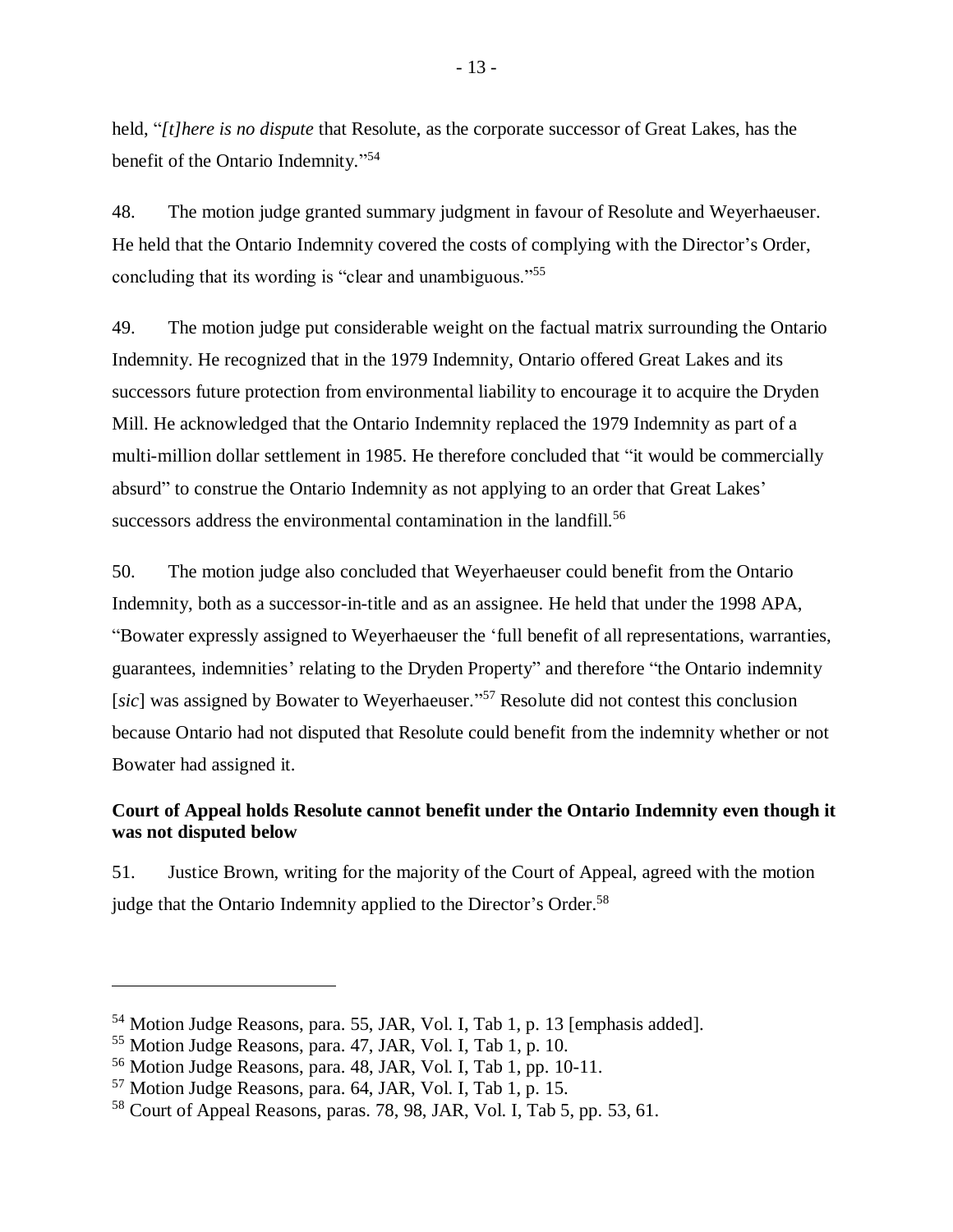52. However, Justice Brown reversed the motion judge on Resolute's entitlement to benefit from the indemnity, even though Ontario had not disputed this at first instance.

53. Ontario again argued that it would be commercially illogical for Bowater to have assigned the Ontario Indemnity to Weyerhaeuser.<sup>59</sup> But, for the first time on appeal, Ontario also argued that if there was an assignment, Bowater lost its right to claim on the indemnity.<sup>60</sup> After the hearing, the Court requested supplementary submissions from Ontario and Weyerhaeuser on the interpretation of the 1998 APA and whether Bowater assigned the indemnity to Weyerhaeuser. The Court of Appeal did not ask for, and therefore did not receive, supplementary submissions from Resolute on this issue.<sup>61</sup>

54. The majority found that Bowater assigned the Ontario Indemnity to Weyerhaeuser in 1998, thereby depriving Bowater of any rights. They made this determination even though the parties to that transaction agreed that the transfer of the landfill was only of "paper title" and only temporary while the severance was pending. The majority was unpersuaded by the comprehensive indemnity that Bowater gave Weyerhaeuser in the Lease. Instead, the majority concluded that Weyerhaeuser was maximizing its protection in light of the scope of potential environmental liability from the landfill:

Owning the WDS had no up-side; only down-sides, which included the expanded liability resulting from the 1990 amendment to the *EPA* making former owners of polluting sites liable under a variety of regulatory orders, such as preventative measures orders: *Environmental Protection Statute Law Amendment Act*, 1990, S.O. 1990, c. 18. That Weyerhaeuser would seek to maximize its protection against environmental liabilities associated with the WDS was commercially reasonable.<sup>62</sup>

55. The majority considered the transaction only from Weyerhaeuser's perspective. They did not ask whether it would have been commercially reasonable for Bowater to have left itself

<sup>&</sup>lt;sup>59</sup> Factum of the Appellant, Her Majesty the Queen as represented by the Ministry of the Attorney General (Court of Appeal for Ontario), para. 49, JAR, Vol. VIII, Tab 42, p. 24.  $60$  Factum of the Appellant, Her Majesty the Queen as represented by the Ministry of the

Attorney General (Court of Appeal for Ontario), para. 50, JAR, Vol. VIII, Tab 42, p. 25.

<sup>&</sup>lt;sup>61</sup> Letter from the Court of Appeal for Ontario requesting further written submissions, JAR, Vol. VIII, Tab 48, pp. 176-178.

<sup>62</sup> Court of Appeal Reasons, para. 159, JAR, Vol. I, Tab 5, p. 81.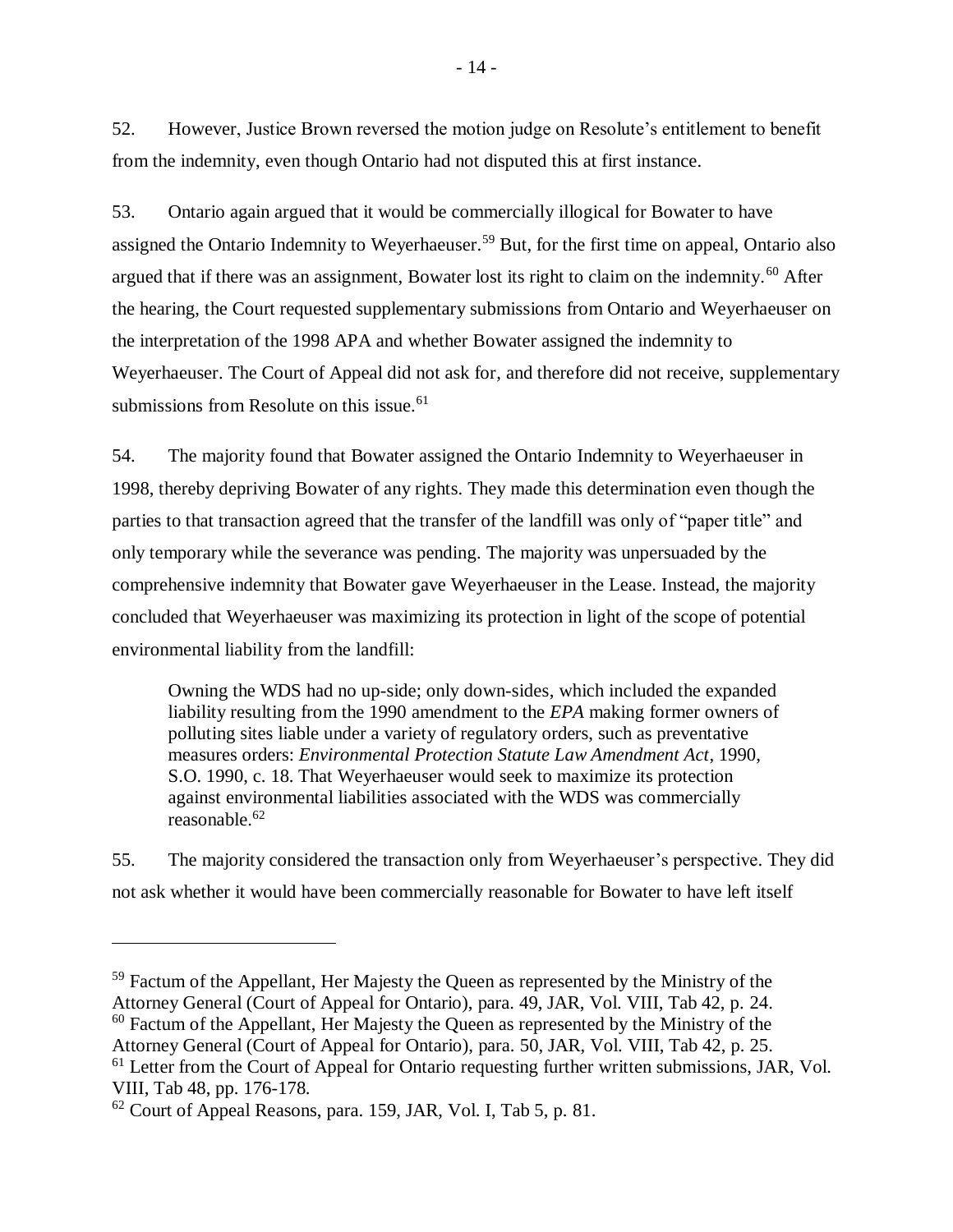totally exposed to environmental liability, by both giving up its rights under the Ontario Indemnity and indemnifying Weyerhaeuser under the Lease. This was a serious omission considering that: (i) as the successor to Great Lakes, Bowater had historical environmental liability for the landfill; (ii) the 1998 APA only temporarily transferred legal title to Weyerhaeuser, requiring that the landfill be returned to Bowater as soon as the severance was complete; (iii) as a former owner and person in management and control of the landfill, Bowater would have perpetual risk of environmental liability; and (iv) Weyerhaeuser had no contractual obligation to look to the Ontario Indemnity before looking to Bowater, leaving Bowater exposed to *both* Ontario and Weyerhaeuser for environmental liability.

56. Having concluded that Weyerhaeuser had been assigned the indemnity, the majority held that Resolute could no longer benefit from it. Justice Brown acknowledged that the issue had not been disputed before the motion judge.<sup>63</sup> Nonetheless, he concluded that the Court of Appeal could determine the issue at first instance and then held that "an absolute assignment of a chose in action, which leaves no interest in the assignor, extinguishes the assignor's right to later call on the obligor to perform the contract."<sup>64</sup>

57. The majority concluded that the "assignment was absolute and unequivocal." They drew this conclusion from the language in the 1998 APA indicating that Bowater sold and transferred to Weyerhaeuser the "full benefit" of contracts and indemnities. They did not perform any additional contractual analysis, either of the context of the agreement, related agreements (like the Lease) or the broader factual matrix. 65

58. Justice Laskin, in dissent, did not address this issue, because he held that the Ontario Indemnity did not apply to the Director's Order.<sup>66</sup> Whether the Ontario Indemnity applies to the Director's Order is the subject of Ontario's appeal. However, that issue only matters to Resolute if this Court determines that Resolute can benefit from the indemnity.

 $63$  Court of Appeal Reasons, paras. 187, 190-192, JAR, Vol. I, Tab 5, p. 93.

<sup>64</sup> Court of Appeal Reasons, para. 194, JAR, Vol. I, Tab 5, pp. 95-96.

<sup>65</sup> Court of Appeal Reasons, para. 195, JAR, Vol. I, Tab 5, p. 96.

<sup>66</sup> Court of Appeal Reasons, para. 206, JAR, Vol. I, Tab 5, p. 100.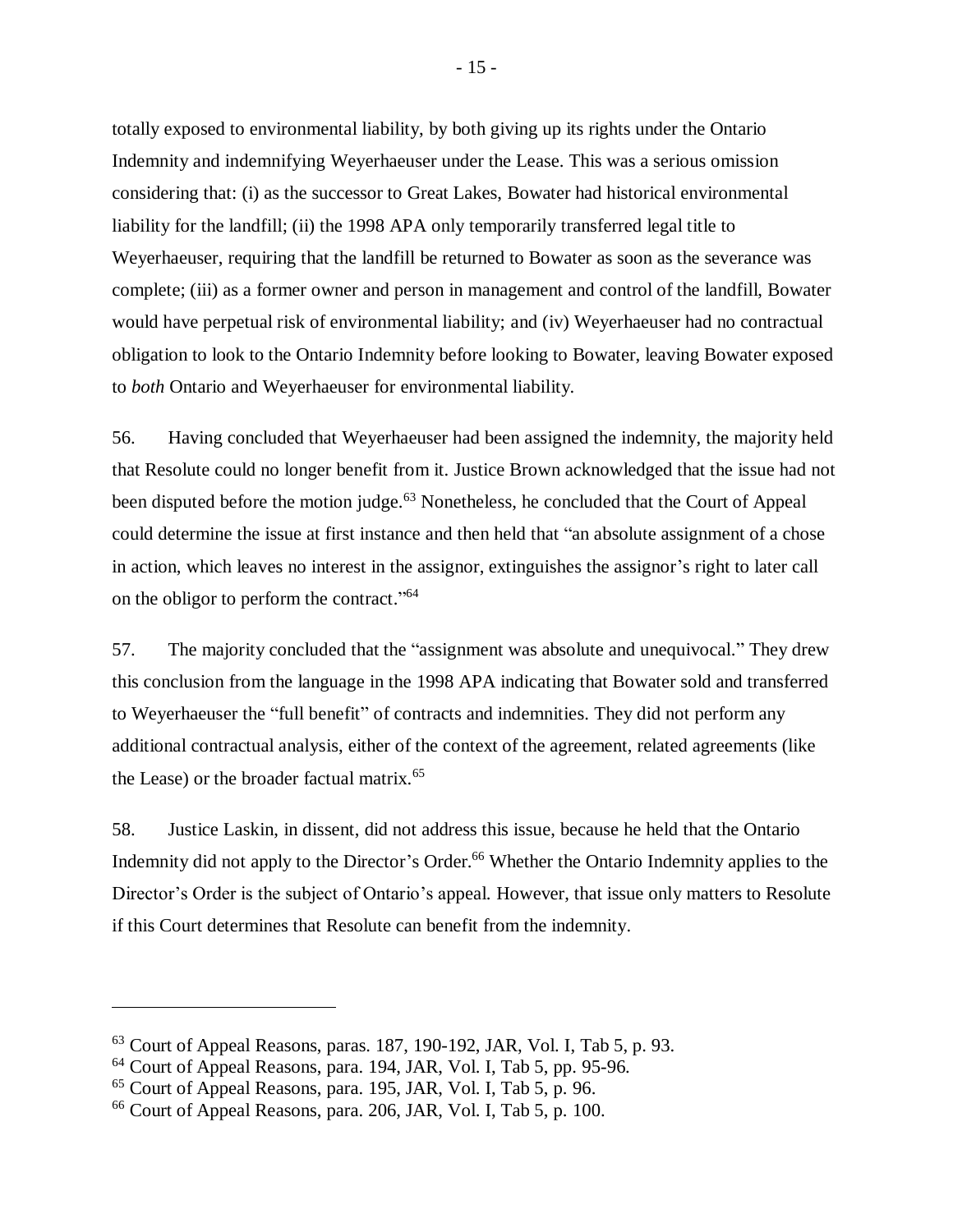#### **PART II – THE ISSUES**

<span id="page-19-0"></span>59. The fundamental issue on Resolute' s appeal is whether Resolute's predecessor Bowater permanently surrendered Resolute's rights under the Ontario Indemnity in 1998. Resolute submits that the Court of Appeal made three errors. They are:

- (1) failing to find that, under the terms of the Ontario Indemnity, Resolute is entitled to benefit from the Ontario Indemnity because Resolute is the corporate successor to Great Lakes, regardless of whether Bowater assigned any rights under the indemnity to Weyerhaeuser;
- (2) erroneously concluding that Bowater absolutely assigned the Ontario Indemnity to Weyerhaeuser in 1998; and
- (3) failing to consider whether, if there was an assignment, it is only effective in equity, not in law, because it did not comply with the *Conveyancing and Law of Property Act*, therefore leaving Resolute the legal owner of the Ontario Indemnity.

If the Court agrees with Resolute about any of these errors, it must reverse the decision below and hold that Resolute is entitled to the benefit of the Ontario Indemnity.

# **PART III – STATEMENT OF ARGUMENT**

#### <span id="page-19-2"></span><span id="page-19-1"></span>**Resolute retains the benefit of the Ontario Indemnity**

60. When Great Lakes negotiated the Ontario Indemnity in 1985, and when its successor Bowater sold the Dryden Mill to Weyerhaeuser in 1998, they faced the enormous potential environmental liability associated with owning a mercury-containing landfill. They would have recognized that this indemnity was their only protection from this massive liability. The Court of Appeal did not address this at all, and therefore erred in not turning its mind to the most fundamental principle of contractual interpretation: the objective intention of the parties. This Court must therefore consider whether Resolute's predecessors would have agreed to terms that stripped them of the indemnity's critical protection.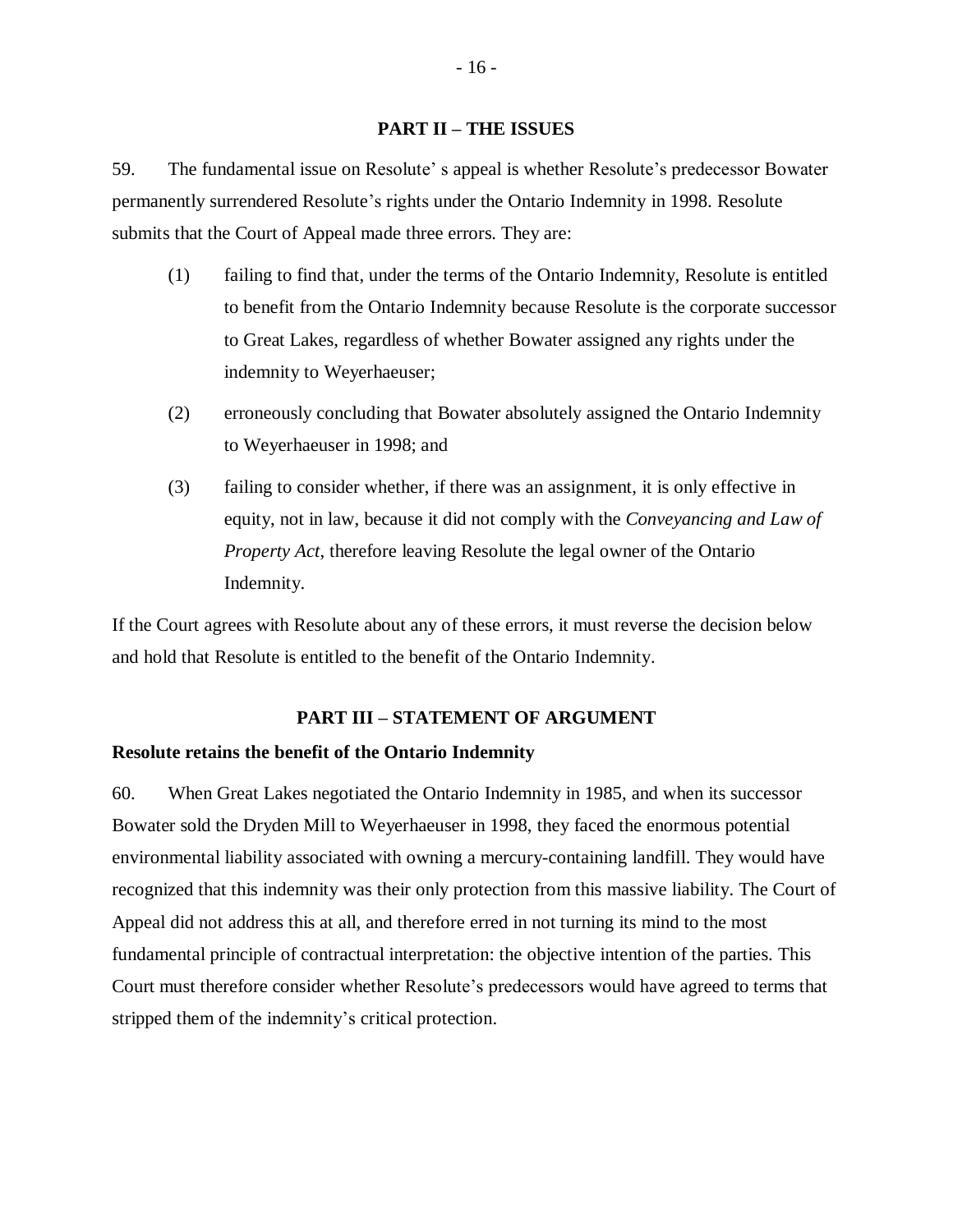### <span id="page-20-0"></span>**Resolute is entitled to benefit from the Ontario Indemnity**

61. On any sensible, contextual interpretation of the Ontario Indemnity and the 1998 transactions, Resolute would not have given up, and did not give up, its rights to indemnification, even if it transferred or assigned the Ontario Indemnity.

62. Justice Brown determined this issue for the first time on appeal because it had not been disputed below. He found that the assignment of the Ontario Indemnity to Weyerhaeuser (an issue that is addressed more fully below) effectively barred Resolute from relying on the enurement clause. He based this finding on a single issue of law, concluding in the abstract that an absolute assignment of a chose in action, such as an indemnity, "extinguishes the assignor's right to later call on the obligor to perform the contract."<sup>67</sup>

63. This was an error made because the majority failed to appreciate the nature of this indemnity, the circumstances in which it was negotiated and the nature of liability it protected against. In short, Justice Brown failed to interpret the contract as a whole, in the context of the factual matrix.

64. There is no legal principle that required the Court of Appeal to apply this "hot potato" theory, in which only the singular legal owner of an indemnity may rely on it. This Court relaxed the requirement of privity more than 25 years ago. Rather, the relevant question is what the parties to the Ontario Indemnity objectively intended. The only reasonable interpretation of the indemnity is that the parties intended to protect Great Lakes and its successors *and* assigns, in perpetuity. Any other interpretation is fundamentally inconsistent with the nature of the environmental liability that the Ontario Indemnity was given to protect against.

### *Contracts may benefit persons other than their owners*

<span id="page-20-1"></span>65. Historically, contracts were understood as only being capable of benefiting the parties to a contract. But this is no longer the law. There is currently no reason why parties cannot intend that a class of beneficiaries, such as successors, share the benefits of a contract.

<sup>67</sup> Court of Appeal Reasons, para. 194, JAR, Vol. I, Tab 5, pp. 95-96.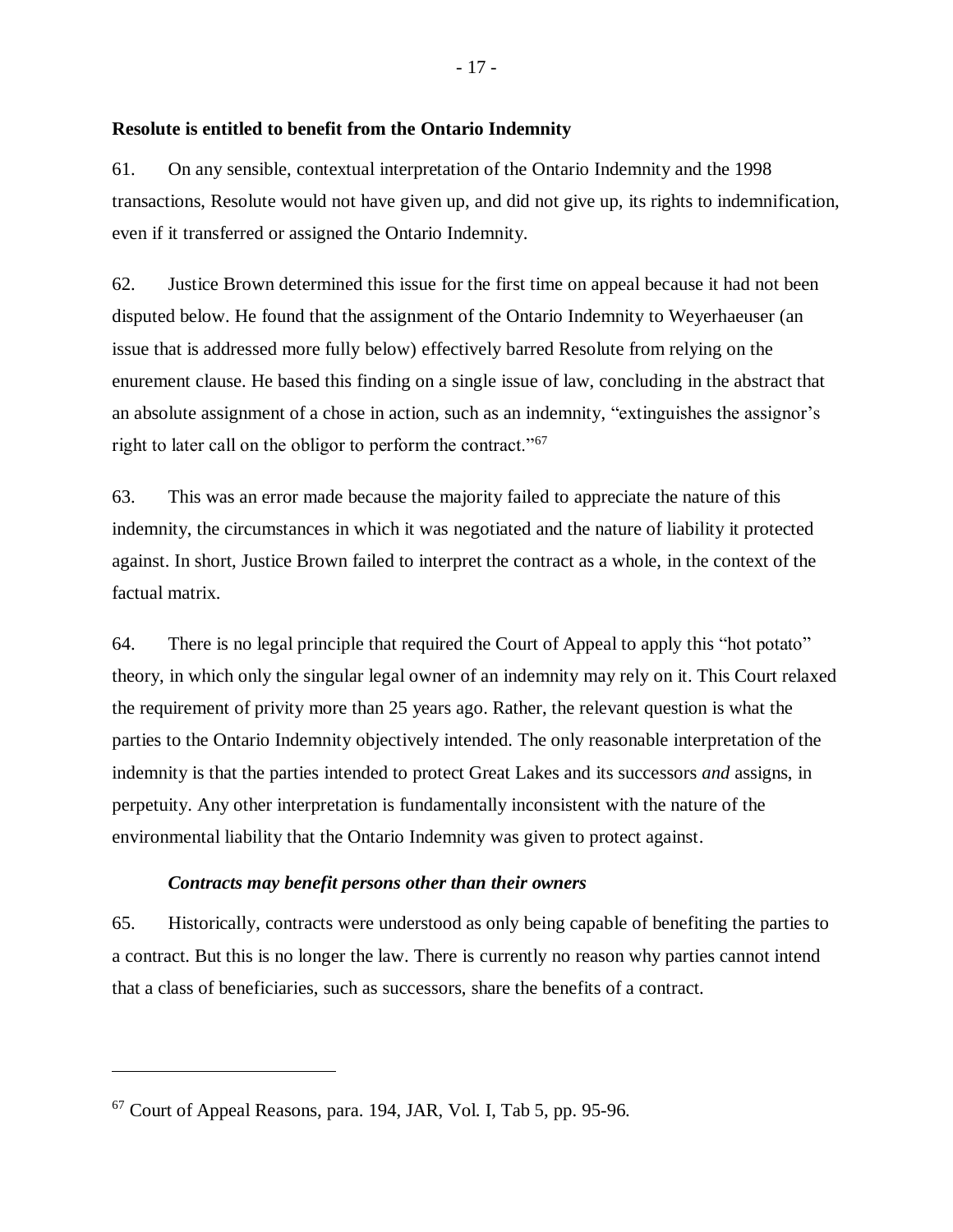66. *Brown v. Belleville* considered an enurement clause, similar to the one here, in the context of a municipality promising to maintain and repair a storm sewer. Subsequent colandowners sought to claim on the agreement. Even though the subsequent landowners did not have an ownership interest in the contract, they were permitted to benefit from it. The Ontario Court of Appeal held that the enurement clause "unequivocally confirms that the contracting parties intended and agreed that the benefit of the Agreement would extend to an aggregation or class of persons" and "they intended the benefit of the Agreement to be shared" by that class of future landowners.<sup>68</sup>

67. This Court has rendered similar decisions in the context of third party beneficiaries. In *London Drugs v. Kuehne & Nagel*, this Court extended the benefit of a limitation of liability clause to a broad class of beneficiaries: all employees of the contracting company.<sup>69</sup> In *Fraser River Pile & Dredge*, this Court held that an anti-subrogation clause in an insurance contract benefitted, and was enforceable by, any "charterer" despite the fact that it was not a party to the insurance contract.<sup>70</sup> In doing so, the Court separated the parties who legally own the rights in a contract from the classes of people who can benefit from it.

68. Central to the decisions in *Belleville*, *London Drugs*, and *Fraser River* was a careful examination of whom the contracting parties intended to ultimately benefit from the contract.<sup>71</sup> The decision in *Fraser River* was "dependent upon the express intention of the parties…to extend the benefit of the provision to certain named classes" of beneficiaries. <sup>72</sup> After *Belleville*,

<sup>68</sup> *Brown v. Belleville (City)*, [2013 ONCA 148,](http://canlii.ca/t/fwgkh) para. 84. While the Court of Appeal considered this case in the context of whether Weyerhaeuser could benefit under the enurement clause, it did not consider its application to Resolute.

<sup>69</sup> *London Drugs Ltd. v. Kuehne & Nagel International Ltd.*, [\[1992\] 3 S.C.R. 299](https://nextcanada.westlaw.com/Document/I10b717cfa64263f0e0440003ba0d6c6d/View/FullText.html?originationContext=typeAhead&transitionType=Default&contextData=%28sc.Default%29) (WL).

<sup>70</sup> *Fraser River Pile & Dredge Ltd. v. Can-Dive Services Ltd.*, [\[1999\] 3 S.C.R. 108.](http://canlii.ca/t/1fqjz)

<sup>71</sup> *Brown v. Belleville (City)*, [2013 ONCA 148,](http://canlii.ca/t/fwgkh) paras. 85, 100-101; *London Drugs Ltd. v. Kuehne & Nagel International Ltd.*, [\[1992\] 3 S.C.R. 299,](https://nextcanada.westlaw.com/Document/I10b717cfa64263f0e0440003ba0d6c6d/View/FullText.html?originationContext=typeAhead&transitionType=Default&contextData=%28sc.Default%29) paras. 259, 265 (WL); *Fraser River Pile & Dredge Ltd. v. Can-Dive Services Ltd.*, [\[1999\] 3 S.C.R. 108,](http://canlii.ca/t/1fqjz) paras. 32-36.

<sup>72</sup> *Fraser River Pile & Dredge Ltd. v. Can-Dive Services Ltd.*, [\[1999\] 3 S.C.R. 108,](http://canlii.ca/t/1fqjz) para. 43.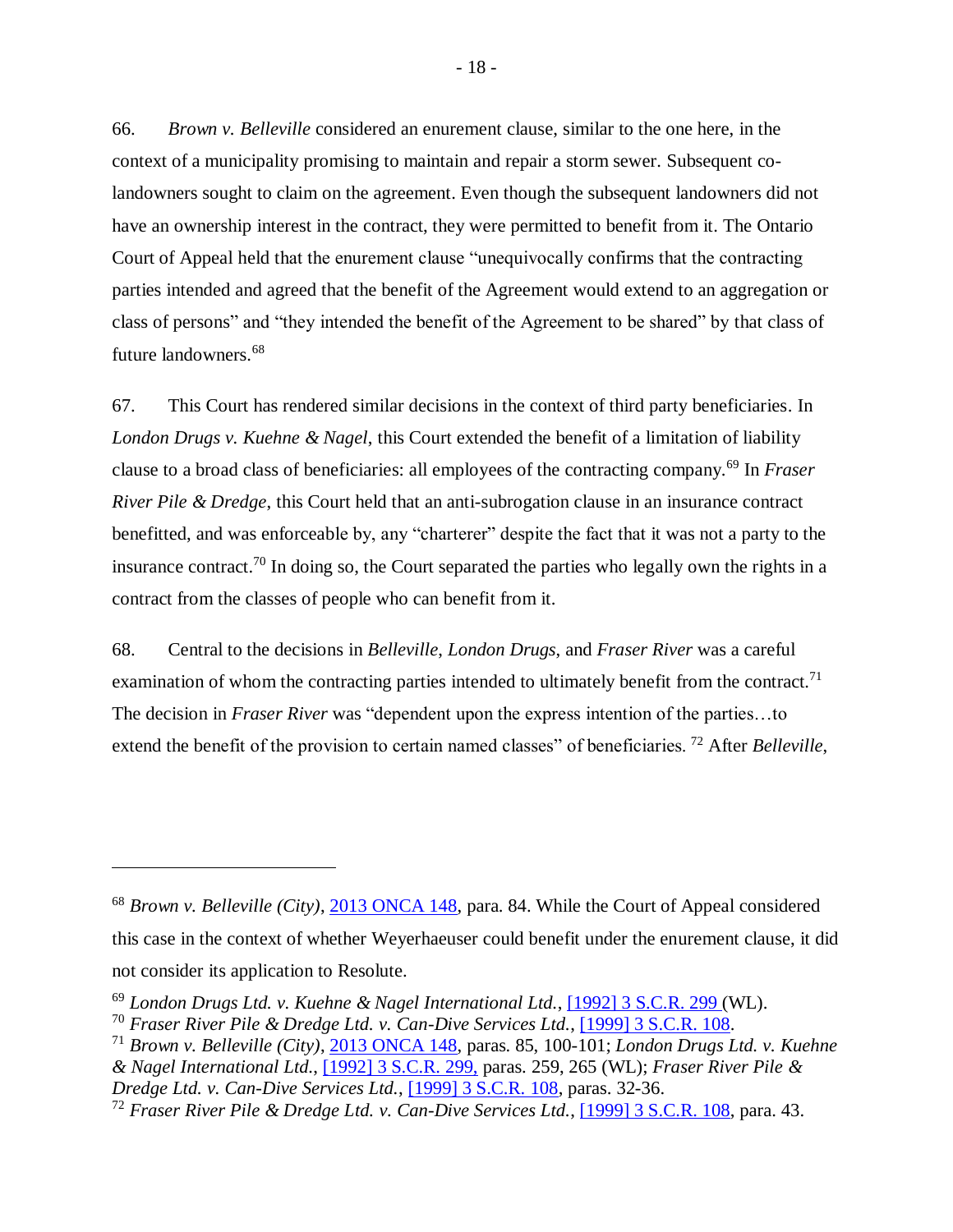one academic has suggested that the modern approach turns entirely on the "intention, express or implied, of the parties to a contract" to extend benefits to a class of beneficiaries.<sup>73</sup>

69. Placing the parties' intentions at the centre of the analysis is consistent with this Court's broader view of contract law: "the goal of contractual interpretation" is nothing more than "to ascertain the objective intentions of the parties."<sup>74</sup>

### *Environmental indemnities require a broader conception of benefit*

<span id="page-22-0"></span>70. There can be little doubt that the original parties to the Ontario Indemnity intended Resolute, as Great Lakes' successor, to benefit from it. This is because, by purchasing the Dryden Mill and the landfill, Great Lakes assumed significant environmental liability that would flow to its successors. The liabilities arose from both the statutory regime as well as Great Lakes' indemnification of Reed. But under the Court of Appeal's analysis, regardless of this intention, Resolute is barred from claiming on the indemnity by operation of law.

71. The comprehensive nature of statutory environmental liability is an excellent example of why the common law approach to contractual beneficiaries was overly restrictive. Liability under Ontario's *EPA* does not attach based on past fault or current property ownership. Instead, it potentially attaches, jointly and severally, to everyone who has touched the property, in perpetuity.<sup>75</sup> All that must be proved is past or present ownership, management or control of contaminated land.

72. The idea that only one party (the "owner") can benefit from an indemnity is totally inconsistent with parties contractually protecting themselves against a statutory system of environmental liability that this Court has described as "wide and deep".<sup>76</sup> By analogy, in *London Drugs*, Justice Iacobucci developed the principled exception to privity in accordance with several policy principles: (i) the parties' allocation of risk; (ii) sound commercial practice;

<sup>73</sup> M.H. Ogilvie, ["Re-Defining Privity of Contract:](https://heinonline.org/HOL/P?h=hein.journals/alblr52&i=767) *Brown v. Belleville (City)*" (2015) 52:3 Alta. L. Rev. 731, p. 743 (HeinOnline).

<sup>74</sup> *Sattva Capital Corp. v. Creston Moly Corp.*, [2014 SCC 53,](http://canlii.ca/t/g88q1) para. 55.

<sup>75</sup> *Environmental Protection Act*, [R.S.O. 1990, c. E.19,](https://www.ontario.ca/laws/statute/90e19) ss. 7, 17, 18.

<sup>76</sup> *Castonguay Blasting Ltd. v. Ontario (Environment)*[, 2013 SCC 52,](http://canlii.ca/t/g1038) para. 9.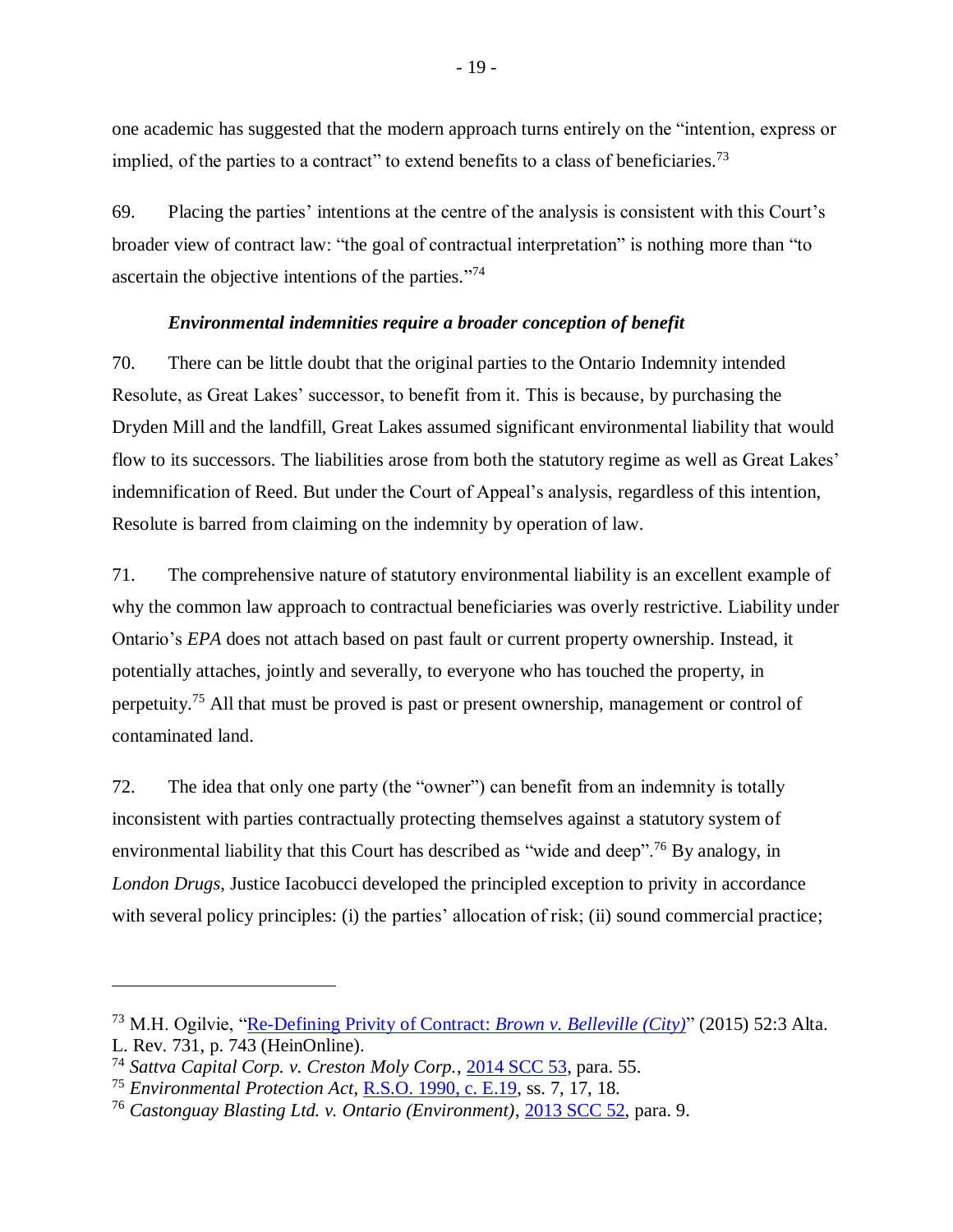and (iii) reifying the reasonable expectations of the parties.<sup>77</sup> The same principles explain why a "single owner theory" is inconsistent here with the nature of environmental indemnities. First, the parties allocated the risk of environmental liability to Ontario and away from Great Lakes and its successors. Depriving Resolute of the benefit of the Ontario Indemnity does not respect the parties' allocation of risk. Second, it is inconsistent with sound commercial practice (by essentially "freezing" the asset in the hands of a single owner forever) and ignores the realities of environmental regulation. Most importantly, it defeats the parties' reasonable expectations at the time of contracting.

73. On the other hand, interpreting this indemnity as extending benefits to all successors is consistent with its purpose. Without it, the asset would be stranded: no seller would sell the indemnity with the land, but no buyer would permanently purchase the land without the indemnity.

74. In short, there is no principled reason why a class of beneficiaries cannot share the benefit of an environmental indemnity, even if the "ownership" of the contractual indemnity is assigned to a subsequent property owner. The common law's historical rigidity should not stand in the way of allowing parties to allocate risk of environmental liability as they see fit.

75. Since a contract *can* clearly benefit a class of beneficiaries beyond its owner, the only relevant question is whether the Ontario Indemnity *does* have that effect. This question must be answered by examining the objective intentions of the original parties to the environmental indemnity.

### *Ontario Indemnity intended to protect Resolute and all successors of Great Lakes*

<span id="page-23-0"></span>76. Resolute submits that the Ontario Indemnity was intended to apply to Great Lakes and its successors, irrespective of whether the property was sold and the indemnity assigned.

77. The starting point in this analysis should be the reasons of the motion judge. He did not specifically consider the effect of the assignment on Resolute because Ontario did not dispute

<sup>77</sup> *London Drugs Ltd. v. Kuehne & Nagel International Ltd.*, [\[1992\] 3 S.C.R. 299,](https://nextcanada.westlaw.com/Document/I10b717cfa64263f0e0440003ba0d6c6d/View/FullText.html?originationContext=typeAhead&transitionType=Default&contextData=%28sc.Default%29) paras. 252-253 (WL).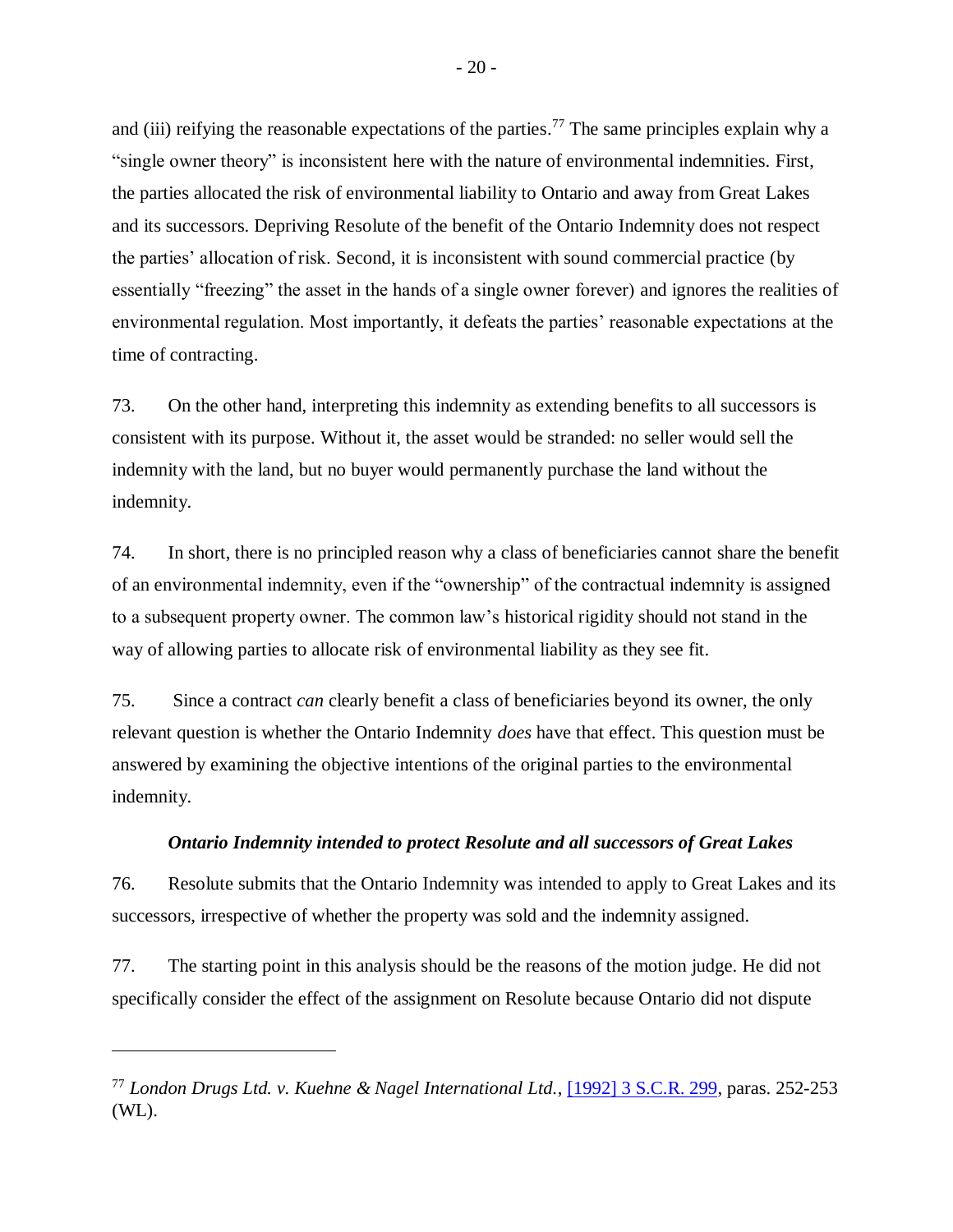Resolute's right to benefit from the Ontario Indemnity. However, in considering whether Weyerhaeuser also benefitted from the indemnity, the motion judge determined that the mutual intention of the parties to the Ontario Indemnity was to indemnify all future owners of the landfill against any environmental liability that might arise.<sup>78</sup> This is a finding of fact relating to the factual matrix and the parties' objective intentions and should not be overturned absent palpable and overriding error.

78. In contrast, the Court of Appeal did not look at the intention of the parties or really interpret the enurement clause at all. Instead, it simply concluded that once the Ontario Indemnity had been assigned, Resolute could not benefit from it.

79. Respectfully, the Court of Appeal was wrong. Looking at the Ontario Indemnity as a whole, including the text and the surrounding circumstances, all successors were intended to be indemnified from environmental liability. This is evident from (i) the language of the enurement clause; (ii) the indefinite term of the indemnification; (iii) the existence of multiple beneficiaries; (iv) the contemporaneous threat of environmental liability; and (v) the purpose of the indemnity.

80. *Enurement Clause***.** Section 6 of the Ontario Indemnity provides that the benefit of the indemnity enures to the "successors and assigns" of Great Lakes, Reed and its parent, Reed International.<sup>79</sup> The language of a similar enurement clause was described in *Belleville* as "broad and unqualified" and "unequivocally" confirming that the clause intended to cover a broad "aggregation or class of persons."<sup>80</sup> Here that class of people is *both* the successors *and* the assigns of Great Lakes. The Court of Appeal would rewrite the enurement clause to be successors *or* assigns, *i.e.*, once there has been an assignment, no benefit can enure to a successor. This is not the language of the clause and does not reflect the intent of the parties.

81. *Indemnity valid in perpetuity***.** The Ontario Indemnity is "valid without limitation as to time."<sup>81</sup> The indemnification covers any claims existing as of December 17, 1979 or "which may

<sup>78</sup> Motion Judge Reasons, para. 63, JAR, Vol. I, Tab 1, p. 15.

<sup>79</sup> Motion Judge Reasons, para. 19, JAR, Vol. I, Tab 1, p. 5.

<sup>80</sup> *Brown v. Belleville (City)*, [2013 ONCA 148,](http://canlii.ca/t/fwgkh) para. 84.

 $81$  Motion Judge Reasons, para. 18, JAR, Vol. I, Tab 1, p. 4.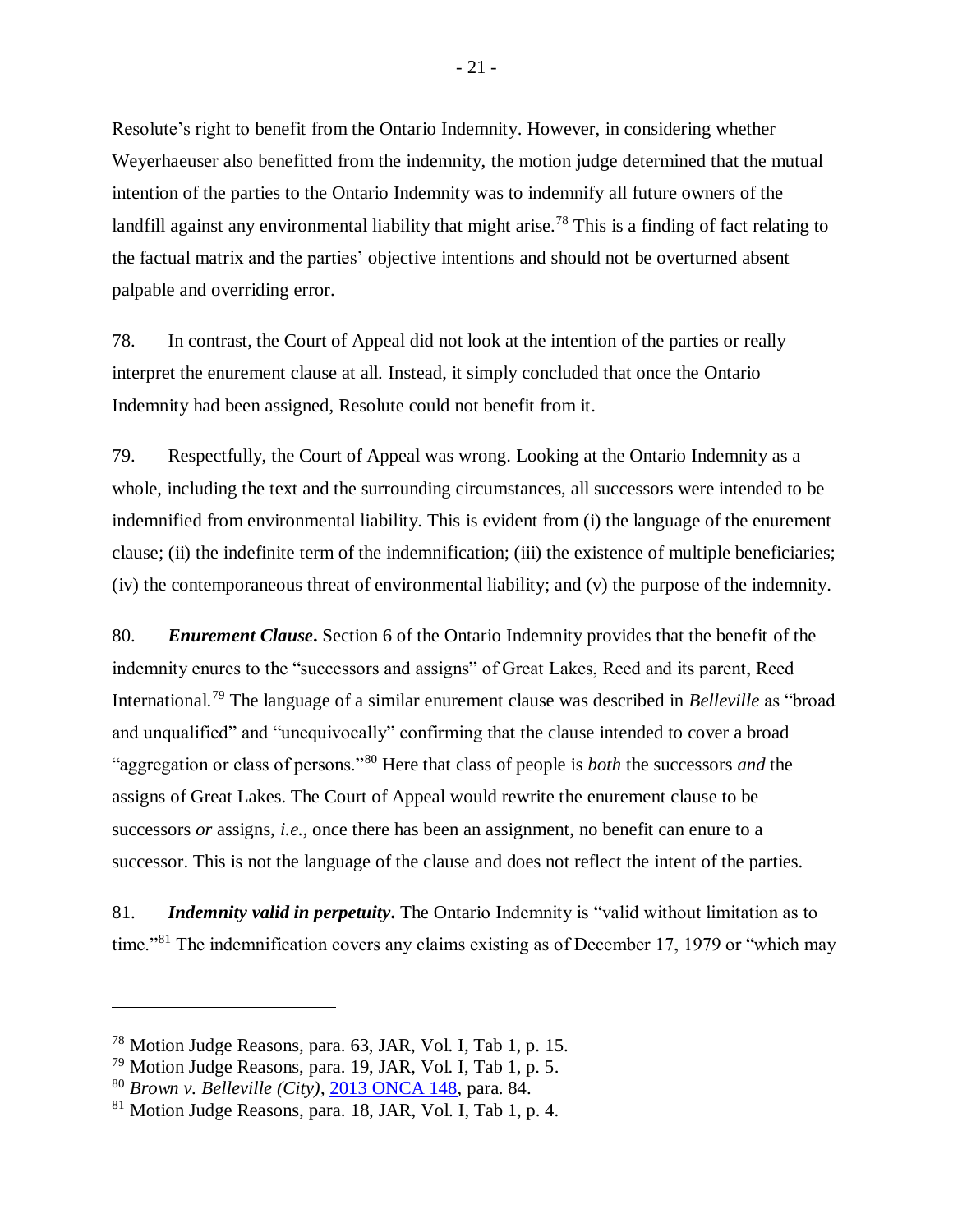arise or be asserted thereafter."<sup>82</sup> There is no basis to believe that Ontario expected Great Lakes to keep the landfill forever. But that is the term of the indemnity. Instead, the parties must have intended that Great Lakes could sell or transfer the landfill in a manner that would both provide protection to a purchaser while simultaneously protecting Great Lakes and its successors from the environmental liability that had already accrued. Anything else would leave the landfill as an albatross around Great Lakes' neck and potentially prevent it from realizing the value in the Dryden Mill, in which it had already invested over \$200 million. In *Belleville*, the perpetual nature of the obligation indicated an intent to protect non-assignee successors.<sup>83</sup>

82. *Multiple beneficiaries.* Interpreting the Ontario Indemnity as applying only to one beneficiary at a time stands is at odds with the way it was drafted. Separate and apart from the enurement clause, the Ontario Indemnity expressly extended to numerous parties, including not only Great Lakes, Reed and Reed International, but also all the subsidiaries and affiliates of Reed International.<sup>84</sup> The multiple beneficiaries show that Ontario intended to bear responsibility for the mercury contamination in the landfill, irrespective of which, or how many, parties were involved in later claims or proceedings. Moreover, by indemnifying both Reed and Great Lakes, all of the parties recognized the importance of the indemnity being held simultaneously by a former owner (Reed) and a current owner (Great Lakes), not merely one or the other.

83. *Single obligation.* The Ontario Indemnity was granted with respect to a specific property and a specific source of liability: the discharge, escape or presence of a pollutant related to Reed or its predecessors. Ontario's potential liability does not materially change based on the number of beneficiaries that can claim under the indemnity. In short, Ontario agreed to indemnify against all liabilities arising from the historical mercury contamination. Whether there are two or twelve indemnitees, the scope of that liability remains the same.

<sup>82</sup> Ontario Indemnity, MOA, Schedule "F", ss. 1, 4, Exhibit "J", Rawn Affidavit, JAR, Vol. IV, Tab 27J, pp. 189-190, 191.

<sup>83</sup> *Brown v. Belleville (City)*, [2013 ONCA 148,](http://canlii.ca/t/fwgkh) paras. 86-87.

<sup>&</sup>lt;sup>84</sup> Ontario Indemnity, MOA, Schedule "F", s. 1, Exhibit "J", Rawn Affidavit, JAR, Vol. IV, Tab 27J, pp. 189-190.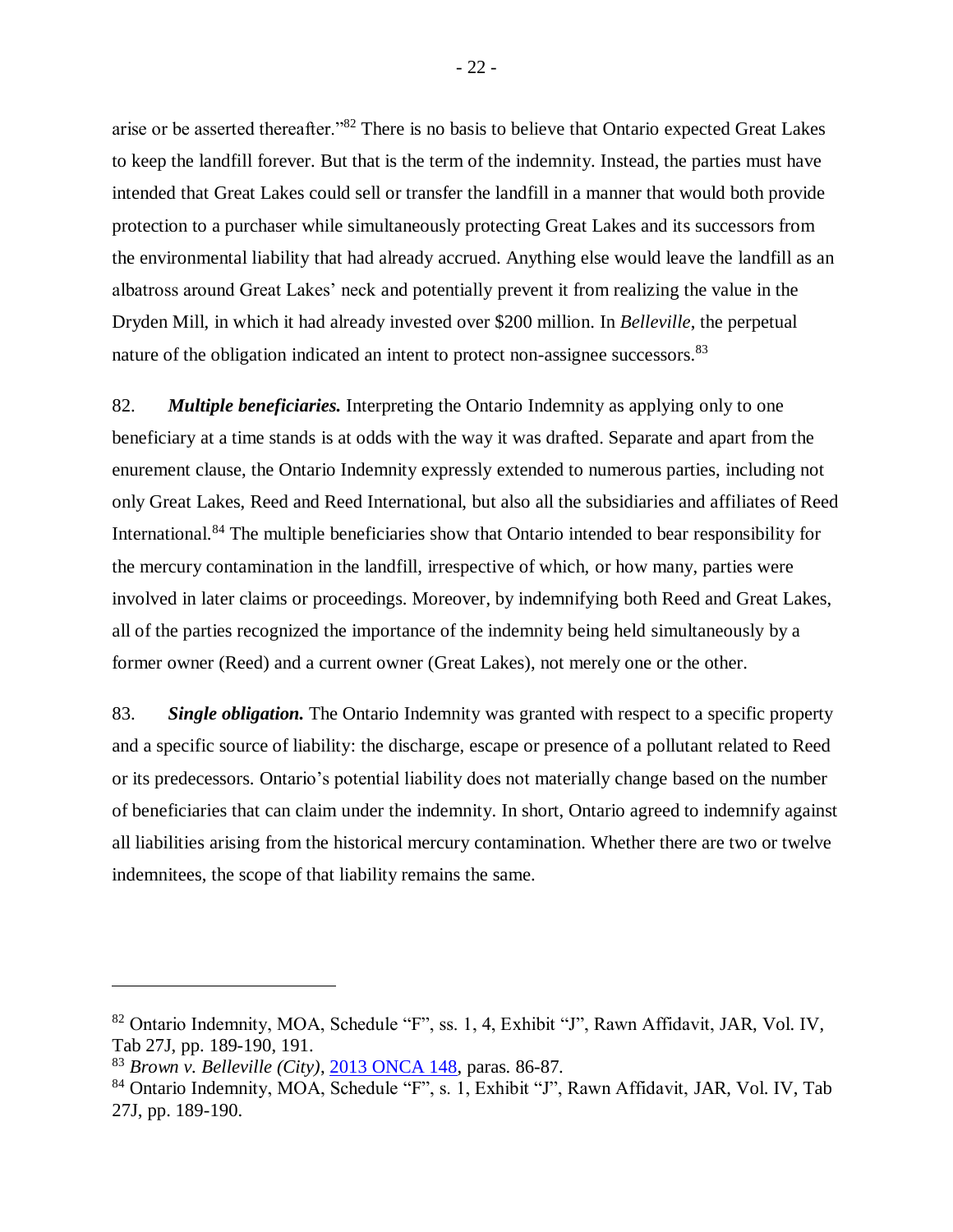84. *Purpose of the indemnity***.** The Ontario Indemnity was provided to replace the 1979 Indemnity, which was given to induce Great Lakes to purchase and invest more than \$200 million in the Dryden Mill. Both Ontario and Great Lakes understood the Ontario Indemnity's importance to the transaction. Even in 1979, Ontario had to indemnify both buyer and seller to consummate the sale. In 1985, the indemnity was replaced and expanded. The environmental liability would follow Great Lakes and its successors forever; the purpose of the Ontario Indemnity was equally to protect Great Lakes and its successors for the same period.

85. In sum, mirroring this Court's prescription in *London Drugs*, denying Resolute access to the Ontario Indemnity would allow Ontario to "circumvent or escape" the very environmental indemnification "to which it had expressly consented."<sup>85</sup> Ontario promised to assume the risk and liability of the buried mercury in the landfill. It specifically promised to indemnify Great Lakes and its successors for that risk and liability. Ontario should not be permitted to thrust the risk it assumed back onto the shoulders of Great Lakes' successor, Resolute, merely by claiming that the legal owner of the indemnity has changed.

#### <span id="page-26-0"></span>**There was no assignment**

86. As discussed above, Resolute should be able to benefit under the Ontario Indemnity regardless of who legally owns it. But if this Court concludes that is not the case, then it must consider whether Bowater actually assigned away its rights under the Ontario Indemnity as part of the 1998 APA. It did not.

87. By 1998, the Ontario environmental protection regime exposed Bowater to unlimited environmental liability, in perpetuity. The transfer of the paper title of the landfill to Weyerhaeuser was temporary and Bowater fully indemnified it under the Lease. Nonetheless, the Court of Appeal concluded that Bowater relinquished its rights under the Ontario Indemnity to Weyerhaeuser in 1998 and did not get them back when the landfill reverted two years later. This is inconsistent with the words and context of the 1998 APA and would be commercially absurd.

<sup>85</sup> *London Drugs Ltd. v. Kuehne & Nagel International Ltd.*, [\[1992\] 3 S.C.R. 299,](https://nextcanada.westlaw.com/Document/I10b717cfa64263f0e0440003ba0d6c6d/View/FullText.html?originationContext=typeAhead&transitionType=Default&contextData=%28sc.Default%29) para. 247 (WL).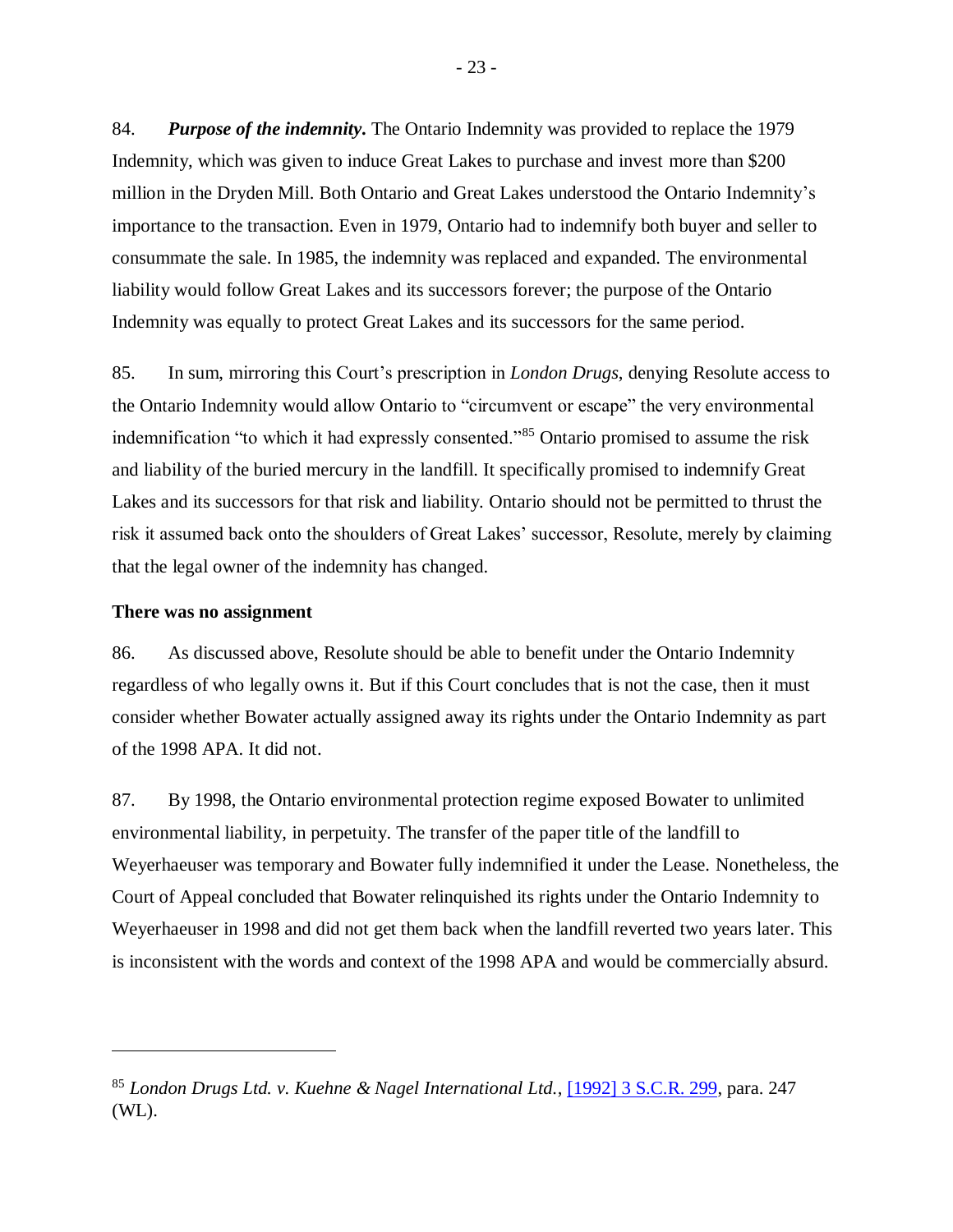### *No deference owing on question of assignment*

<span id="page-27-0"></span>88. Resolute acknowledges that the motion judge concluded that there was an assignment and that, ordinarily, his answer to this question of mixed fact and law would be entitled to deference in the Court of Appeal. But, in the circumstances of this case, giving deference was an error.

89. Because Ontario made the strategic decision not to dispute Resolute's rights at first instance, all parties proceeded on the basis that the assignment or non-assignment did not affect whether Resolute could benefit under the Ontario Indemnity. There was no suggestion before the motion judge that any assignment would deprive corporate successors of their rights under the Ontario Indemnity. Instead, the motion judge treated the assignment as an issue between only Ontario and Weyerhaeuser (incidentally, this view was continued in the Court of Appeal, which, when requesting supplementary submissions on the nature and scope of assignment, invited only Ontario and Weyerhaeuser to make submissions, excluding Resolute). This deprived Resolute of the opportunity to make full submissions on the issue of assignment or reply to any arguments about the effect of the assignment because no one had made any.

90. This was unfair to Resolute. Interpreting the 1998 APA to conclude that Bowater relinquished its rights under the Ontario Indemnity would have been commercially absurd. Ontario conceded as much. But because the rights of corporate successors, like Resolute, were not in issue before the motion judge, he did not consider this commercial absurdity. Nor did he consider whether any assignment was partial or absolute because it did not impact the outcome. The motion judge's findings on the assignment were therefore incomplete. Indeed, the factual matrix changed when the Court of Appeal found that the effect of Bowater assigning the Ontario Indemnity was for Bowater to lose all of the right under that indemnity. If the Court of Appeal was going to decide for the first time whether an assignment stripped Bowater and Resolute of their rights, it should have reviewed the question of whether there had been an absolute assignment *de novo*. If it had done so, it would have concluded that there was no assignment.

#### *No proper analysis of 1998 APA regarding assignment*

<span id="page-27-1"></span>91. Neither the motion judge nor the Court of Appeal conducted a complete contractual interpretation to determine whether the 1998 APA absolutely assigned the Ontario Indemnity to

- 24 -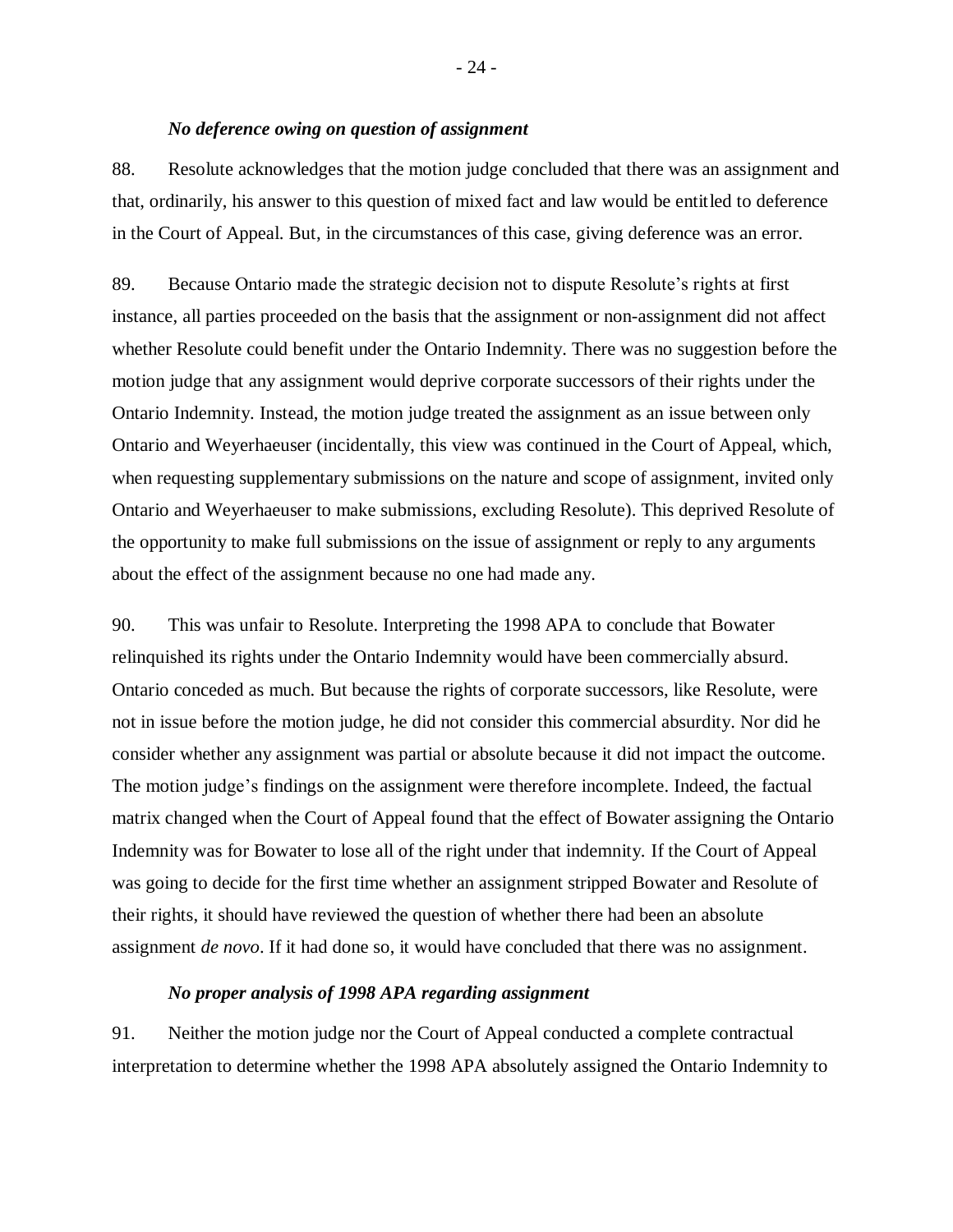Weyerhaeuser. If they had, they would have concluded that the parties never intended for the Ontario Indemnity to be assigned.

92. The modern approach to interpreting contracts is to discern the parties' objective intentions using the words of the agreement, its context and the surrounding circumstances. In contrast, the motion judge decided whether there had been an assignment in three short sentences, relying only on the words in s.  $3.1(xiv)$  that the "full benefit of all representations, warranties, guarantees, indemnities" were assigned.<sup>86</sup> While Weyerhaeuser had also raised section 3.1(vii), the motion judge did not rely on this section, as it only applied to the transfer of agreements "exclusive for use in the Business." This could not include the Ontario Indemnity because neither it nor the landfill had any role in Bowater's operating business at the time.

93. The Court of Appeal recognized that the motion judge's analysis was incomplete because s. 3.1(xiv) is limited to "representations, warranties, guarantees, indemnities … *received by the Vendor on the purchase or other acquisition of any part of the Purchased Assets or otherwise*" (emphasis added). Justice Brown acknowledged that the Ontario Indemnity was not acquired on the purchase or other acquisition of the Purchased Assets. Nonetheless, he held that the indemnity was assigned through the "or otherwise" language in that same section.<sup>87</sup>

94. Looking at the 1998 APA without the benefit of its context or its factual matrix was an error of law. Although the factual matrix can "never be allowed to overwhelm the words of [an] agreement," courts must look at the surrounding circumstances when interpreting a contract.<sup>88</sup> Courts should not attempt to give words meaning "apart from their context" because "no contractual language can be understood without some knowledge of its context and the purpose of the contract." 89

95. The factual matrix is especially helpful where the words in the contract are unclear. When Justice Brown looked at the two words "or otherwise" in the 1998 APA and decided that

<sup>86</sup> Motion Judge Reasons, para. 64, JAR, Vol. I, Tab 1, p. 15.

 $87$  Court of Appeal Reasons, para. 156, JAR, Vol. I, Tab 5, p. 80.

<sup>88</sup> *Sattva Capital Corp. v. Creston Moly Corp.*, [2014 SCC 53,](http://canlii.ca/t/g88q1) para. 57.

<sup>89</sup> *Dumbrell v. Regional Group of Companies Inc.*, [2007 ONCA 59,](http://canlii.ca/t/1qd9v) para. 52.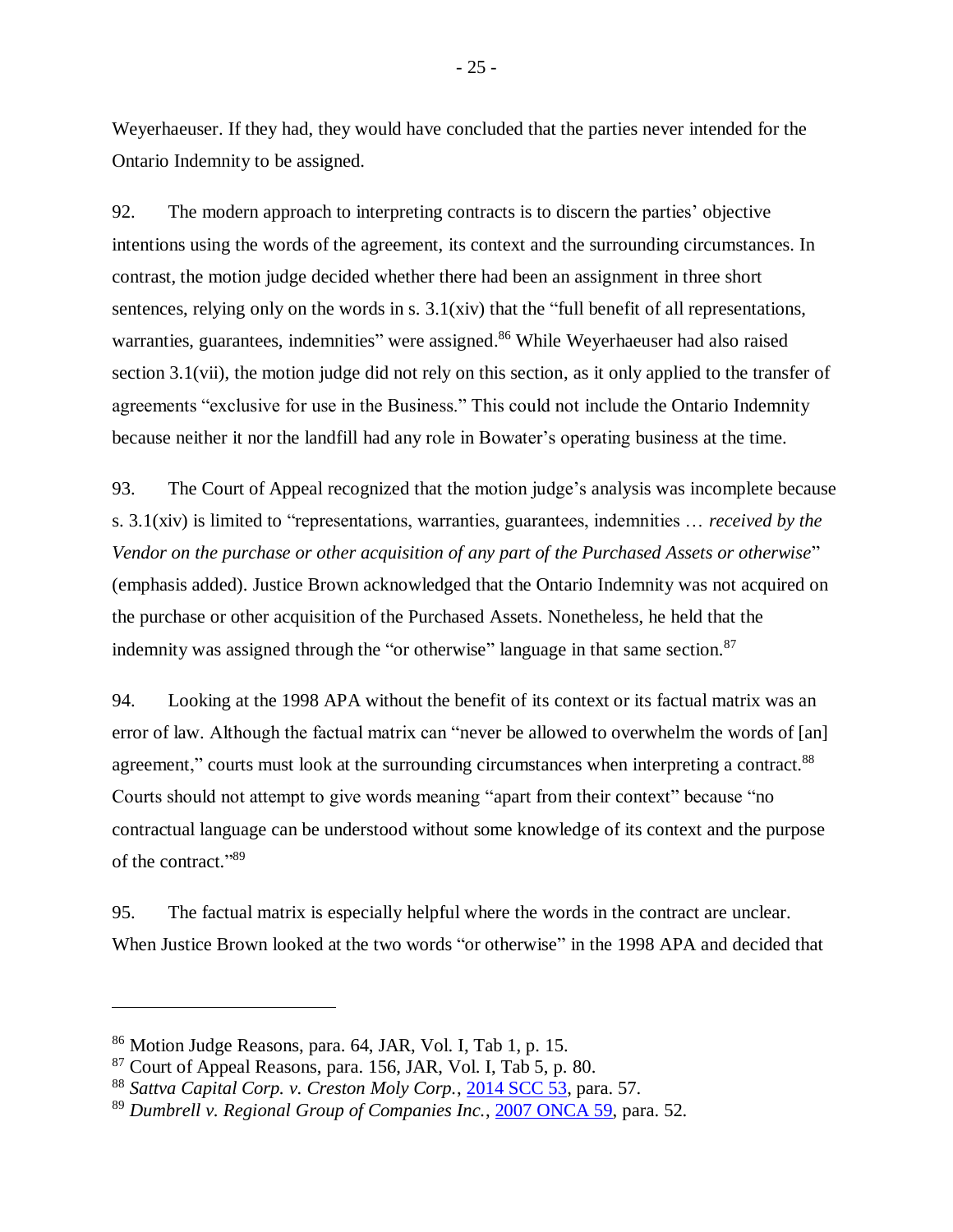they effected an absolute assignment of the Ontario Indemnity, he did so divorced from the context of the 1998 APA and the commercial reasonableness of his conclusion. These errors are explained below.

### *The context of the 1998 APA shows that there was no assignment*

<span id="page-29-0"></span>96. The context of the commercial deal making up Bowater's 1998 sale of the Dryden Mill to Weyerhaeuser is critical to understanding the mutual and objective intentions of both parties.<sup>90</sup>

97. It is undisputed that neither party originally intended Bowater to transfer the landfill. Both intended Bowater to retain it. This changed only because of the delay in obtaining a municipal severance. When that occurred, the parties amended their agreement. But the landfill had to be returned to Bowater as soon as possible.

98. Although the parties could not prevent this unintended outcome and keep their closing date, they re-structured the transaction so that Weyerhaeuser held title to the landfill temporarily and in name only. Furthermore, the parties ensured that the environmental risk for the landfill remained with Bowater. In particular:

- (1) Bowater remained in possession and control of the landfill;
- (2) Weyerhaeuser never had a beneficial interest in the landfill and did not possess or exercise any control over it;
- (3) Weyerhaeuser leased the landfill back to Bowater;
- (4) Title over the landfill was to return to Bowater as soon as the severance was complete;
- (5) Environmental liability for the landfill was carved out of the environmental indemnity in the 1998 APA, which provided for some cost-sharing between the parties;

<sup>90</sup> *Sattva Capital Corp. v. Creston Moly Corp.*, [2014 SCC 53,](http://canlii.ca/t/g88q1) para. 57.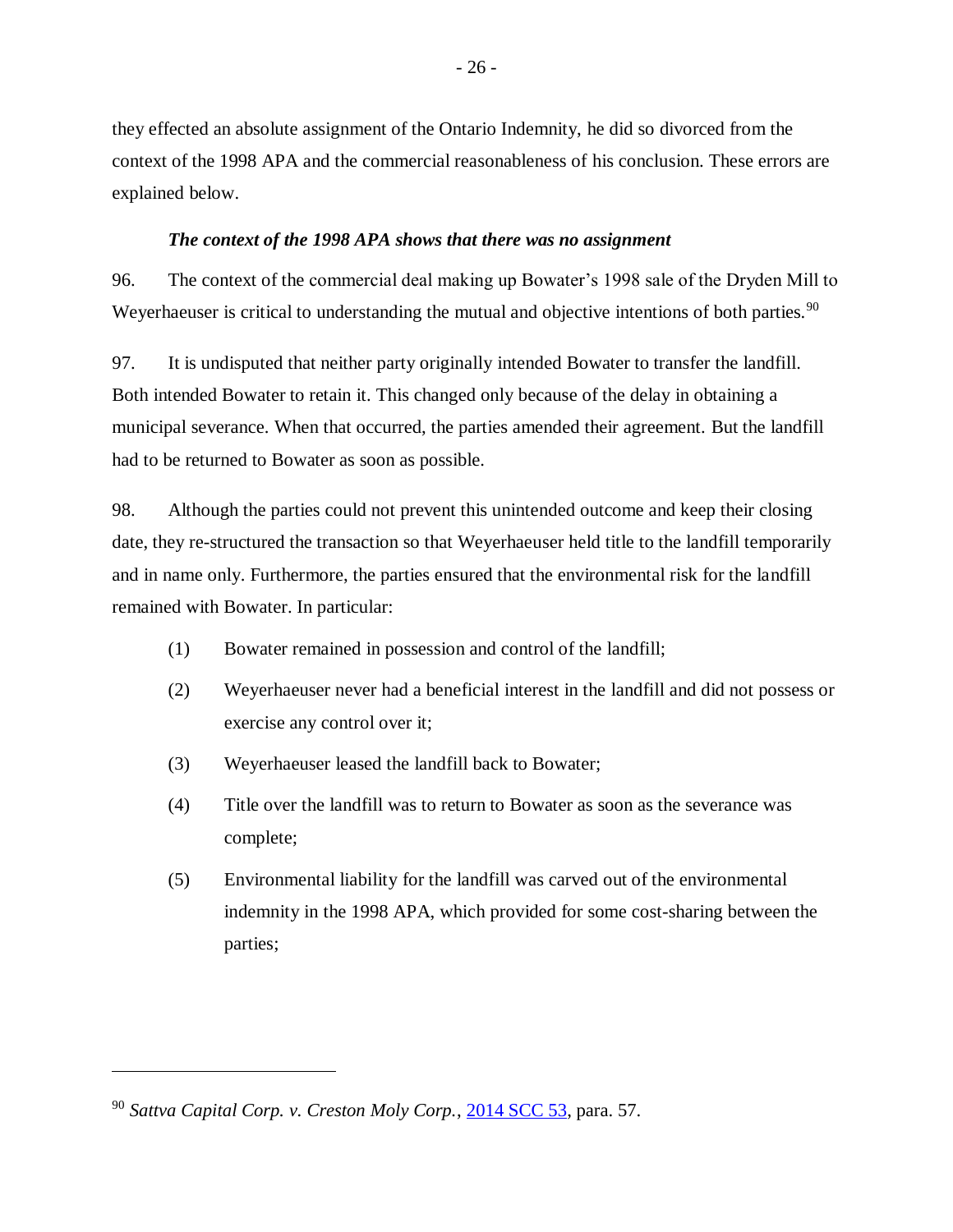- (6) Bowater covenanted in the Lease to fully indemnify Weyerhaeuser from all claims, costs and losses related in any way to the landfill, including those expressly arising from the presence of mercury; and
- (7) In court filings, Weyerhaeuser described its ownership as "paper title" such that Weyerhaeuser would "avoid transfer of any liability associated with the [landfill]" and "all environmental liability associated with the [landfill] (including future liability) remained with Bowater."<sup>91</sup>

99. There is nothing to indicate that, despite organizing the transaction as if the landfill had not been transferred, the parties intended to transfer the Ontario Indemnity and leave it in Weyerhaeuser's hands indefinitely. After it was evident that the landfill would have to be temporarily transferred, there would have been clear signs if the parties also intended to take the significant step of transferring the Ontario Indemnity. For example, the Amending Agreement or the Lease could have made reference to the indemnity. Neither do, even though Weyerhaeuser was aware of its existence. Moreover, the parties would have addressed the return of the Ontario Indemnity to Bowater following the return of the landfill. At the very least, the agreement would have required Weyerhaeuser to seek indemnification first from Ontario before claiming on its indemnity from Bowater, instead of potentially allowing Ontario to avoid liability altogether. Any of these simple steps would have clarified the status of this important protection. Yet none were taken.

100. Furthermore, to effect a successful assignment, notice should have been given to Ontario of the purported assignment or, in the very least, the 1998 APA had to clearly identify the Ontario Indemnity as a subject of an assignment. Indeed, as explained below, the assignment does not comply with the requirements of the *Conveyancing Law and Property Act* because no notice of the assignment was given to Ontario. In the absence of such compliance, an equitable assignment can take effect, but this requires the assignment to "adequately identify" the rights

<sup>&</sup>lt;sup>91</sup> Proof of Claim of Weyerhaeuser Company Limited dated November 15, 2012, JAR, Vol. III, Tab 26, p. 197.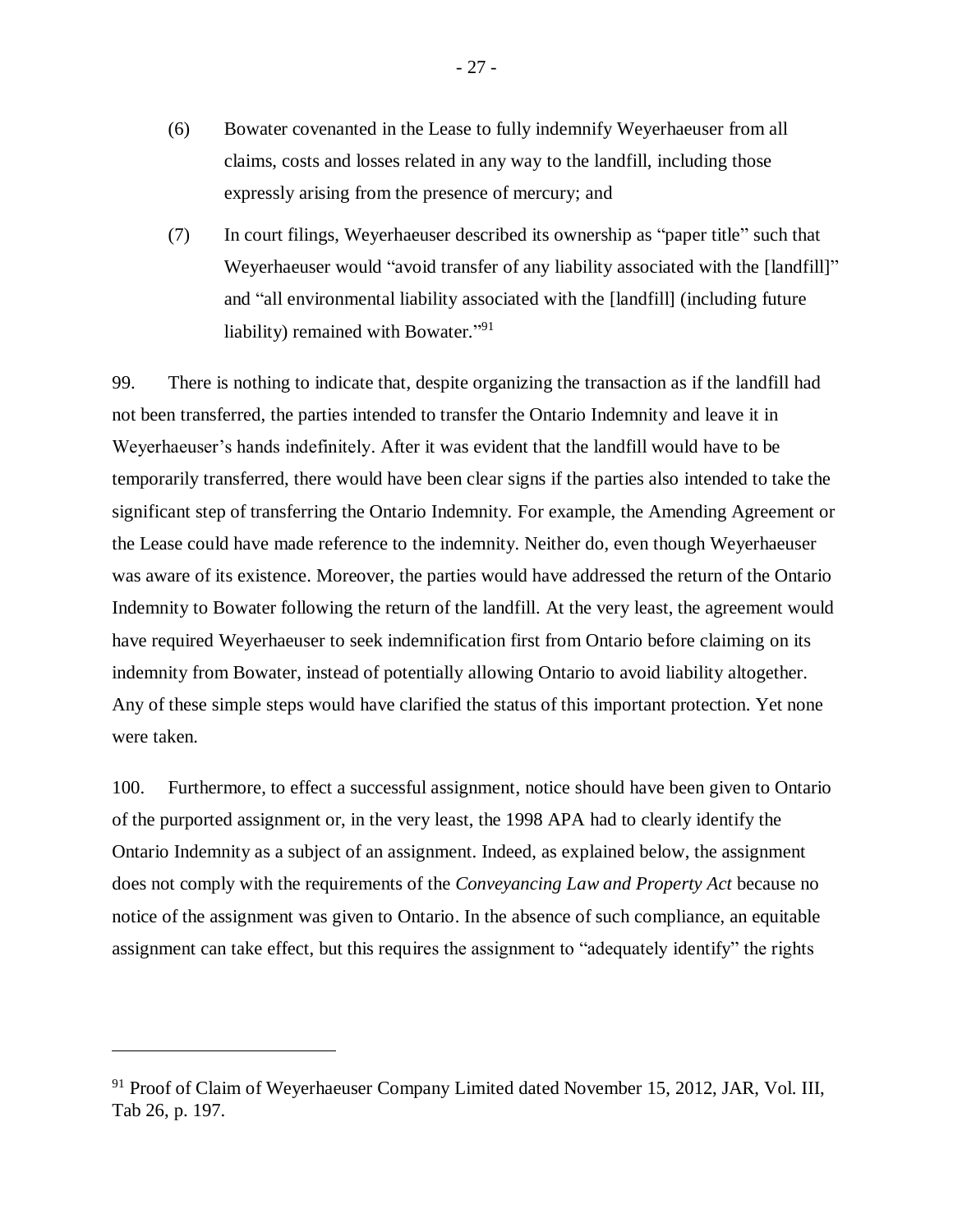being assigned.<sup>92</sup> The language of "or otherwise" in s.  $3.1(xiv)$  does not comply with this requirement.

101. Instead of assuming that these sophisticated commercial parties, represented by sophisticated counsel, repeatedly neglected to make their intention known, the better interpretation is the simple one: they did not intend to assign the Ontario Indemnity. Rather, Weyerhaeuser would have recourse against Bowater, and Bowater would have recourse against Ontario. Everyone would be protected.

### *Absolute assignment is commercially absurd*

<span id="page-31-0"></span>102. When looked at in its full context, interpreting the 1998 APA as an absolute assignment of the Ontario Indemnity is commercially absurd.

103. It is trite law that in interpreting a commercial transaction, the court must "avoid such an interpretation that would result in a commercial absurdity."<sup>93</sup> Instead, a commercial contract should be interpreted "in accordance with sound commercial principles and good business sense."<sup>94</sup> Any consideration of commercial reasonableness must be objective, not viewed "from the perspective of one contracting party or the other, since what might make good business sense to one party would not necessarily do so for the other."<sup>95</sup>

104. In this case, both Ontario and Resolute argued that any absolute assignment of Bowater's interest in the Ontario Indemnity would be commercially absurd. Weyerhaeuser did not disagree. Instead, Weyerhaeuser argued that this concern was inapplicable because, properly interpreted, both Weyerhaeuser and Bowater maintained access to the Ontario Indemnity.

<sup>92</sup> *Bank of Nova Scotia v. Newfoundland Rebar Co*. (1987), [65 Nfld. & P.E.I.R. 165,](http://canlii.ca/t/g8wnt) para. 12 (Nfld. S.C.); *University of British Columbia v. Kapelus*, [2012 BCSC 486,](http://canlii.ca/t/fqv37) para. 69, aff'd [2014](http://canlii.ca/t/g2xch)  [BCCA 42;](http://canlii.ca/t/g2xch) *Ritchie v. Jeffrey* (1915), [52 S.C.R. 243,](http://canlii.ca/t/2f2j4) p. 253.

<sup>93</sup> *Toronto (City) v. W.H. Hotel Ltd*., [\[1966\] S.C.R. 434,](http://canlii.ca/t/1tvt4) p. 441; *see also*, *Ledcor Construction Ltd. v. Northbridge Indemnity Insurance Co.*, [2016 SCC 37,](http://canlii.ca/t/gtpvn) para. 50; *Consolidated-Bathurst Export Ltd. v. Mutual Boiler & Machinery Insurance. Co*, [\[1980\] 1 S.C.R. 888,](http://canlii.ca/t/1mjts) p. 902. <sup>94</sup> *Kentucky Fried Chicken Canada v. Scott's Food Services Inc.* (1998), [41 B.L.R. \(2d\) 42,](http://canlii.ca/t/6ghc) para.

<sup>27 (</sup>Ont. C.A.).

<sup>95</sup> *Kentucky Fried Chicken Canada v. Scott's Food Services Inc.* (1998), [41 B.L.R. \(2d\) 42,](http://canlii.ca/t/6ghc) para. 27 (Ont. C.A.).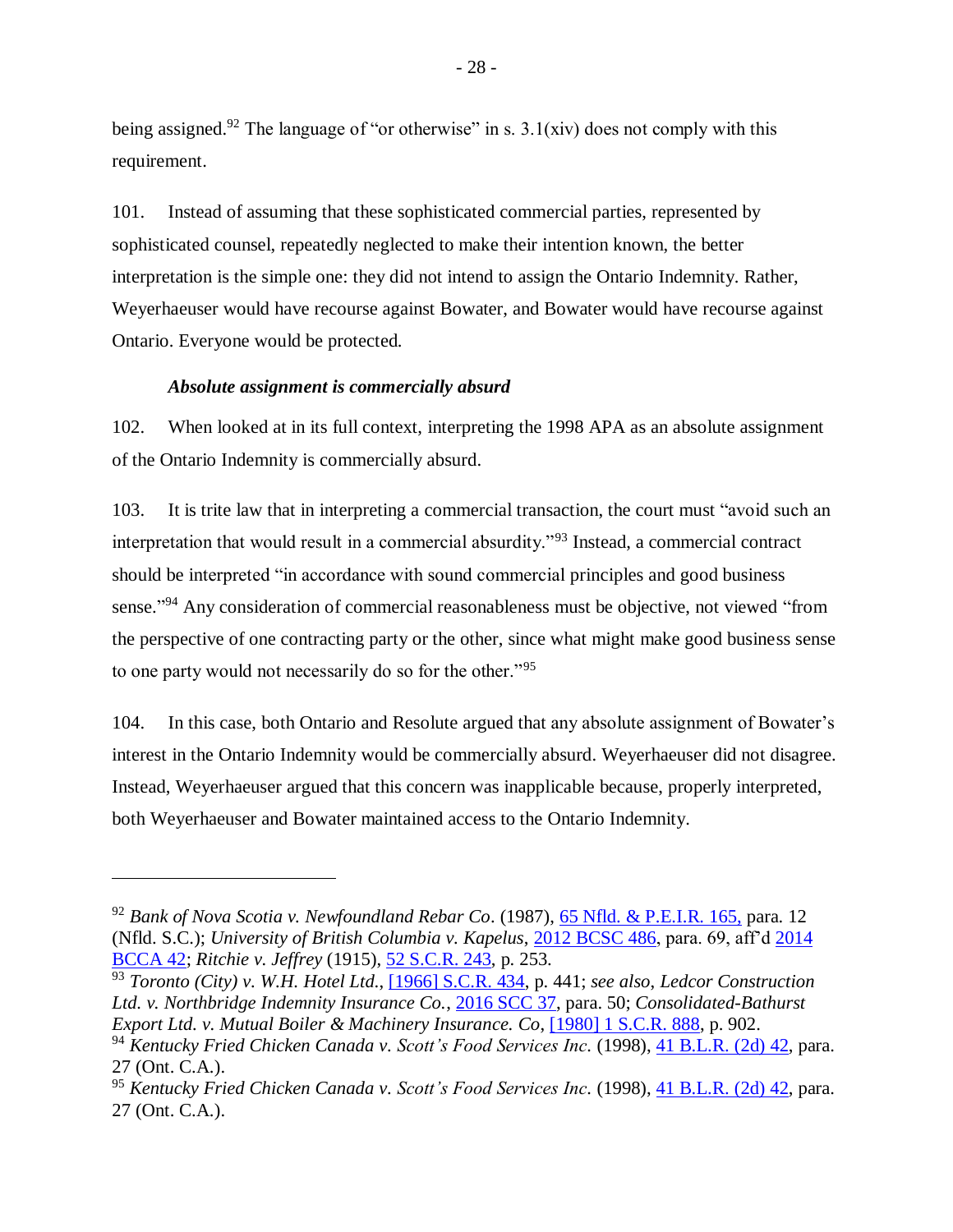105. Even though Ontario stood to benefit from Bowater losing access to the Ontario Indemnity, Ontario conceded that interpreting the transaction as a complete assignment would result in an absurdity. Ontario's factum in the Court of Appeal stated:

For Bowater to have assigned the 1985 Indemnity to Weyerhaeuser as part of the transaction **does not objectively make commercial sense** given how the parties agreed to allocate risk under the 1998 APA with respect to environmental claims. Bowater first gave Weyerhaeuser contractual indemnifications for both regulatory and third party tort risk under the 1998 APA. When the parties decided to proceed with the transaction without obtaining the contemplated severance, Bowater assumed full responsibility for performance of all environmental regulatory work on the WDS and gave an undisputed comprehensive indemnity under the lease to Weyerhaeuser. **It is not commercially logical for Bowater to have assumed all of the environmental risk but left itself completely exposed by giving up any right of recourse against Ontario that it may have had**. 96

106. In 1998, Bowater faced multiple different heads of potential environmental liability related to the landfill. First, under the Lease, it had granted an unconditional environmental indemnity to Weyerhaeuser. Second, following the 1990 amendments to the *EPA*, it was exposed to historical and future environmental liability as an owner of the landfill. Third, it owed potential liability to third parties asserting claims for harm from historical contamination. Fourth, as Great Lakes' successor, Bowater was liable to Reed and Reed International under the Great Lakes Indemnity for any environmental liabilities borne by those companies.

107. The Ontario Indemnity was Bowater's only protection against these liabilities. There is no reason why it would have surrendered it. On the contrary: the transaction was painstakingly structured to leave *all* of the landfill liability in the hands of Bowater. Specifically, while the parties generally agreed to share some environmental liability under Article 10 of the 1998 APA, Bowater agreed to indemnify Weyerhaeuser for *all* landfill-related environmental risks. The indemnity was exhaustive, without limitations as to cost or time. It is not objectively reasonable to think that Bowater would keep the environmental risks of the landfill but also surrender to

<sup>&</sup>lt;sup>96</sup> Factum of the Appellant, Her Majesty the Queen as represented by the Ministry of the Attorney General (Court of Appeal for Ontario), para. 49, JAR, Vol. VIII, Tab 42, p. 24, [emphasis added]; *see also,* Factum of the Respondent, Weyerhaeuser Company Limited (Court of Appeal for Ontario), para. 55, JAR, Vol. VIII, Tab 44, p. 122.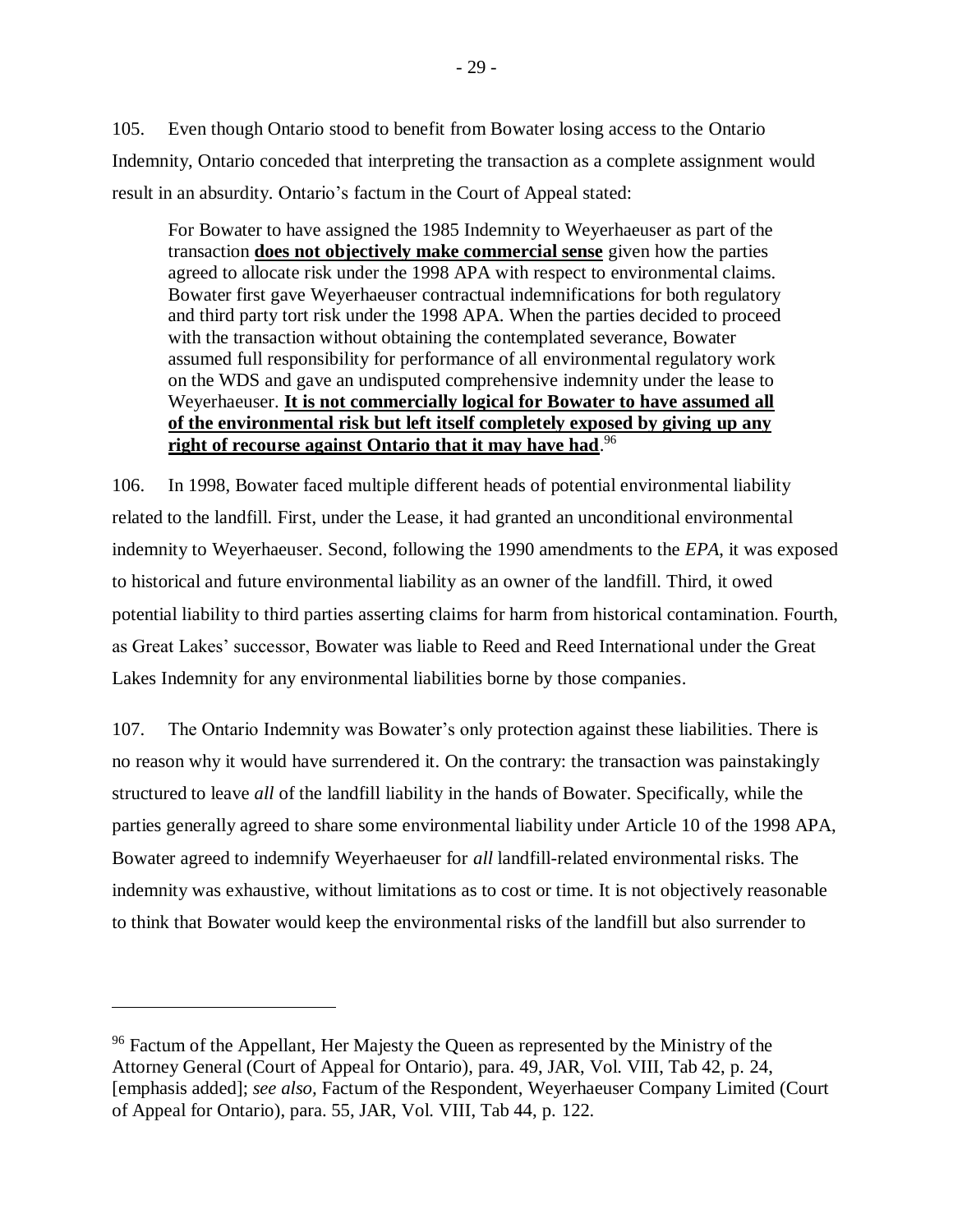Weyerhaeuser a separate indemnity that protected it from that very same liability, particularly when the landfill would again return to Bowater upon the completion of the severance.

108. Any argument that the assignment was not absurd because Weyerhaeuser wanted to maximize its protection against environmental liabilities views the transaction solely from Weyerhaeuser's perspective.<sup>97</sup> But contractual interpretation is not about giving one party suspenders and a belt, while leaving the other with its pants falling down. It is about discerning the objective mutual intent of the parties. While Weyerhaeuser may now say that it needed the Ontario Indemnity to protect it against the risk that Bowater would become insolvent, there is no objective evidence that Weyerhaeuser had any such concerns at the time of the transaction. It did not ask for any insolvency protection in any of the other environmental indemnification provisions in the 1998 APA, such as a holdback, security or a sinking fund. An absolute assignment would merely add a backup indemnity to Weyerhaeuser's protective armour while it would leave Bowater naked and exposed to the risks associated with the landfill. Conversely, both parties are protected if there was no absolute assignment.

### *Conclusion: a contextual interpretation rejects assignment*

<span id="page-33-0"></span>109. Justice Brown's entire analysis supporting an absolute assignment is based purely on a textual analysis of the two words "or otherwise" in section 3.1(xiv). The ultimate question, as in all modern contractual interpretation cases, is whether the parties intended that phrase to include an absolute assignment of the Ontario Indemnity. In the context of the surrounding commercial transaction, and in the face of the commercial absurdity of the transfer, the answer is clearly 'no.'

<sup>&</sup>lt;sup>97</sup> Court of Appeal Reasons, para. 159, JAR, Vol. I, Tab 5, p. 81. Justice Brown notes that the motion judge addressed this issue, but the motion judge did not. The motion judge did not address the commercial absurdity of the assignment; he addressed the commercial absurdity only in the context of the scope of the protection of the Ontario Indemnity. The paragraph quoted by Justice Brown at para. 158 is out of context.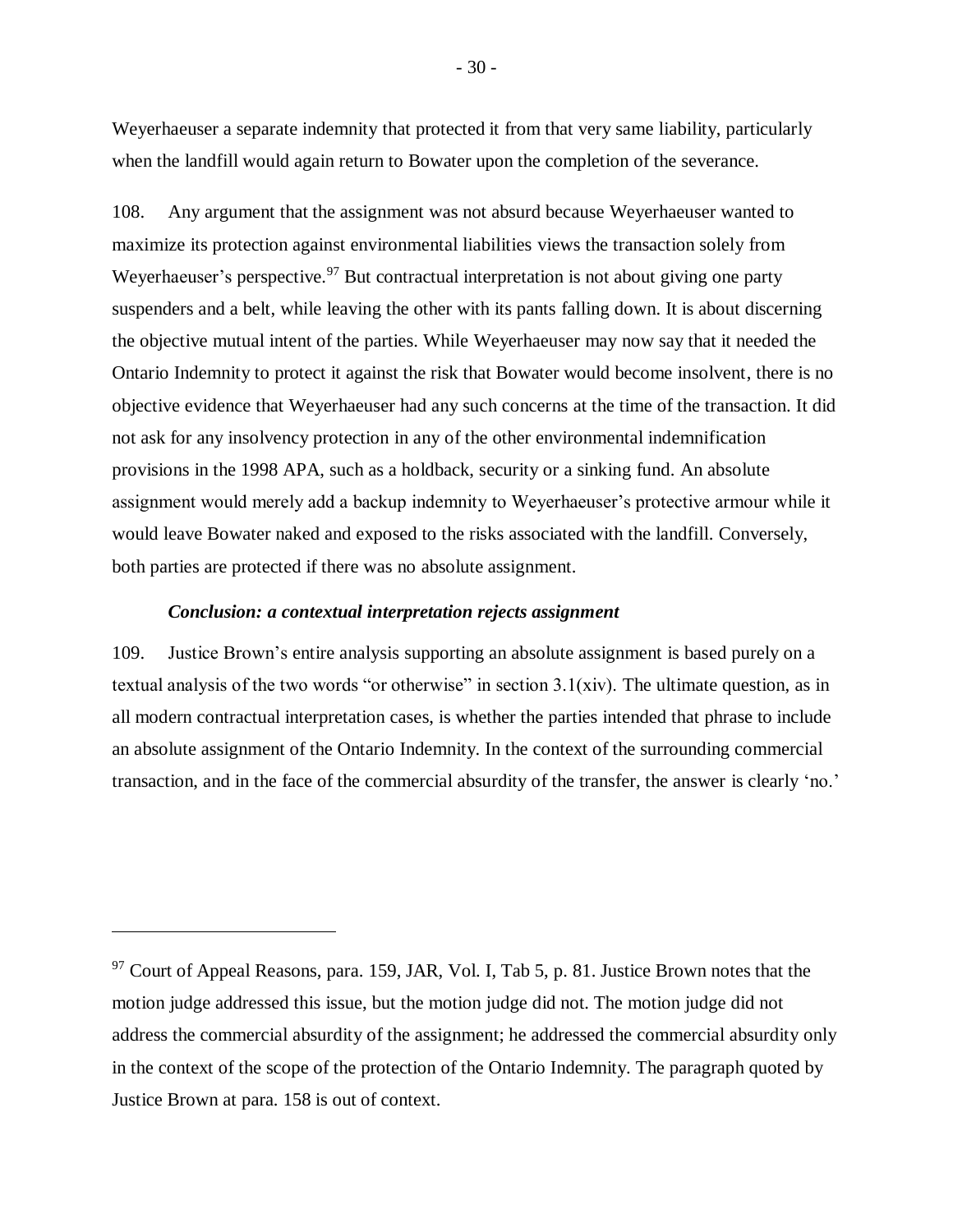### *In the alternative, any assignment is partial*

<span id="page-34-0"></span>110. In the event that this Court concludes that there is an assignment of the Ontario Indemnity, any such assignment must be partial, not absolute.

111. The 1998 APA provides for the assignment or transfer of Purchased Assets only "as, at and from the Effective Time."<sup>98</sup> If the Ontario Indemnity constitutes a Purchased Asset, its protections are only assigned in respect of liabilities arising in relation to the ownership of the landfill on or after the Effective Time of September 30, 1998. Bowater would retain the benefit of the Ontario Indemnity for any liability related to its ownership of the landfill before September 30, 1998, while Weyerhaeuser would have the benefit of the Ontario Indemnity for any liability related to its subsequent ownership of the landfill.

112. This interpretation is consistent with the surrounding circumstances, the underlying commercial transaction and the commercial reasonableness, all as explained above. A partial assignment would not have impaired the value of the Ontario Indemnity to Weyerhaeuser at all, while providing Bowater with some protection for its historical liability under the *EPA*.

113. The Director's Order is an example of a claim or proceeding for which both Weyerhaeuser and Resolute, as Bowater's successor, could claim on the indemnity. Weyerhaeuser's liability arises under the *EPA* for its ownership after September 30, 1998, while Resolute's liability arises, at least in part, from the ownership of the landfill by Great Lakes/Bowater before that same date.<sup>99</sup> Under a partial assignment, there should be no bar for the claim of either party.

### <span id="page-34-1"></span>**Under an equitable assignment, Resolute retains legal rights in the Ontario Indemnity**

114. Even if the Court concludes that the 1998 APA assigned the Ontario Indemnity to Weyerhaeuser, the assignment did not comply with the requirements of the *Conveyancing Law and Property Act* ("*CLPA*"). As a result, it was an assignment in equity only. Resolute therefore

<sup>98</sup> Motion Judge Reasons, para. 20, JAR, Vol. I, Tab 1, p. 5.

<sup>99</sup> Director's Order, para. 1.16, Exhibits "A", Rawn Affidavit, JAR, Vol. IV, Tabs 27A, p. 20.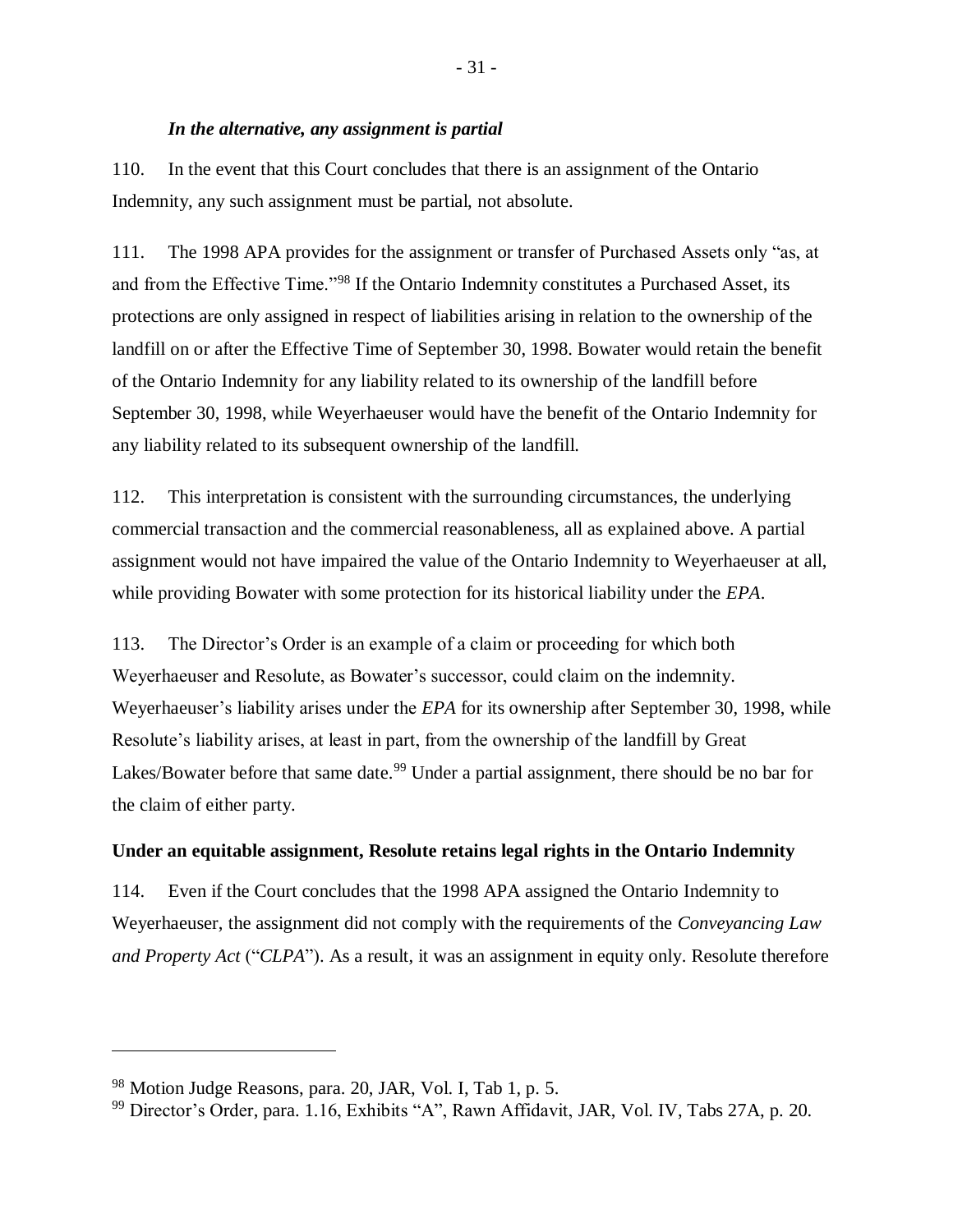continues to hold legal title to the Ontario Indemnity and can assert it against Ontario in a manner that is consistent with Weyerhaeuser's equitable interest.

### *Any assignment is equitable, not legal*

<span id="page-35-0"></span>115. The common law of assignment did not historically permit the holder of a chose in action (*i.e.*, a right that can be enforced or claimed by bringing an action, such as an indemnity<sup>100</sup>) to assign that right to another party.<sup>101</sup> Rather, assignment was only possible in equity, where the court of Chancery "would compel the assignor to collaborate with the assignee in asserting his claim in the Common Law Courts."<sup>102</sup>

116. Legal assignment only became possible through the *CLPA* amending the common law.<sup>103</sup> The *CLPA* sets out specific requirements to make a legal assignment effective. First, the assignment must be absolute: it must assign the whole debt or chose in action. Second, the assignment must be in writing and signed by the assignor. Third, express notice of the assignment must be provided, in writing, to the counterparty.<sup>104</sup>

117. Where a purported assignment fails to meet the *CLPA* requirements, it is invalid in law. Nonetheless, there may be an assignment in equity. An "equitable assignment is deemed to exist where a sufficient expression of an intention to assign can be found." An equitable assignment must also adequately identify the chose in action to be assigned.<sup>105</sup>

118. A legal assignment of a chose in action enables the assignee to enforce it by suing in its own name, without the assignor. In contrast, an equitable assignment requires that the assignor be joined to the lawsuit. This is because the equitable assignee has no legal right to enforce the chose. Rather, the equitable assignee must bring an action essentially requiring the assignor (*i.e.*, the owner) to sue the counterparty for the benefit of the assignee. While rules of civil procedure

<sup>100</sup> *Torkington v. Magee*, [\[1902\] 2 K.B. 427,](https://www.iclr.co.uk/document/1901000528/casereport_46312/html?query=%221902+2+kb+427%22&filter=&fullSearchFields=&page=1&sort=relevance&pageSize=10) p. 430, BOA, Tab 2; *DiGuilo v. Boland*[, \[1958\]](https://nextcanada.westlaw.com/Document/I10b717cf680863f0e0440003ba0d6c6d/View/FullText.html?originationContext=typeAhead&transitionType=Default&contextData=%28sc.Default%29)  [O.R. 384](https://nextcanada.westlaw.com/Document/I10b717cf680863f0e0440003ba0d6c6d/View/FullText.html?originationContext=typeAhead&transitionType=Default&contextData=%28sc.Default%29) para. 5 (C.A.) (WL), aff'd [\[1961\] S.C.R. vii](http://www.lexisnexis.com/ca/legal/docview/getDocForCuiReq?lni=52CY-TJ71-DYH1-S059&csi=281296&oc=00240&perma=true&secondRedirectIndicator=true) (QL).

<sup>101</sup> *Fredrikson v. Insurance Corp. of British Columbia* (1986)[, 3 B.C.L.R. \(2d\) 145,](http://canlii.ca/t/216k6) para. 43 (C.A.).

<sup>102</sup> *DiGuilo v. Boland*, [\[1958\] O.R. 384,](https://nextcanada.westlaw.com/Document/I10b717cf680863f0e0440003ba0d6c6d/View/FullText.html?originationContext=typeAhead&transitionType=Default&contextData=%28sc.Default%29) para. 6, (C.A.) (WL), aff'd [\[1961\] S.C.R. vii](http://www.lexisnexis.com/ca/legal/docview/getDocForCuiReq?lni=52CY-TJ71-DYH1-S059&csi=281296&oc=00240&perma=true&secondRedirectIndicator=true) (QL).

<sup>103</sup> *DiGuilo v. Boland*, [\[1958\] O.R. 384,](https://nextcanada.westlaw.com/Document/I10b717cf680863f0e0440003ba0d6c6d/View/FullText.html?originationContext=typeAhead&transitionType=Default&contextData=%28sc.Default%29) paras. 7, 10, (C.A.) (WL), aff'd [\[1961\] S.C.R. vii](http://www.lexisnexis.com/ca/legal/docview/getDocForCuiReq?lni=52CY-TJ71-DYH1-S059&csi=281296&oc=00240&perma=true&secondRedirectIndicator=true) (QL).

<sup>104</sup> *Conveyancing and Law of Property Act*, [R.S.O. 1990 c. C. 34,](http://canlii.ca/t/kppr) s. 53(1).

<sup>&</sup>lt;sup>105</sup> *University of British Columbia v. Kapelus*, [2012 BCSC 486,](http://canlii.ca/t/fqv37) para. 69, aff'd [2014 BCCA 42.](http://canlii.ca/t/g2xch)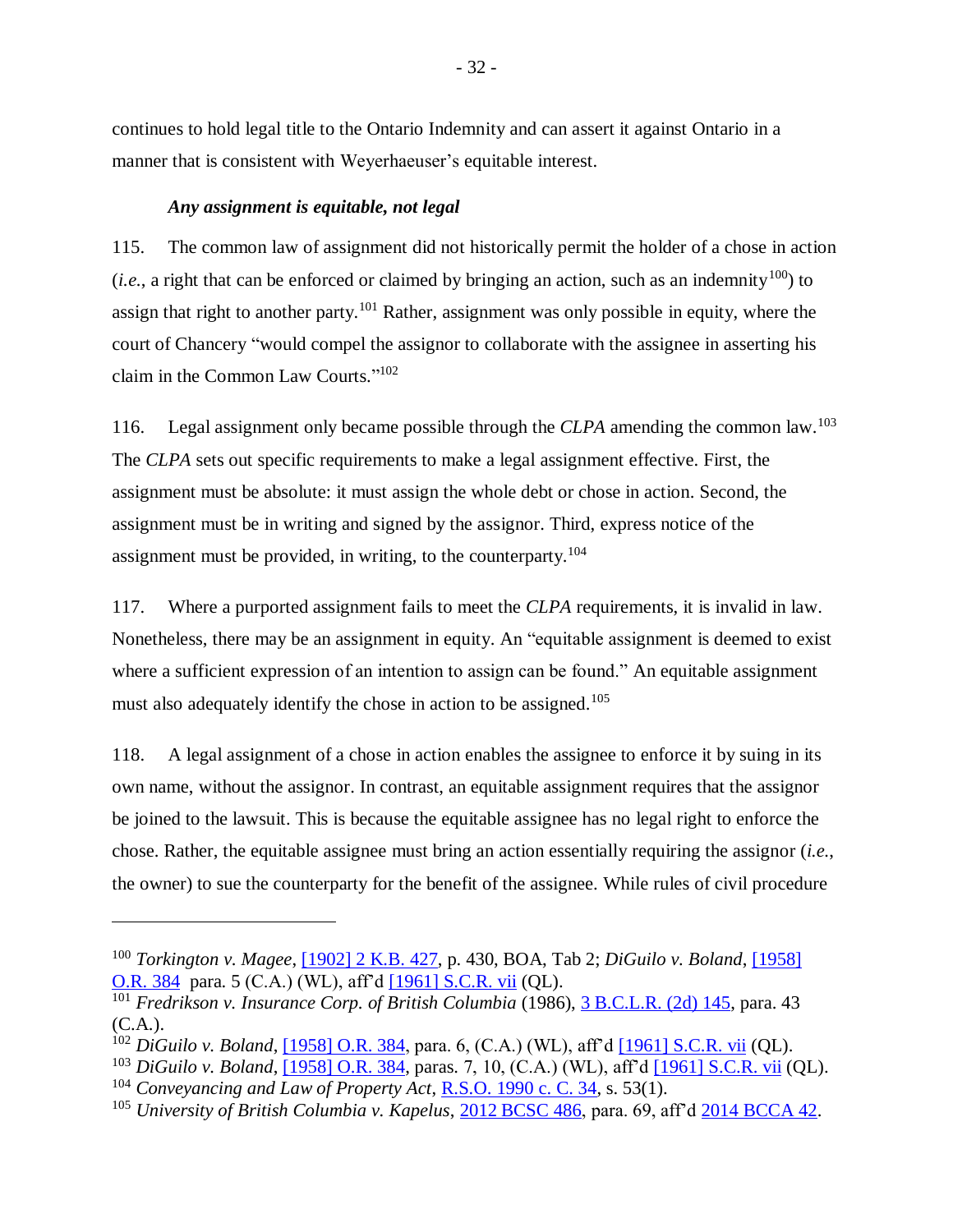have relaxed this requirement in certain jurisdictions, that does not change the legal status of an equitable assignor: it remains the legal owner of the chose.<sup>106</sup>

119. If this Court finds that Bowater assigned the Ontario Indemnity to Weyerhaeuser, it must have been an equitable, not legal, assignment. Neither Bowater nor Weyerhaeuser gave notice to the counterparty, Ontario, of the alleged assignment at all. Indeed, it appears that the Court of Appeal did not turn its mind to the nature of the assignment. While the majority cited the *CPLA* to explain the effect of an assignment, it did not consider whether the parties actually complied with the *CLPA* and effected a legal assignment here.<sup>107</sup> Because there was no notice, they could not have done so.

### *Effect of an equitable assignment*

<span id="page-36-0"></span>120. Justice Brown erred in concluding that Bowater's assignment to Weyerhaeuser "extinguishes [Bowater's] right to call on the obligor to perform the contract" because it "had no remaining legal interest in the indemnity."<sup>108</sup> This is not consistent with an equitable assignment.

121. Rather, as both this Court and leading scholars have explained, under an equitable assignment, the assignor retains the legal ownership of the assigned right, and the assignee takes an equitable interest in the legal right or chose in action through the "*creation* of new rights" in equity.<sup>109</sup> As the leading English text on assignment explains, "[a]ny attempt to transfer title to a legal chose by equitable means must leave the legal estate vested in the original holder, the

<sup>&</sup>lt;sup>106</sup> C. H. Tham, "The Nature of Equitable Assignment and Anti-Assignment Clauses" in Jason Neyers, Richard Bronaugh & Stephen G. A. Pitel, eds., *Exploring Contract Law*, (Portland, OR: Hart Publishing, 2009) 283, p. 291, BOA, Tab 5; *DiGuilo v. Boland*, [\[1958\] O.R. 384,](https://nextcanada.westlaw.com/Document/I10b717cf680863f0e0440003ba0d6c6d/View/FullText.html?originationContext=typeAhead&transitionType=Default&contextData=(sc.Default)&firstPage=true&CobaltRefresh=88407) para. 22, (C.A.) (WL), aff'd [\[1961\] S.C.R. vii](http://www.lexisnexis.com/ca/legal/docview/getDocForCuiReq?lni=52CY-TJ71-DYH1-S059&csi=281296&oc=00240&perma=true&secondRedirectIndicator=true) (QL).

<sup>&</sup>lt;sup>107</sup> Court of Appeal Reasons, paras. 194, JAR, Vol. I, Tab 5, pp. 95-96.

<sup>108</sup> Court of Appeal Reasons, paras. 193-94, 198, JAR, Vol. I, Tab 5, pp. 95-97.

<sup>109</sup> James Edelman & Steven Elliott, "Two Conceptions of Equitable Assignment" (2015) 131 Law Q. Rev. 228, p. 229, BOA, Tab 7 [emphasis in original]; Marcus Smith & Nico Leslie, *The Law of Assignment*, 2nd ed (Oxford: Oxford University Press, 2013), §11.17, BOA, Tab 8; *Deisler v. United States Fidelity Co. & Guaranty Co.* (1917), [59 S.C.R. 676,](https://nextcanada.westlaw.com/Document/I10b717d0ae3463f0e0440003ba0d6c6d/View/FullText.html?originationContext=typeAhead&transitionType=Default&contextData=(sc.Default)) para. 11 (WL); *Fraser v. Imperial Bank of Canada* (1912), [47 S.C.R. 313,](https://nextcanada.westlaw.com/Document/I10b717cf783763f0e0440003ba0d6c6d/View/FullText.html?originationContext=typeAhead&transitionType=Default&contextData=(sc.Default)) para. 96 (WL); *R. v. J.B. & Sons Co.*  (1969), [\[1970\] S.C.R. 220,](https://nextcanada.westlaw.com/Document/I10b717d0108563f0e0440003ba0d6c6d/View/FullText.html?originationContext=typeAhead&transitionType=Default&contextData=(sc.Default)) para. 30 (WL).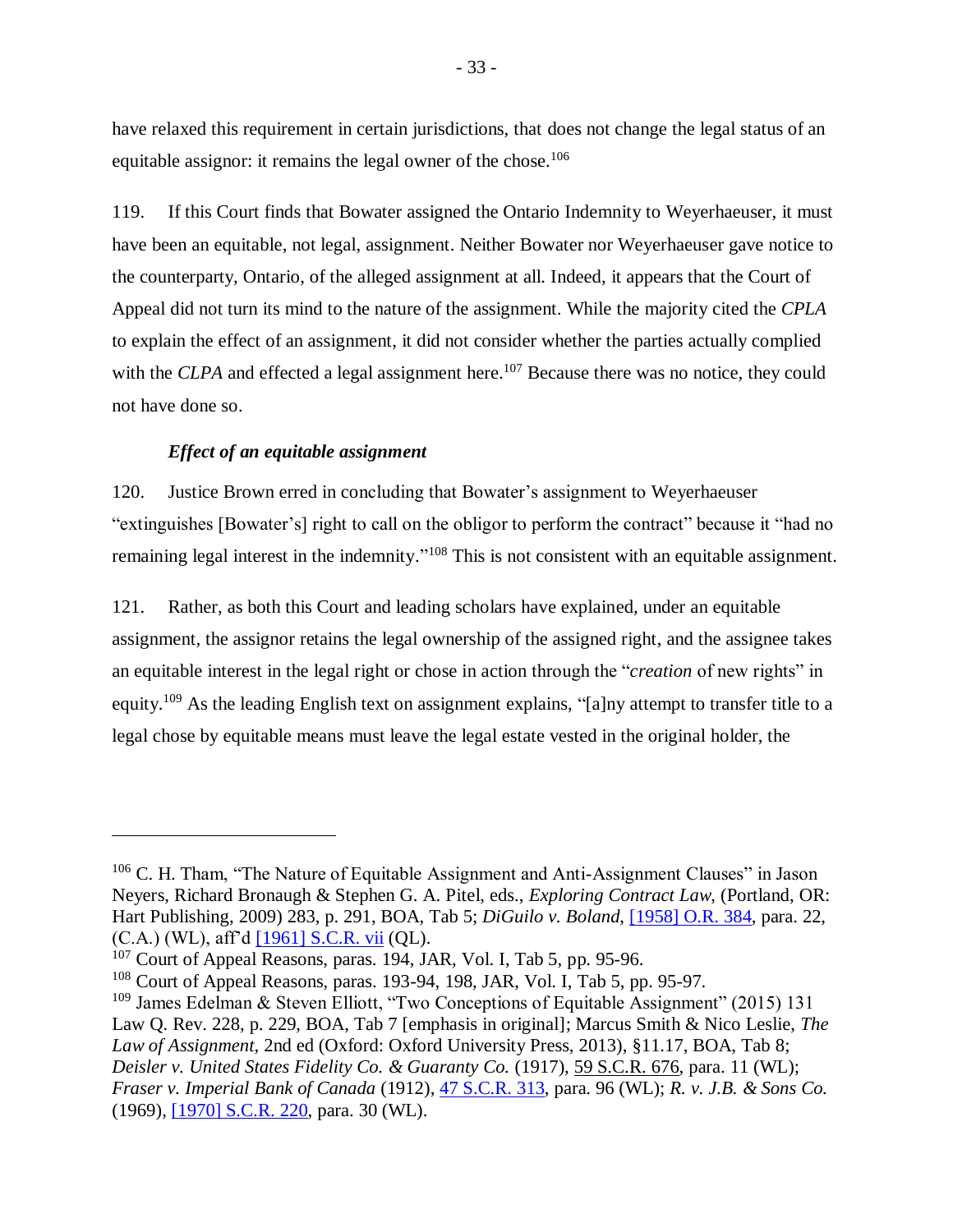assignor."<sup>110</sup> The obligor remains liable to fulfill its obligations;<sup>111</sup> it cannot rely on an equitable assignment as a defence to a chose in action.

122. While some courts and authors have sometimes described assignments as effecting a transfer, those statements should be viewed with caution. Many of those decisions and texts fail to differentiate between legal and equitable assignments.<sup>112</sup> These passing references do not change this Court's characterization of equitable assignment and are not consistent with the principles underlying it.

123. Indeed, in a law review article, Justice James Edelman of the High Court of Australia has debunked the Court of Appeal's transfer theory.<sup>113</sup> Among Justice Edelman's rationales are the concepts of joinder and privity. First, an equitable assignment of a legal chose in action is not a transfer because the assignee must still join the assignor as a necessary party in a claim on the contract.<sup>114</sup> Only the assignor has the legal relationship with the obligor – he or she retains the contractual rights. Second, non-transfer best accords with the common law doctrine of privity. 115 The transfer theory cannot explain how equity can allow an assignee, like Weyerhaeuser, to sue a third party debtor with whom it has no relationship. $116$ 

<sup>111</sup> *Weyerhaeuser Company Limited v. Hayes Forest Services Limited*, [2008 BCCA 69,](http://canlii.ca/t/1vrkr) para. 35. <sup>112</sup> *See e.g.*, *Sanofi Pasteur Limited v. UPS SCS, Inc.*, [2015 ONCA 88,](http://canlii.ca/t/gg7ck) para. 66; *Makar v. "Rivtow Lion", (The)* (1982), [140 D.L.R. \(3d\) 6,](https://nextcanada.westlaw.com/Document/I10b717ce5c7863f0e0440003ba0d6c6d/View/FullText.html?transitionType=SearchItem&contextData=(sc.Search)) para. 34 (Fed. C.A.)(WL); *Vladescu v. CTVglobemedia Inc.*, [2013 ONCA 448,](http://canlii.ca/t/fzfq7) paras. 62, 85; Daphne A. Dukelow, The Dictionary of Canadian Law, 4th ed (Toronto: Carswell, 2011), *sub verbo* "assign", BOA, Tab 6. <sup>113</sup> James Edelman & Steven Elliott, "Two Conceptions of Equitable Assignment" (2015) 131 Law Q. Rev. 228, BOA, Tab 7; *see also*, C. H. Tham, "The Nature of Equitable Assignment and Anti-Assignment Clauses" in Jason Neyers, Richard Bronaugh & Stephen G. A. Pitel, eds., *Exploring Contract Law*, (Portland, OR: Hart Publishing, 2009) 283, p. 290, BOA, Tab 5; Ben McFarlane & Robert Stevens, "The Nature of Equitable Property" (2010) 4 Journal of Equity 1, pp. 19-21, BOA, Tab 4; Ben McFarlane, ["Property and the New Doctrinalism: Comment"](https://www.pennlawreview.com/online/163-U-Pa-L-Rev-Online-293.pdf) (2015) 163 U. Pa. L. Rev. Online 293, pp. 296-297.

<sup>110</sup> Marcus Smith & Nico Leslie, *The Law of Assignment*, 2nd ed (Oxford: Oxford University Press, 2013), §11.09, BOA, Tab 8.

<sup>114</sup> *DiGuilo v. Boland*, [\[1958\] O.R. 384,](https://nextcanada.westlaw.com/Document/I10b717cf680863f0e0440003ba0d6c6d/View/FullText.html?originationContext=typeAhead&transitionType=Default&contextData=%28sc.Default%29) paras. 11, 22-23 (C.A.) (WL), aff'd [\[1961\] S.C.R. vii](http://www.lexisnexis.com/ca/legal/docview/getDocForCuiReq?lni=52CY-TJ71-DYH1-S059&csi=281296&oc=00240&perma=true&secondRedirectIndicator=true) (QL); *Nadeau v. Caparelli*, [2016 ONCA 730,](http://canlii.ca/t/gv0bm) paras. 27-30.

<sup>115</sup> *Dunlop Pneumatic Tyre Co. v. Selfridge & Co.*, [\[1915\] UKHL 1, \[1915\] A.C. 847,](http://www.bailii.org/uk/cases/UKHL/1915/1.html) p. 853 (H.L.), BOA, Tab 1.

<sup>116</sup> James Edelman & Steven Elliott, "Two Conceptions of Equitable Assignment" (2015) 131 Law Q. Rev. 228, p. 245, BOA, Tab 7.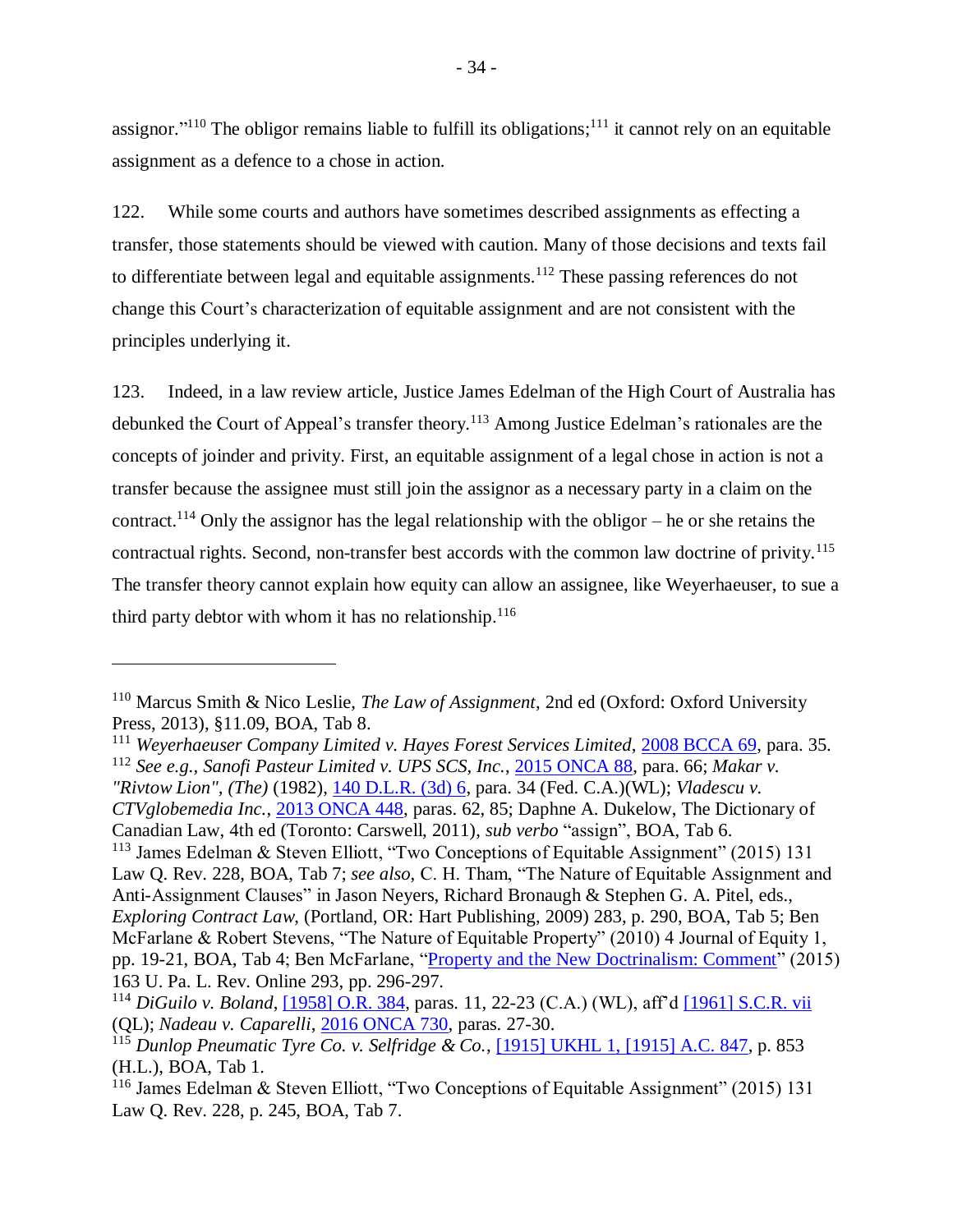124. If there was an equitable assignment, Bowater (and then Resolute) retained legal title to the Ontario Indemnity. This directly conflicts with the Court of Appeal's conclusion that "Resolute has no legal interest in the Ontario Indemnity upon which it can assert a claim against Ontario."<sup>117</sup>

125. While Weyerhaeuser would have an equitable interest in the indemnity, Weyerhaeuser's and Resolute's interests are aligned because they are both jointly and severally liable under the Director's Order. Every dollar that Resolute collects from Ontario on the indemnity to contribute towards clean-up costs is a dollar that Weyerhaeuser is relieved from paying. This enures to its benefit and is therefore consistent with Weyerhaeuser's equitable interest.

126. In 1985, Ontario made a bargain with Great Lakes to be liable for the mercury contamination in the landfill. This promise was made in perpetuity. It cannot now escape its bargain by playing Resolute and Weyerhaeuser off against each other. Ontario cannot invoke those dealings to avoid its legal obligation to indemnify Resolute. Ontario remains liable.

#### **PART IV – COSTS**

<span id="page-38-0"></span>127. Resolute FP Canada Inc. submits that costs should follow the event, and if the appeal is successful, seeks its costs in this Court and in the proceedings below, on the terms awarded by the motion judge.

#### **PART V – ORDER SOUGHT**

<span id="page-38-1"></span>128. Resolute FP Canada Inc. requests an order allowing this appeal, setting aside the judgment of the Court of Appeal for Ontario, and granting Resolute FP Canada Inc. its costs of this appeal and the proceedings below.

 $117$  Court of Appeal Reasons, para. 198, JAR, Vol. I, Tab 5, p. 97.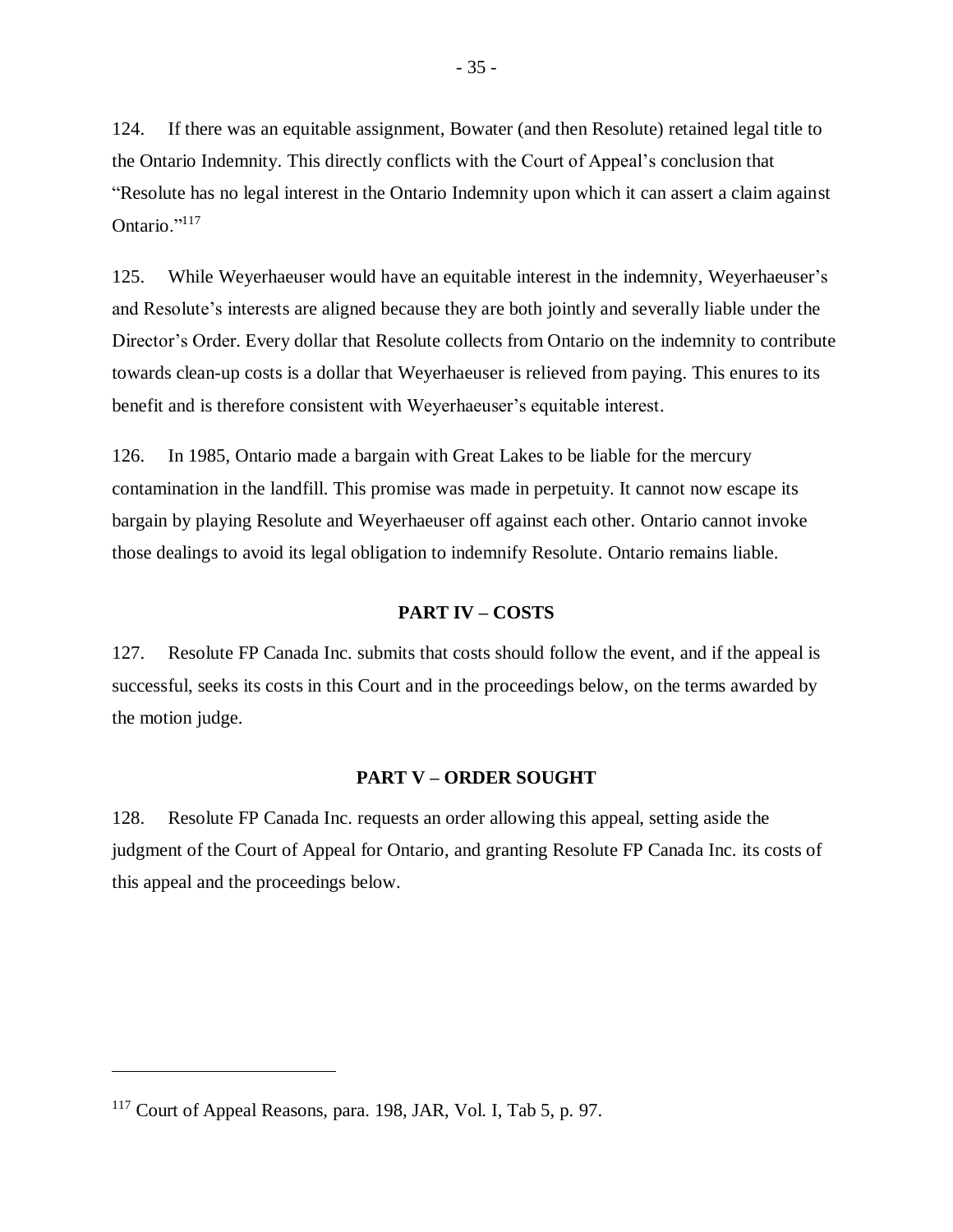DATED AT TORONTO, ONTARIO THIS  $7^{\rm TH}$  DAY OF JANUARY 2019.

#### ALL OF WHICH IS RESPECTFULLY SUBMITTED



Counsel for the Appellant,<br>Resolute FP Canada Inc.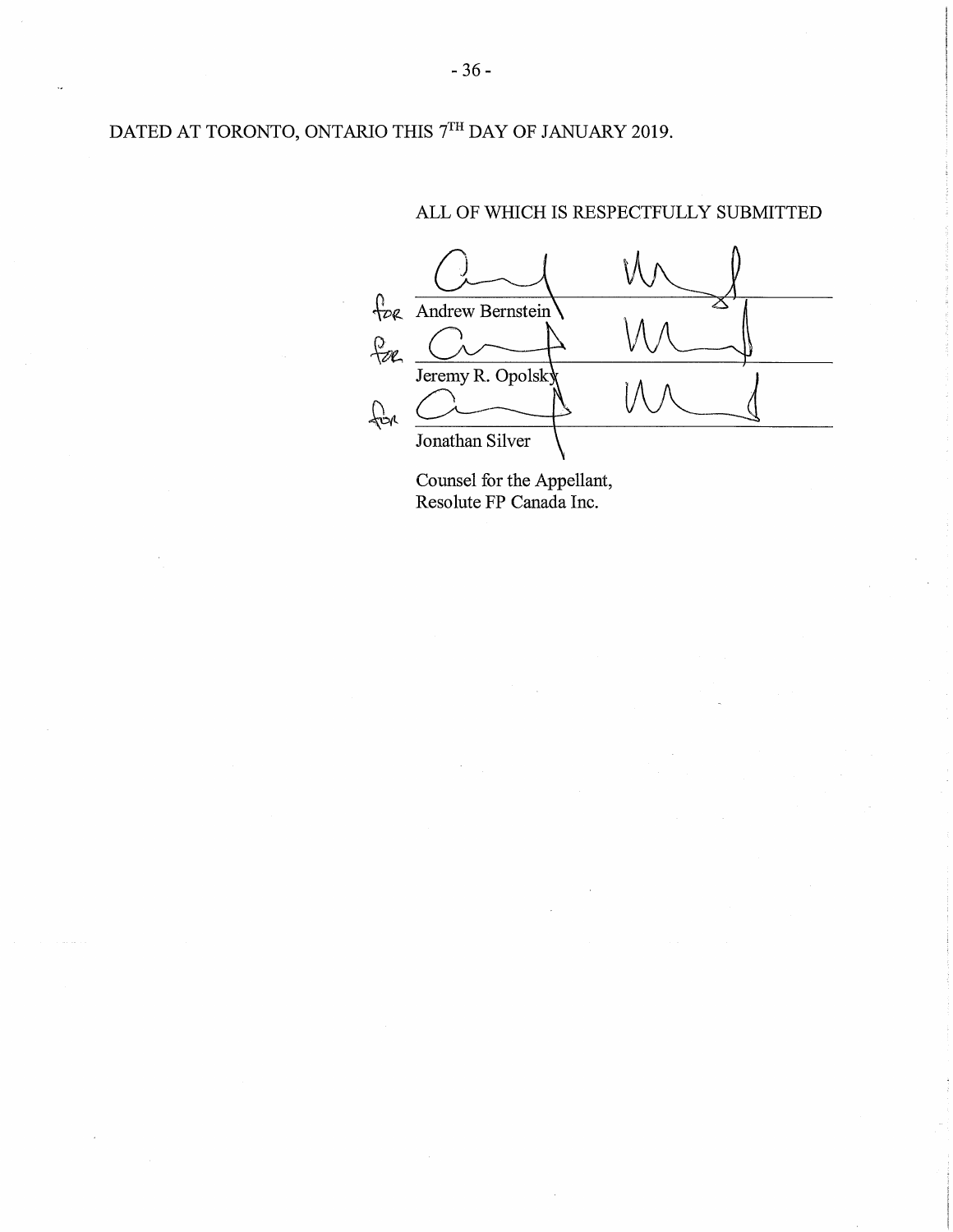# **PART VI – TABLE OF AUTHORITIES**

<span id="page-40-0"></span>

|                | <b>Authority</b>                                                                                                      | Paragraph(s)   |  |  |
|----------------|-----------------------------------------------------------------------------------------------------------------------|----------------|--|--|
| <b>CASES</b>   |                                                                                                                       |                |  |  |
| $\mathbf{1}$   | Bank of Nova Scotia v. Newfoundland Rebar Co. (1987), 65 Nfld.<br>& P.E.I.R. 165 (Nfld. S.C.)                         | 100            |  |  |
| $\overline{2}$ | Brown v. Belleville (City), 2013 ONCA 148                                                                             | 66, 68, 80, 81 |  |  |
| 3              | Castonguay Blasting Ltd. v. Ontario (Environment), 2013 SCC 52                                                        | 72             |  |  |
| $\overline{4}$ | Consolidated-Bathurst Export Ltd. v. Mutual Boiler & Machinery<br>Insurance Co., [1980] 1 S.C.R. 888                  | 103            |  |  |
| 5              | Deisler v. United States Fidelity Co. & Guaranty Co., (1917) 59<br><b>S.C.R. 676 (WL)</b>                             | 121            |  |  |
| 6              | DiGuilo v. Boland, [1958] O.R. 384 (C.A.) (WL), aff'd [1961]<br>S.C.R. vii (QL)                                       | 115, 118, 123  |  |  |
| $\overline{7}$ | Dumbrell v. Regional Group of Companies Inc., 2007 ONCA 59                                                            | 94             |  |  |
| 8              | Dunlop Pneumatic Tyre Co. v. Selfridge & Co., [1915] UKHL 1,<br>[1915] A.C. 847, BOA, Tab 1                           | 123            |  |  |
| 9              | <i>Fraser v. Imperial Bank of Canada</i> (1912), 47 S.C.R. 313, (WL)                                                  | 121            |  |  |
| 10             | Fraser River Pile & Dredge Ltd. v. Can-Dive Services Ltd., [1999]<br>3 S.C.R. 108                                     | 67, 68         |  |  |
| 11             | Fredrikson v. Insurance Corp. of British Columbia (1986), 3<br>B.C.L.R. $(2d)$ 145 (C.A.)                             | 115            |  |  |
| 12             | Kentucky Fried Chicken Canada v. Scott's Food Services Inc<br>$(1998), \underline{41 B.L.R.}$ $(2d)$ $42$ (Ont. C.A.) | 103            |  |  |
| 13             | Ledcor Construction Ltd. v. Northbridge Indemnity Insurance Co.,<br>2016 SCC 37                                       | 103            |  |  |
| 14             | London Drugs Ltd. v. Kuehne & Nagel International Ltd., [1992] 3<br>S.C.R. 299 (WL)                                   | 67, 68, 72, 85 |  |  |
| 15             | Makar v. "Rivtow Lion", (The) (1982), 140 D.L.R. (3d) 6, (Fed.<br>$C.A.)$ (WL)                                        | 122            |  |  |
| 16             | Nadeau v. Caparelli, 2016 ONCA 730                                                                                    | 123            |  |  |
| 17             | R. v. J.B. & Sons Co. (1969), [1970] S.C.R. 220 (WL)                                                                  | 121            |  |  |
| 18             | Ritchie v. Jeffrey (1915), 52 S.C.R. 243                                                                              | 100            |  |  |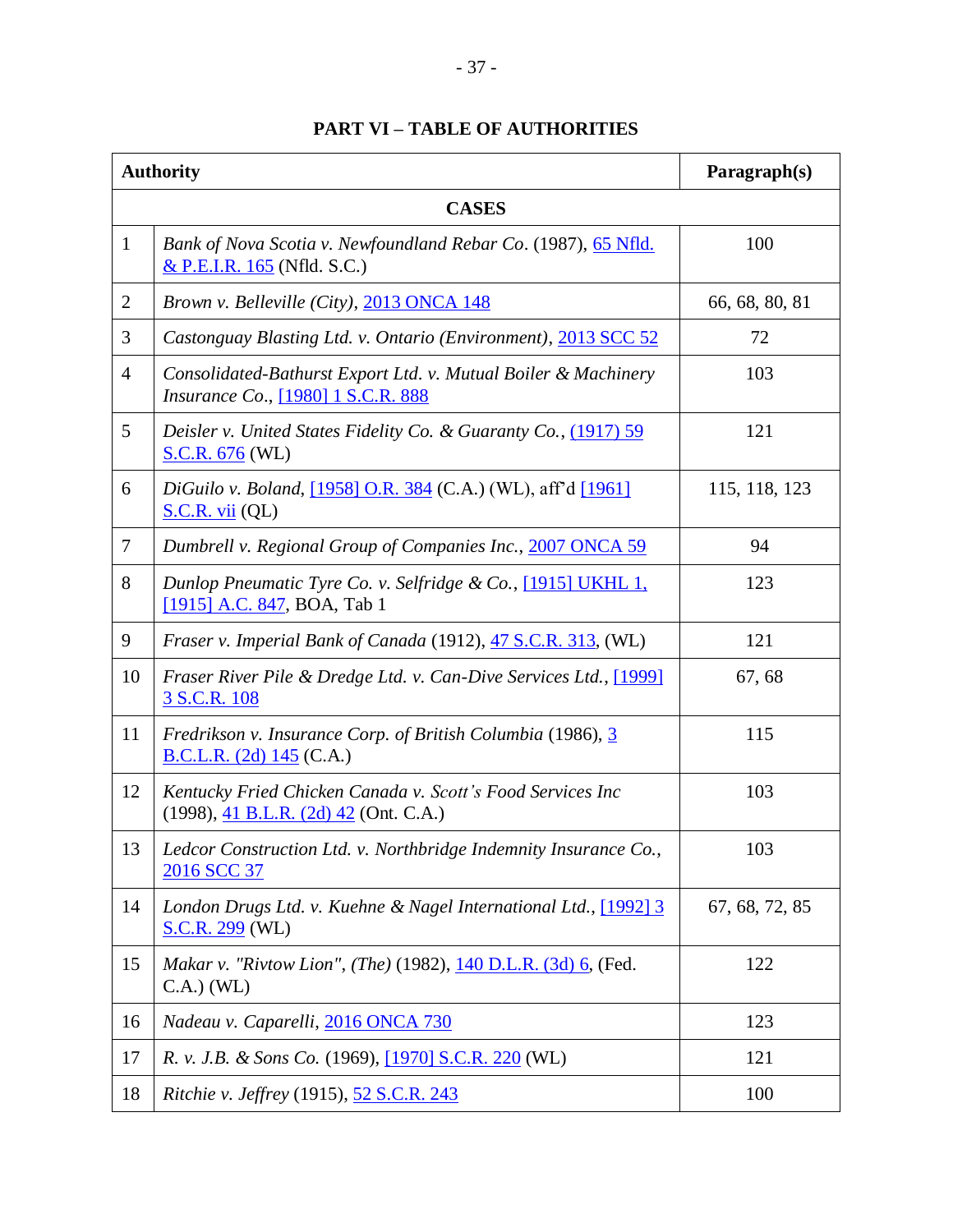| 19                       | Sanofi Pasteur Limited v. UPS SCS, Inc., 2015 ONCA 88                                                                                                                                                                               | 122        |  |
|--------------------------|-------------------------------------------------------------------------------------------------------------------------------------------------------------------------------------------------------------------------------------|------------|--|
| 20                       | Sattva Capital Corp. v. Creston Moly Corp., 2014 SCC 53                                                                                                                                                                             | 69, 94, 96 |  |
| 21                       | Torkington v. Magee, [1902] 2 K.B. 427, BOA, Tab 2                                                                                                                                                                                  | 115        |  |
| 22                       | Toronto (City) v. W.H. Hotel Ltd. [1966] S.C.R. 434                                                                                                                                                                                 | 103        |  |
| 23                       | University of British Columbia v. Kapelus, 2012 BCSC 486, aff d<br>2014 BCCA 42                                                                                                                                                     | 100, 117   |  |
| 24                       | U.S. v. Northeastern Pharmaceutical & Chemical Co., Inc., 810<br>F.2d 726 (8th Cir. 1986), BOA, Tab 3                                                                                                                               | 33         |  |
| 25                       | Vladescu v. CTVglobemedia Inc., 2013 ONCA 448                                                                                                                                                                                       | 122        |  |
| 26                       | Weyerhaeuser Company Limited v. Hayes Forest Services Limited,<br>2008 BCCA 69                                                                                                                                                      | 121        |  |
| <b>SECONDARY SOURCES</b> |                                                                                                                                                                                                                                     |            |  |
| 27                       | Ben McFarlane & Robert Stevens, "The Nature of Equitable<br>Property" (2010) 4 Journal of Equity 1, BOA, Tab 4                                                                                                                      | 123        |  |
| 28                       | Ben McFarlane, "Property and the New Doctrinalism: Comment"<br>(2015) 163 U. Pa. L. Rev. Online 293                                                                                                                                 | 123        |  |
| 29                       | C. H. Tham, "The Nature of Equitable Assignment and Anti-<br>Assignment Clauses" in Jason Neyers, Richard Bronaugh &<br>Stephen G. A. Pitel, eds., Exploring Contract Law, (Portland, OR:<br>Hart Publishing, 2009) 283, BOA, Tab 5 | 118, 123   |  |
| 30                       | Daphne A. Dukelow, The Dictionary of Canadian Law, 4th ed.<br>(Toronto: Carswell, 2011), BOA, Tab 6                                                                                                                                 |            |  |
| 31                       | Delmar R. Ehrich & Michael A. Ponto, "Insurance Coverage for<br>Corporate Successors under CERCLA" (1994) 7 Envtl. Cl. J. 125<br>(HeinOnline)                                                                                       | 33         |  |
| 32                       | James Edelman & Steven Elliott, "Two Conceptions of Equitable<br>Assignment" (2015) 131 Law Q. Rev. 228, BOA, Tab 7                                                                                                                 | 121, 123   |  |
| 33                       | M.H. Ogilvie, "Re-Defining Privity of Contract: Brown v.<br>Belleville (City)" (2015) 52:3 Alta. L. Rev. 731 (HeinOnline)                                                                                                           | 68         |  |
| 34                       | Marcus Smith & Nico Leslie, The Law of Assignment, 2nd ed<br>(Oxford: Oxford University Press, 2013), BOA, Tab 8                                                                                                                    | 121        |  |